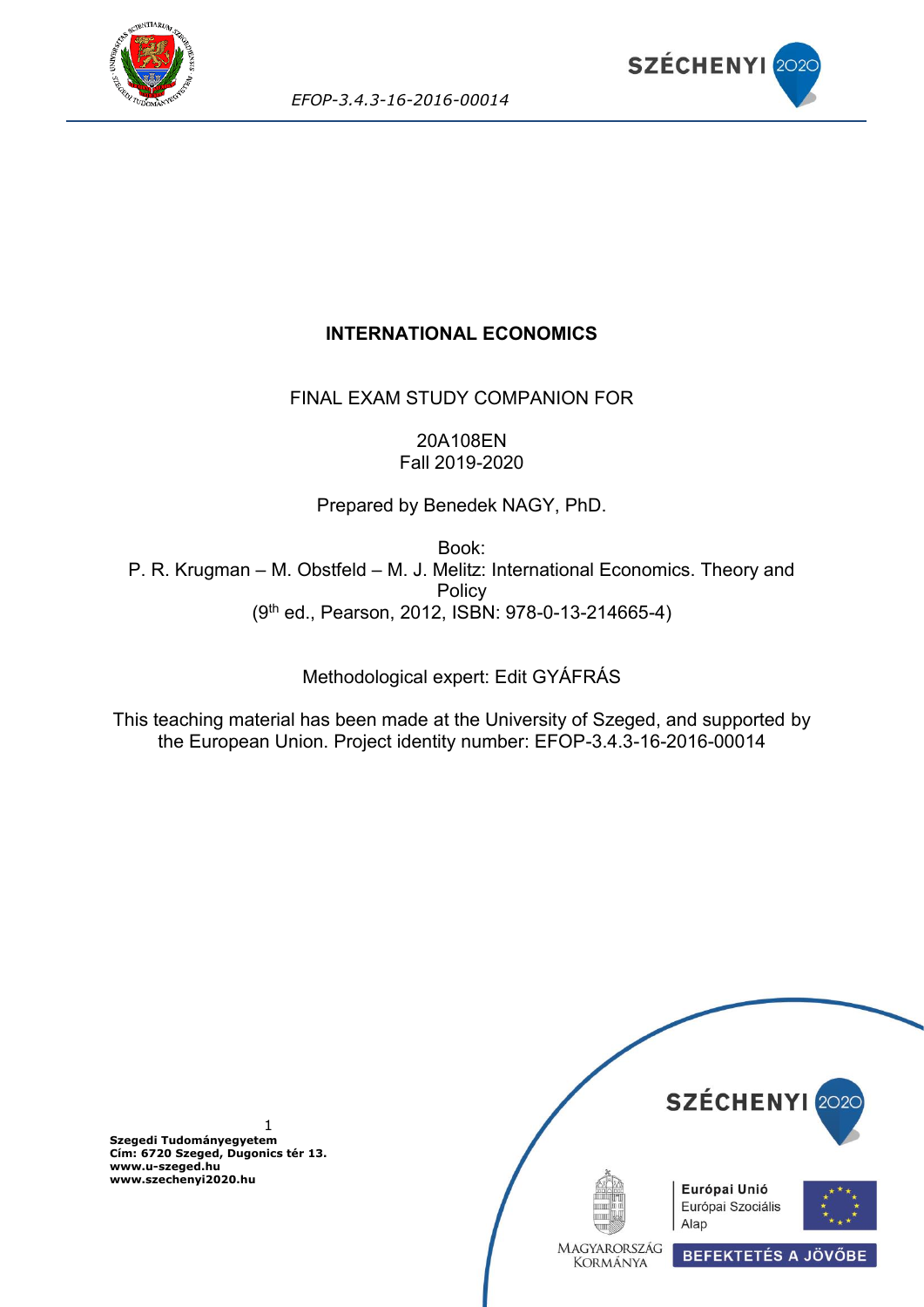



## Preface

My aim with this study guide is to help students prepare for the final exam in International Economics. All they need to know to take a successful final exam they are able to find in the book, in the lecture slides or in their lecture notes. Going through this study guide prepares them for the types of questions that are going to be asked during the final exam.

Firstly, you will find the definitions for every topic. These definitions mostly come from the book, but I have slightly modified some of them. Definitions are either in the list because they are very important concepts in international economics in their own right, or because they help you to better understand more complex concepts later on. Within the individual topics definitions come in the order they appear in that specific topic, but at the end of this book you will find an index of them all. The definitions presented in this study guide are not the only possibly correct definitions of the concepts listed, students may come up with their own variations, but in the end I am going to decide whether their own variation is a correct definition or not.

Secondly, you will find true or false questions followed by single choice questions. Statements that are partly true should be considered false. The statement "The GDP measures the economic performance of the country as well as the welfare of its citizens" is thus considered false, although the first half of the sentence is true. For the single choice questions there is only one totally correct answer, though more of them may partially be right.

After the questions for every topic you will find the solutions to the questions and also detailed explanations supplementing the solutions. Also you will find a detailed definition list, where the basic definition is accompanied by some further explanation to make the definition easier to understand and memorize. You will not need to give these explanations in the exam.

You will find essay questions too, where you will have to provide a longer answer than a simple definition in your own words. In real life this is the way you will have to demonstrate your understanding of phenomena connected to international economics.

I recommend that once you feel fully prepared for the final exam, sit down with the sample test at the end of this study guide, set your timer to 50 minutes (that is how much time you will have at the real test) and try to solve it as well as you can. Only check the answers after the 50 minutes are up to see how well you are doing under a time constraint.

This course contributes to the professional training of the students in the following ways:

*a)* regarding knowledge, the student:

- has a firm grasp on the essential concepts, facts and theories of international trade and international finances. The student is familiar with the interconnectedness of national economies and its significance;
- is aware of the connection of other professional fields to the field of international economics (law, politics, accounting, marketing, management etc.);
- is familiar with digital and other office appliances designed to aid economic processes and the effective operation of economic organizations;
- has mastered the professional and effective usage of written and oral communication along with the presentation of data using charts and graphs;
- has a good command of the basic linguistic terms used in international economics in English.

*b)* regarding competencies, the student:

- is familiar with and able to apply the

 $\overline{2}$ 

**Szegedi Tudományegyetem Cím: 6720 Szeged, Dugonics tér 13. www.u-szeged.hu www.szechenyi2020.hu**



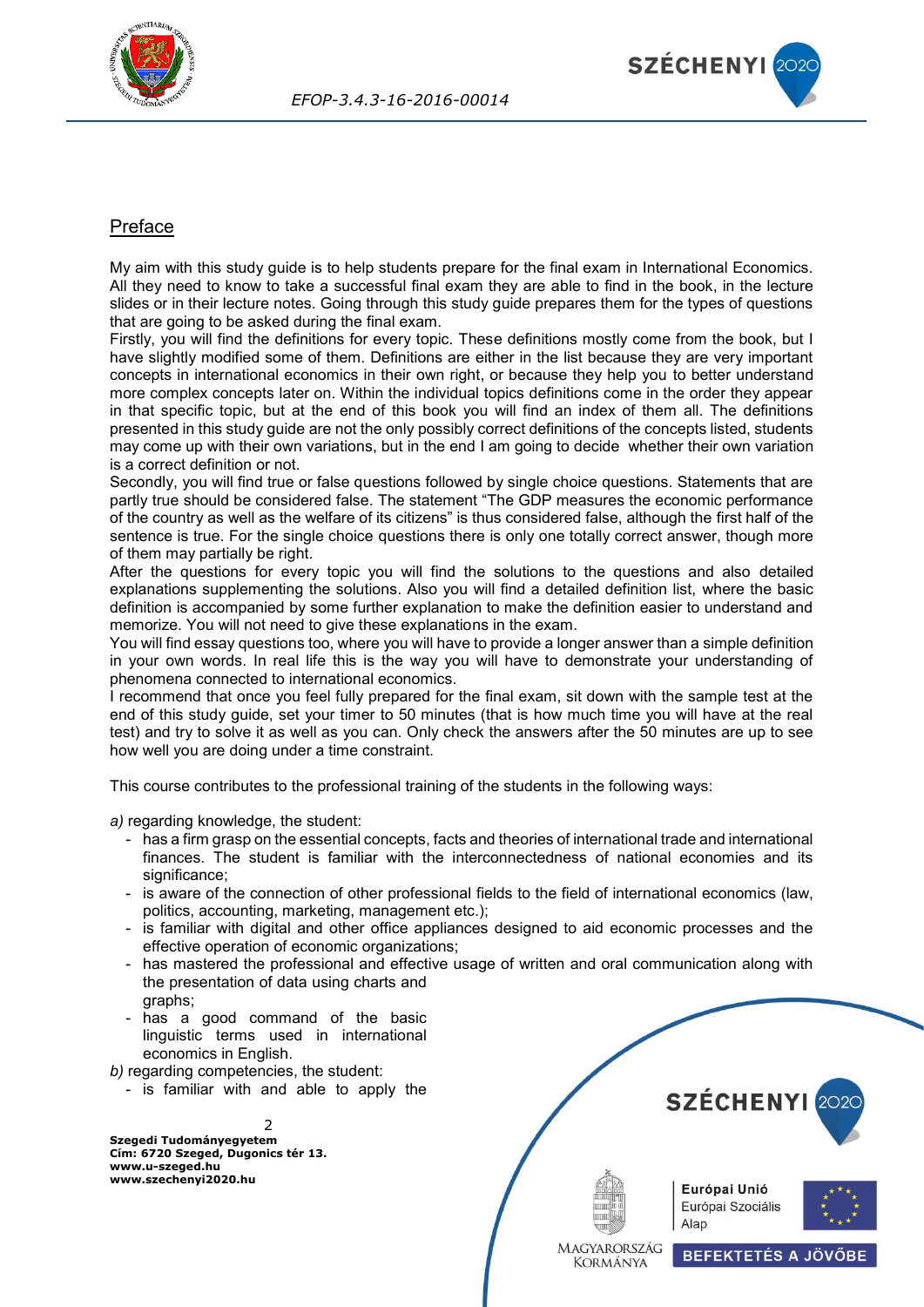



concepts of optimizing and equilibrium in reasoning about, predicting and organizing economic activity in an international/open setting;

- can uncover facts and basic connections, can arrange and analyze data systematically, can draw conclusions and make critical observations along with preparatory suggestions using the theories and methods learned.
- can make informed decisions in connection with routine and partially unfamiliar issues applying the economic way of thinking with the specificities of international interconnectedness;
- follows and understands international and world economy events along with the changes in the relevant economic policies and laws and their effect at the national level. The student considers the above when conducting analyses, making suggestions and proposing decisions;
- is capable of assessing the complex consequences of economic processes and organizational events on consumer and producer decisions;
- can present conceptually and theoretically professional suggestions and opinions well both in written and oral form in English;
- is an intermediate user of professional vocabulary in English.

*c)* regarding attitude, the student:

- is open to new information, new professional knowledge and new methodologies;
- is sensitive to the changes occurring to the wider economic and social circumstances of his/her job, workplace or enterprise. The student tries to follow and understand these changes within the framework learned;

*d)* regarding autonomy and responsibility, the student

- takes responsibility for his/her analyses, conclusions and decisions;
- organizes, leads and assesses economic activities in a firm or an economic institution

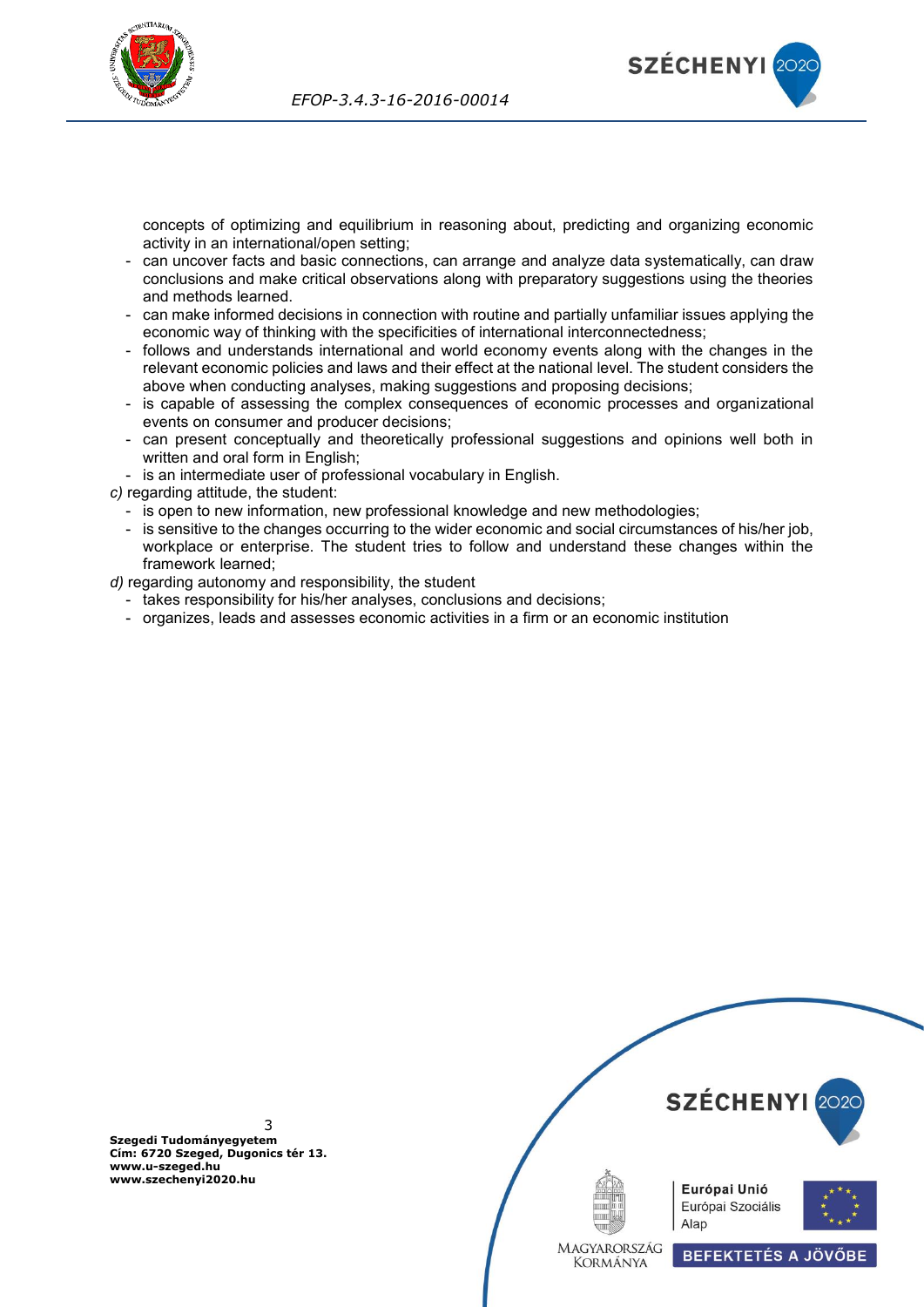



# **TABLE OF CONTENTS**

Detailed definitions with page references .....28

 $\overline{4}$ Szegedi Tudományegyetem<br>Cím: 6720 Szeged, Dugonics tér 13. www.u-szeged.hu www.szechenyi2020.hu



**BEFEKTETÉS A JÖVŐBE** 





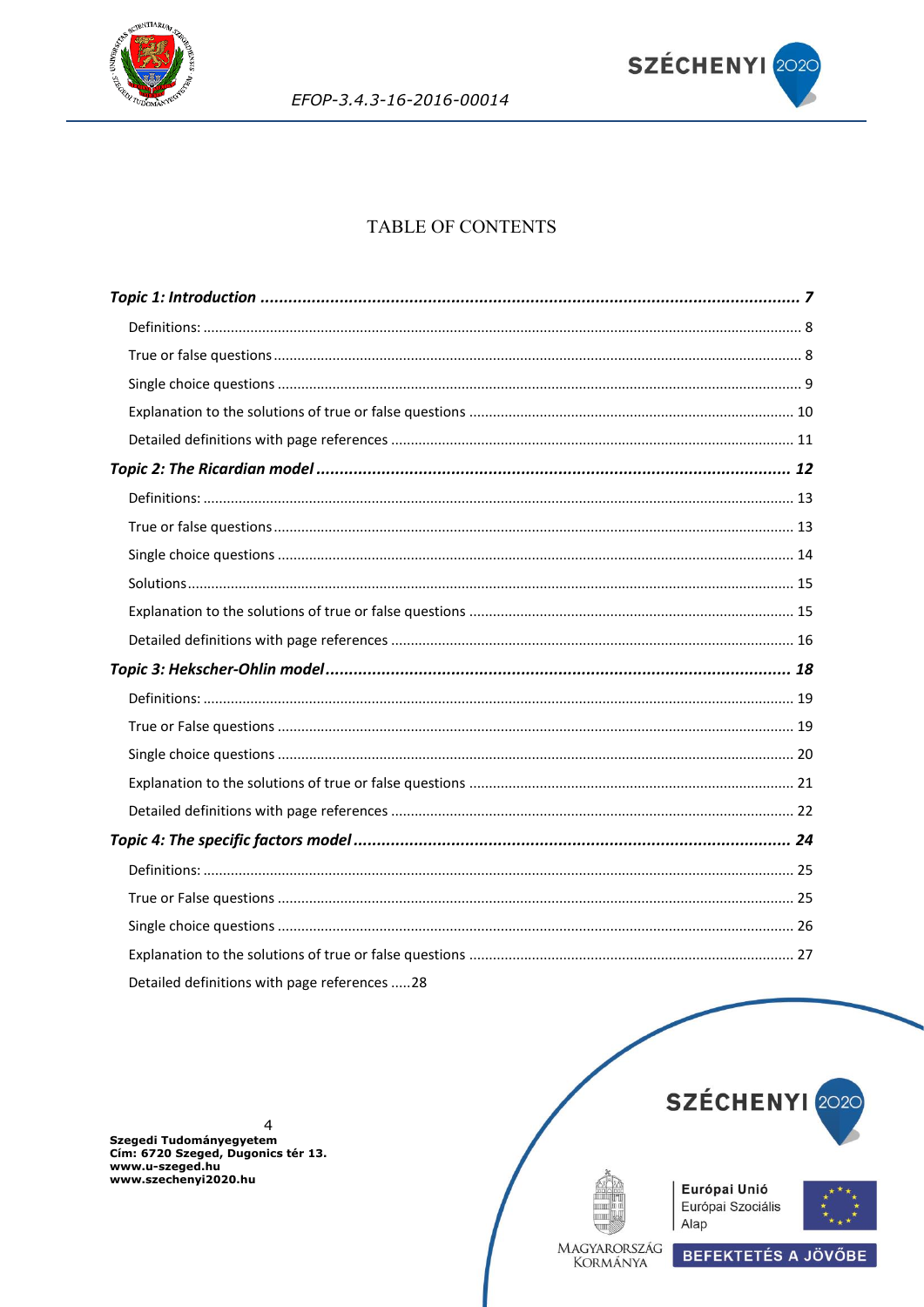



EFOP-3.4.3-16-2016-00014

| Topic 8: Exchange rates and the foreign exchange market: an asset approach  46 |  |
|--------------------------------------------------------------------------------|--|
|                                                                                |  |
|                                                                                |  |
|                                                                                |  |
|                                                                                |  |
|                                                                                |  |

5 Szegedi Tudományegyetem<br>Cím: 6720 Szeged, Dugonics tér 13. www.u-szeged.hu<br>www.u-szeged.hu<br>www.szechenyi2020.hu

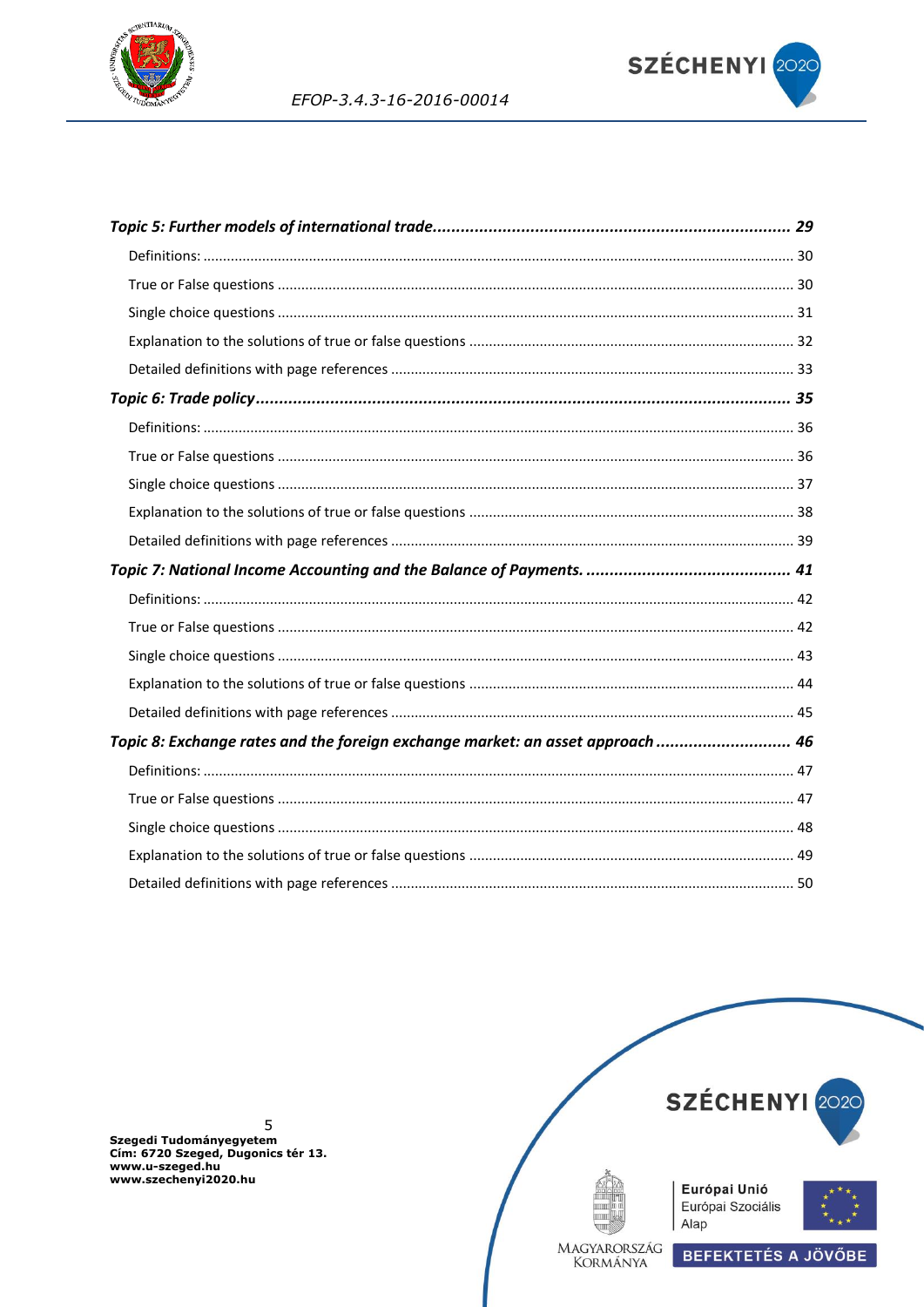



EFOP-3.4.3-16-2016-00014

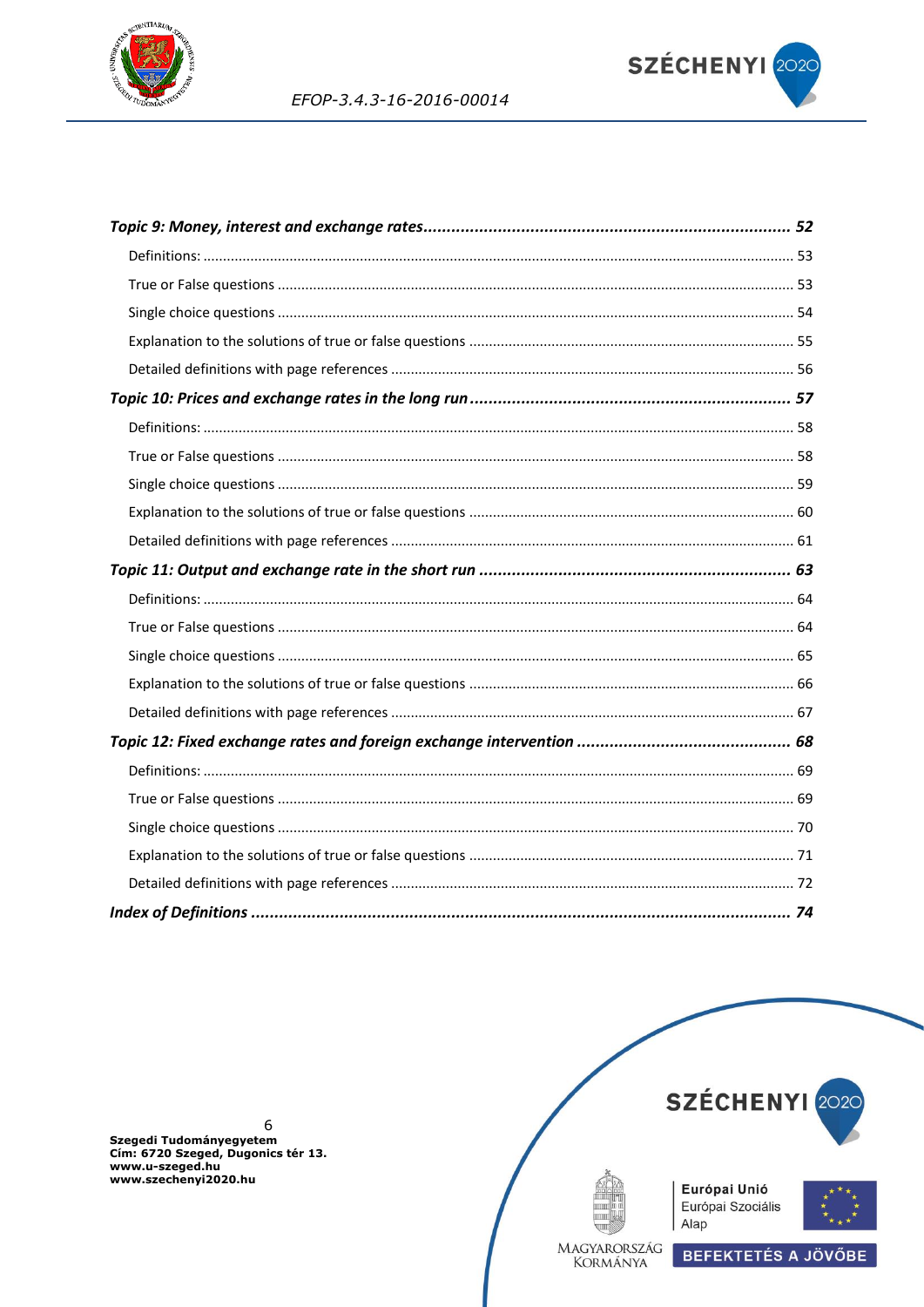



## **Topic 1: Introduction (book chapters 1–2)**

## <span id="page-6-0"></span>Topic overview

This topic defines what the whole course is going to be about. We are separating the whole of international economics material into two larger parts: international trade and international finances. The first 6 topics belong to international trade and the second 6 topics to international finances. The first part takes more of a microeconomic approach in which we are considering countries as single actors engaging in trade while the second part takes more of a macroeconomic approach. Accordingly, there are different kinds of questions asked in the two parts.

The international trade topics concern questions like why countries trade, how much they trade and what are the effects of trading going to be. It is important to keep in mind that international economics is a field within theoretical economics, so we are going to use similar tools to those that students are already familiar with from their micro- and macroeconomic studies. We will also build on the knowledge they possess in these fields. A method we are also employing in international economics is model building. Just like ourselves as economic agents are specializing and trying to do what we are best at, subsequently trading the results of our specialized knowledge and skills for whatever we need, so do countries. Over the course of history countries found it beneficial to trade with each other as a way to get what they wanted but maybe couldn't produce, or get what they wanted cheaper than if they had to produce it themselves. Clever merchants realised how they could make profit from trading. Countries also realised how they could determine what the goods they were better off producing for themselves had been. Economists invented ways to identify if it is better to trade a good with some other country. Patterns of trade evolved and kept on changing constantly depending on the specific countries involved, on the goods to be traded and also on their quantity. Merchants generally did not need a lot of theoretical knowledge to spot profit opportunities and maybe the students themselves could well do the same without actually understanding the underlying reasons and processes. Economic theorists, however, like to identify the causes and effects and describe the mechanisms that lead to trade. Knowing how it works allows us to exploit its benefits, to fix it when it has broken down or to improve it.

## Learning outcomes

- Students will know what the main questions of international economics are
- Students will have an idea of the importance of international trade worldwide
- Students will know the reasons why countries trade with each other
- Students will be able to use the lessons from the gravity model to explain world trade patterns

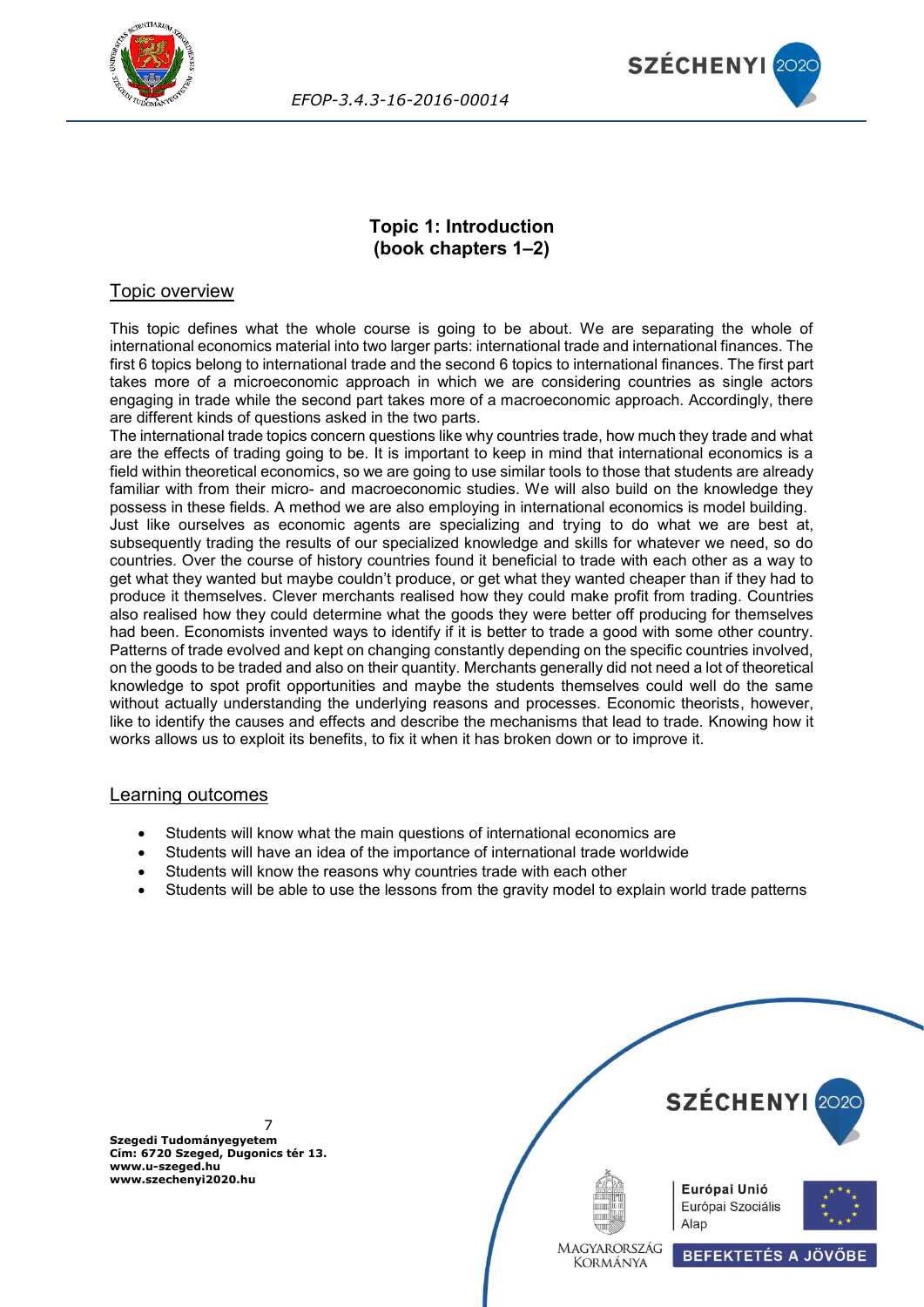



## <span id="page-7-0"></span>Definitions:

**Autarky:** a state of economic isolation, self-sufficiency and the absence of international trade.

**Free trade:** when there are no government interventions to impede or encourage voluntary trade between countries.

**Liberalization:** a change in a country's government regulations regarding international trade towards "freer" trade.

**Protectionism:** A change in a country's government regulations regarding international trade towards "less free" trade.

## <span id="page-7-1"></span>True or false questions

- **A11.** In the few decades before the financial crisis of 2008, world trade grew faster than world GDP.
- **A12.** The gravity model explains the growth in world trade.
- **A13.** According to the gravity model the magnitude of trade between two countries is increasing with the relative size of the importer.
- **A14.** Services are the second largest value items being internationally traded.
- **A15.** Judged by the export to GDP ratio Hungary is more open than the US.
- **A16.** Richer countries are generally more closed because they can afford to be more closed.

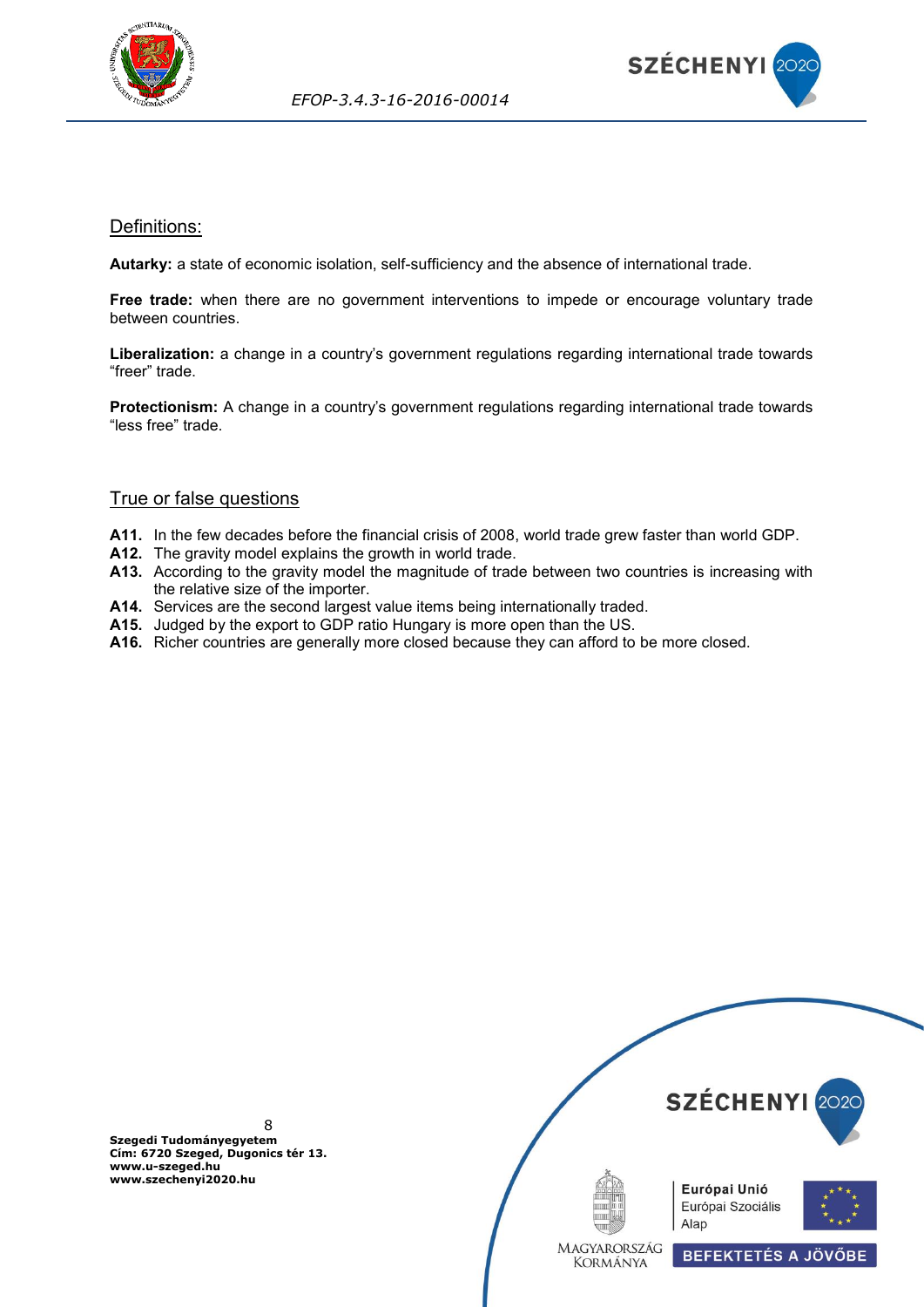

#### <span id="page-8-0"></span>Single choice questions

- **B11.** Approximately what percent of all world production of goods and services is exported to other countries?
	- *a) 10%*
	- *b) 30%*
	- *c) 50%*
	- *d) 100%*
- **B12.** Which of the following is *not* a major concern of international economic theory?
	- *a) protectionism*
	- *b) the balance of payments*
	- *c) exchange rate determination*
	- *d) bilateral trade relations with China*
- **B13.** Trade theorists have proven that the gains from international trade
	- *a) must raise the economic welfare of everyone in every country engaged in trade.*
	- *b) must harm owners of "specific" factors of production.*
	- *c) will always help "winners" by an amount exceeding the losses of "losers."*
	- *d) usually outweigh the benefits of protectionist policies.*
- **B14.** An important insight of international trade theory is that when countries exchange goods and services with one another it
	- *a) is usually beneficial to both countries but may hurt certain groups in both.*
	- *b) is typically beneficial only to the low wage trade partner country.*
	- *c) is typically harmful to the technologically lagging country.*
	- *d) is usually beneficial to both countries and to every economic actors in both of them.*
- **B15.** In general, which of the following does not tend to increase trade between two countries?
	- *a) linguistic and/or cultural affinity*
	- *b) historical ties*
	- *c) the existence of well controlled borders between countries*
	- *d) larger economies*

#### **B16.**The gravity model explains

- *a) what goods countries are trading with each other.*
- *b) which countries will trade with each other and which will not.*
- *c) the magnitude of trade between two countries.*
- *d) the difference in two countries' GDP.*



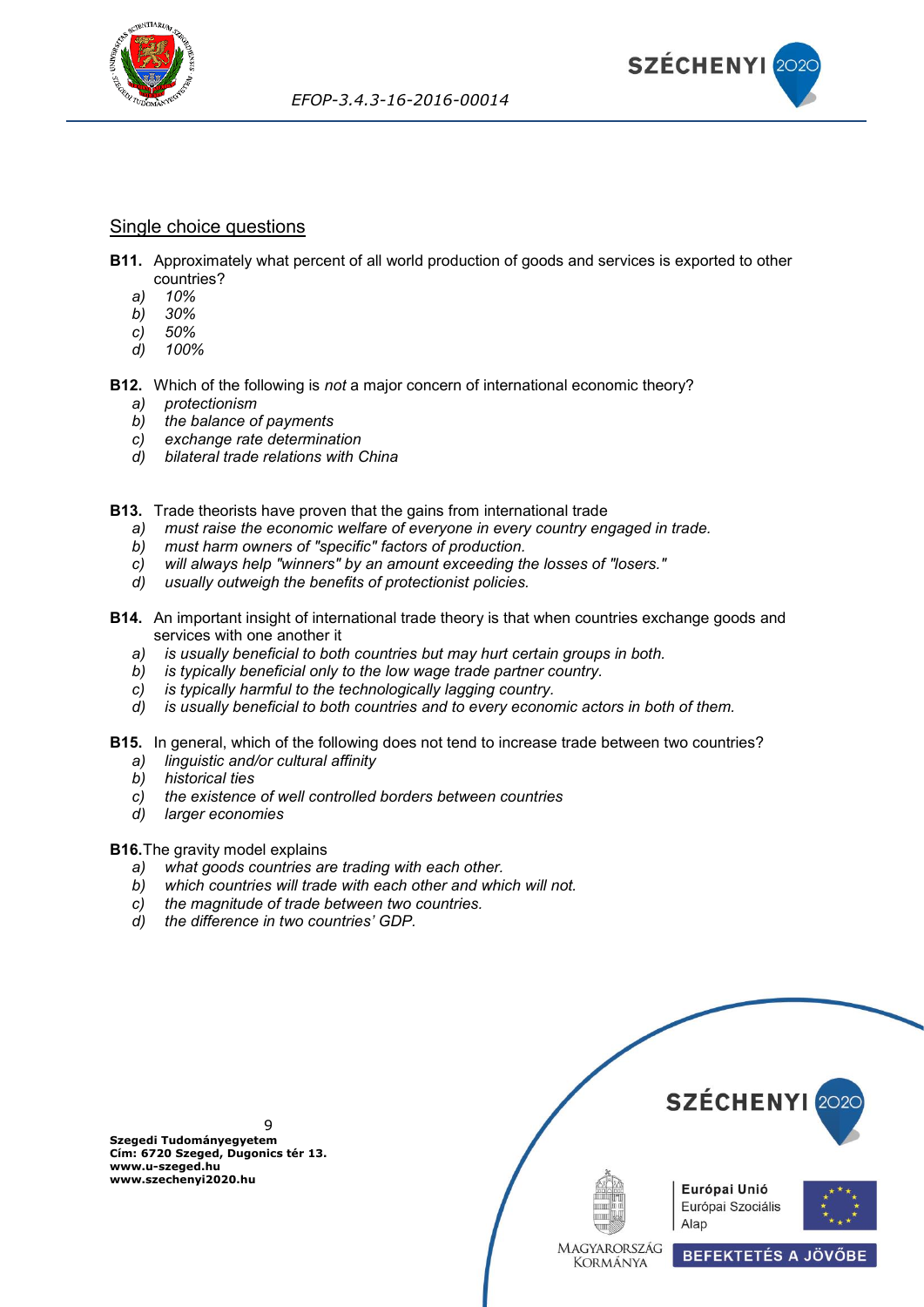



#### **Solutions**

True or False question **A11.** T **A12.** F **A13.** F **A14.** T **A15.** T **A16.** F Single choice questions **B11.** B **B12.** D **B13.** D **B14.** A **B15.** C **B16.** C

## <span id="page-9-0"></span>Explanation to the solutions of true or false questions

**A11.** In the few decades before the financial crisis of 2008, world trade grew faster than world GDP. *TRUE. Between 1985 and 2007 world GDP little more than doubled, while international trade more than doubled.*

- **A12.** The gravity model explains the growth in world trade.
- *FALSE. The gravity model rather explains patterns of trade and tells us the main influencing factors of the magnitude of trade between two countries (which are, according to the model, the size or GDP of the two countries and the distance between them).*
- **A13.** According to the gravity model the magnitude of trade between two countries is increasing with the relative size of the importer.
- *FALSE. According to the gravity model of international trade the magnitude of trade between countries increases with the size of any of the two countries. If the importer country's GDP increases, so relative size of the importer increases, trade is predicted to increase, but so it is when the GDP of the exporting county increases, which is a decrease in the importer's relative "size".*
- **A14.** Services are the second largest value items being internationally traded.
- *TRUE. Manufactured products take the largest share in world trade, followed by services, then fuels and minerals (including oil!) and only than agricultural products.*
- **A15.** Judged by the export to GDP ratio Hungary is more open than the US.
- *TRUE. In 2015 the export to GDP ratio in Hungary was 92,1% and in the US is was only 12,6% (estimates from the CIA factbook).*
- **A16.** Richer countries are generally more closed because they can afford to be more closed.
- *FALSE. Rich countries generally become rich exactly because they are open, are willing to trade and specialize. One of the richest countries in the world, Monaco has to be very open, since it is so small that it certainly cannot produce for itself all the goods that it wants to produce (all those supercars for example).*

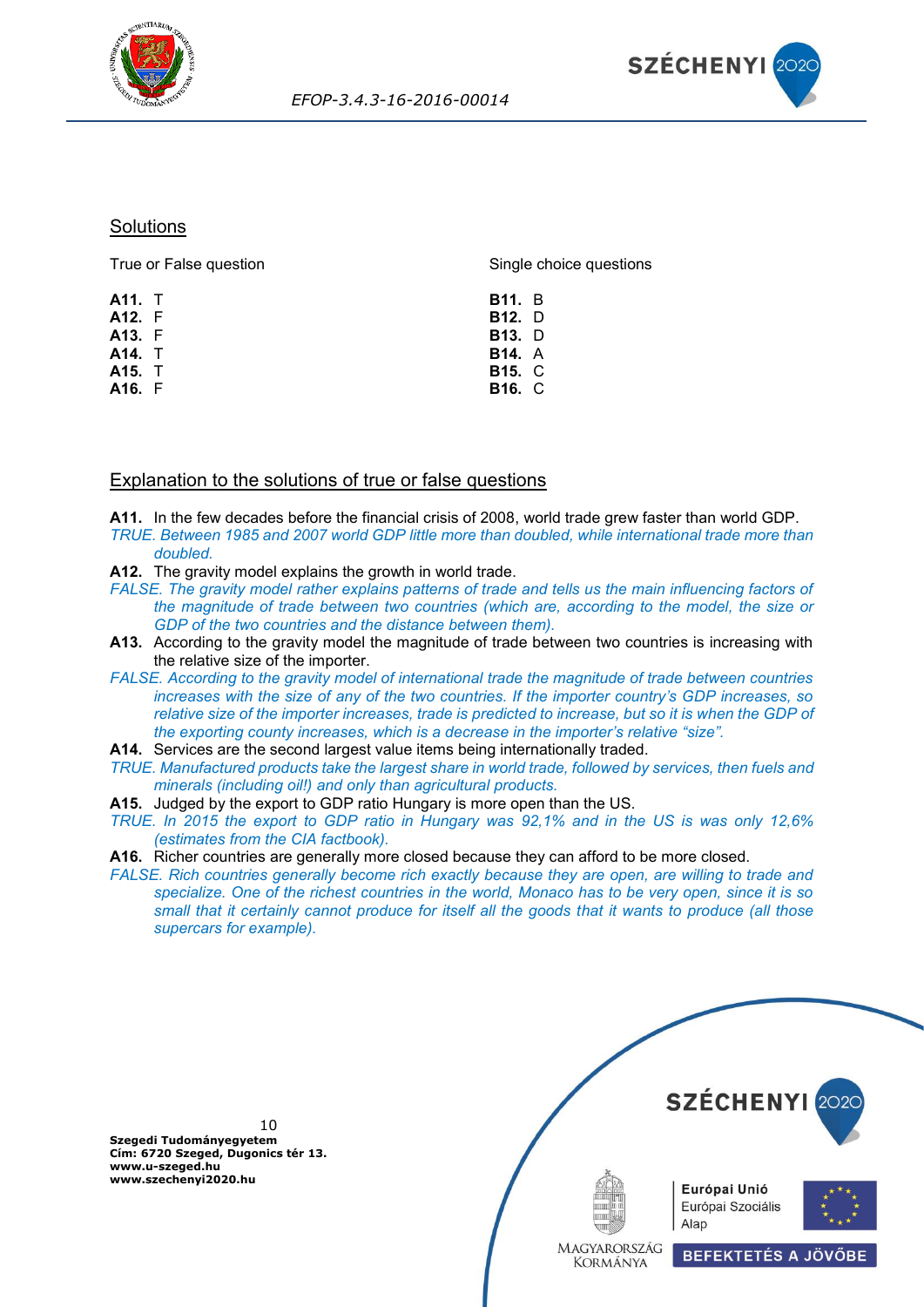



#### <span id="page-10-0"></span>Detailed definitions with page references

- **Autarky:** a state of economic isolation, self-sufficiency and the absence of international trade. *If a country is in autarky, everything it wants to consume has to be produced domestically, and everything that is produced in the country also has to be consumed there.*
- **Free trade:** when there are no government interventions to impede or encourage voluntary trade between countries.
- **Liberalization:** a change in a country's government regulations regarding international trade towards "freer" trade.

*It means less government regulations and generally results in more international trade.*

**Protectionism:** a change in a country's government regulations regarding international trade towards "less free" trade.

*It means more government intervention and results in less international trade.*

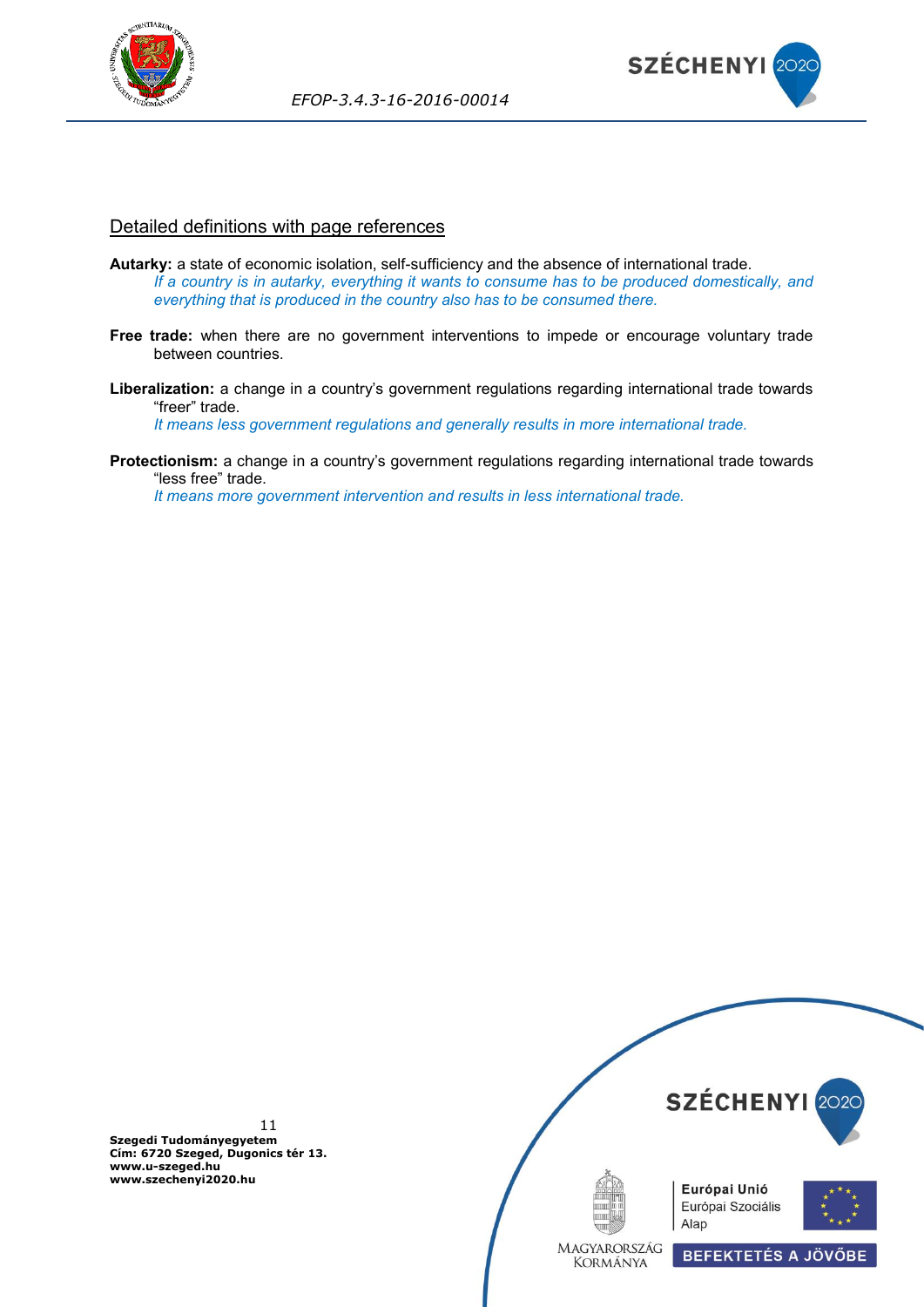



## **Topic 2: The Ricardian model (book chapter 3)**

## <span id="page-11-0"></span>Topic overview

The second topic the course explores is the first and baseline model of international trade called the Ricardian model after David Ricardo, who first proposed the idea of comparative advantages in his 1817 book "On the Principles of Political Economy and Taxation". Before David Ricardo it was believed that if a country can produce something at a lower cost than another country, they should produce it for themselves: this is the theory of absolute advantages from Adam Smith. Ricardo showed that countries can beneficially trade with each other even if one of them is a higher cost producer (and thus has an absolute disadvantage) in both products vis-á-vis the other country.

As for all of the models, it is important to keep their limitations and underlying assumptions in mind. This model is about two countries producing the same two goods using only one input (let us call it labor), which can freely and costlessly move across the different industries, but not between the countries. We also assume that the marginal product of the input is constant in, but can differ across the two industries in the countries.

Even though this model is simplified to the bone allowing only one simple difference among countries – that in constant labor productivities in the different industries – it still teaches important lessons. The model answers the question of what an underlying reason for international trade can be, but also explains what happens when countries respond to this and do start trading with each other. The Ricardian model sets the stage for further models in proposing the first international trade fact that free trade increases welfare in both participating countries.

#### Learning outcomes

- Students will understand how opportunity cost is related to comparative advantage, and how to think in terms of comparative rather than absolute advantages.
- Students will understand how productivity is linked to wages and prices.
- Students will understand how specialization, division of labor and trade increases welfare.
- Students will be able to apply their knowledge on constrained optimization from microeconomics.
- Students will be able to argue why free trade is beneficial to all participants.



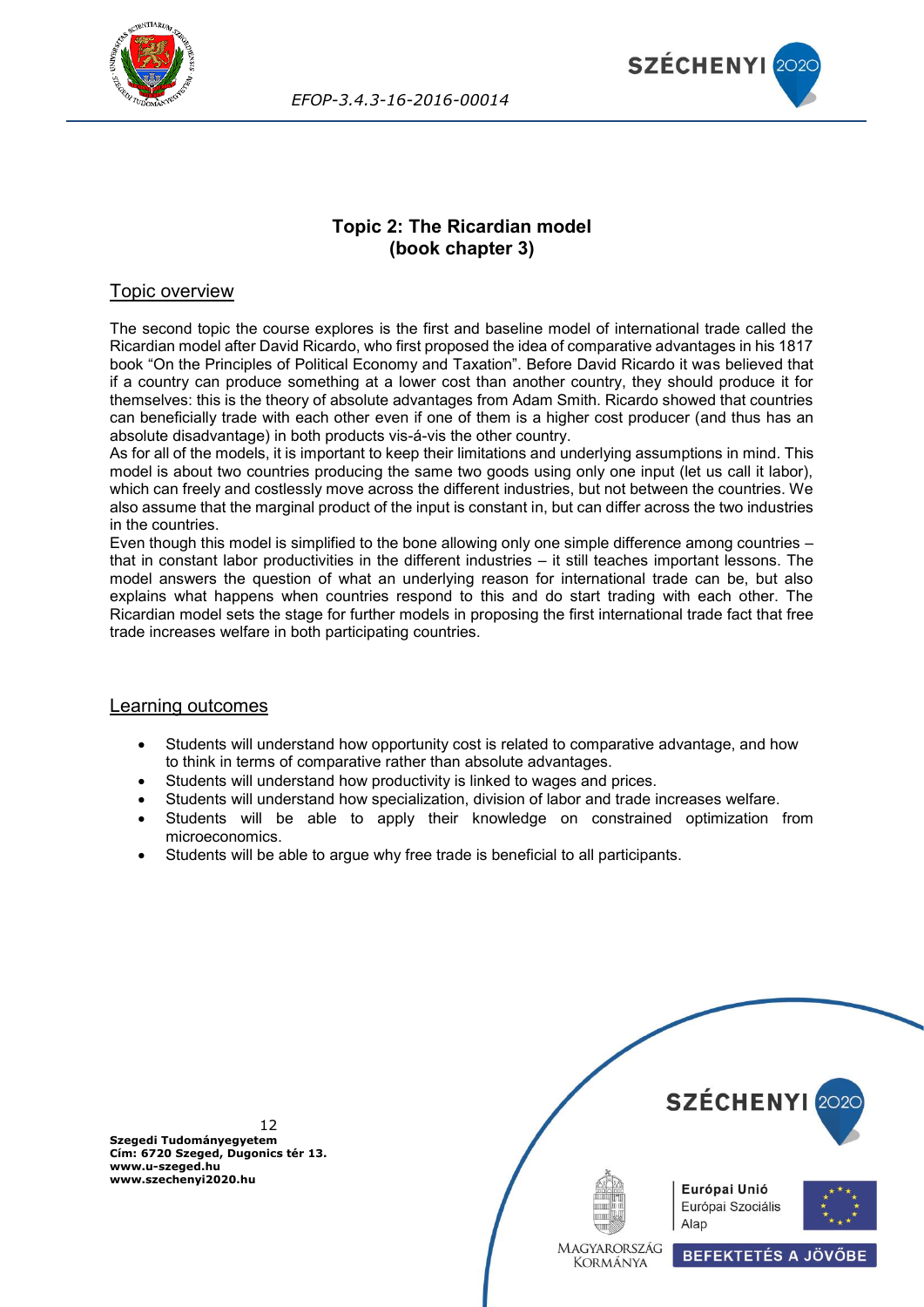



## <span id="page-12-0"></span>Definitions:

**Opportunity cost:** the value of the most valuable alternative given up for a given choice.

**Comparative advantage:** a country has comparative advantage in producing a good if the opportunity cost of producing that good in terms of other goods is lower in that country than it is in other countries.

**Unit labor requirement:** the number of workers (or work hours) needed to produce one unit of a given product.

**Production Possibility Frontier:** gives the maximum amount of a certain good that a country is able to produce for any given quantity of other goods it is producing, assuming full utilization of available resources.

**Absolute advantage:** a country has absolute advantage in producing a good if its production requires less resources than in other countries.

**Specialization:** means producing a narrower variety of goods as a result of international trade than without international trade, in autarky.

## <span id="page-12-1"></span>True or false questions

- A21. In a two country two commodity Ricardian model it is impossible that one of the countries does not have a comparative advantage in anything over the other.
- **A22.** In a two country two commodity Ricardian model higher wages generally go together with higher labor productivity.
- **A23.** In the Ricardian model if the world terms of trade is nearer to the domestic cost ratio of country *H* than that of *F*, then *F* will gain more from trade than *H*.
- **A24.** In the Ricardian model if country *A*'s PPF has a higher *X* intercept than country *B*'s, then country *A* has a comparative advantage in producing *X* over country *B*.
- **A25.** In the Ricardian model trade will increase the wages in both industries in both countries.
- **A26.** If country *A* has a lower unit labor requirement in an industry than country *B*, country *A* has to specialize in this particular industry.

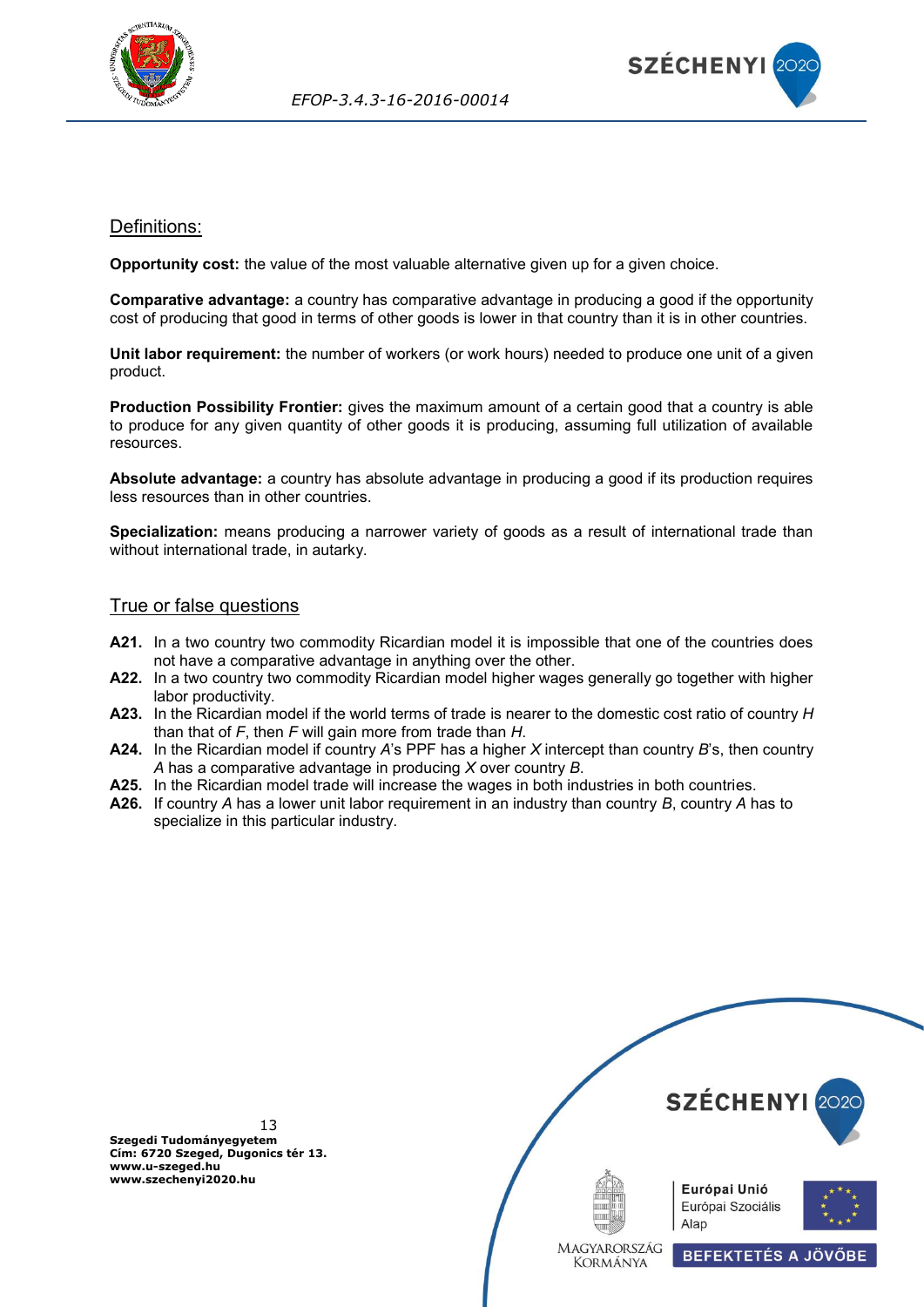



#### <span id="page-13-0"></span>Single choice questions

- **B21.** If the world relative price of a product is nearer to the autarky relative price in country *A* than to the autarky relative price in country *B* then
	- *a) the two countries cannot trade with each other beneficially.*
	- *b) only one of the countries will benefit from trading.*
	- *c) country B will benefit more from trade than country A.*
	- *d) most of the gains of trade go to country A.*
- **B22.** If one country's wage level is very high relative to the other's (the relative wage exceeding the relative productivity ratios), then if they both use the same currency
	- *a) neither country has a comparative advantage.*
	- *b) only the low wage country has a comparative advantage.*
	- *c) only the high wage country has a comparative advantage.*
	- *d) it is still possible that both will enjoy the conventional gains from trade.*
- **B23.** According to Ricardo, a country will have a comparative advantage in the product in which its
	- *a) labor productivity is relatively low.*
	- *b) labor productivity is relatively high.*
	- *c) labor mobility is relatively low.*
	- *d) labor is outsourced to neighboring countries.*
- **B24.** The Ricardian model of international trade demonstrates that trade can be mutually beneficial. Why, then, do governments restrict imports of some goods?
	- *a) Trade can have substantial effects on a country's distribution of income.*
	- *b) The Ricardian model is often incorrect in its prediction that trade can be mutually beneficial.*
	- *c) Import restrictions are the result of trade wars between hostile countries.*
	- *d) Restrictions on imports are intended to benefit domestic consumers.*
- **B25.** A nation opening up to free trade in the Ricardian model will find its consumption bundle
	- *a) inside its production possibilities frontier.*
	- *b) on its production possibilities frontier.*
	- *c) outside its production possibilities frontier.*
	- *d) on its RS curve.*
- **B26.** In the Ricardian model with *constant* labor productivity, the autarky relative prices are solely determined by
	- *a) relative wages in the two industries.*
	- *b) preferences.*
	- *c) comparative advantage.*
	- *d) relative labor productivities in the two industries.*



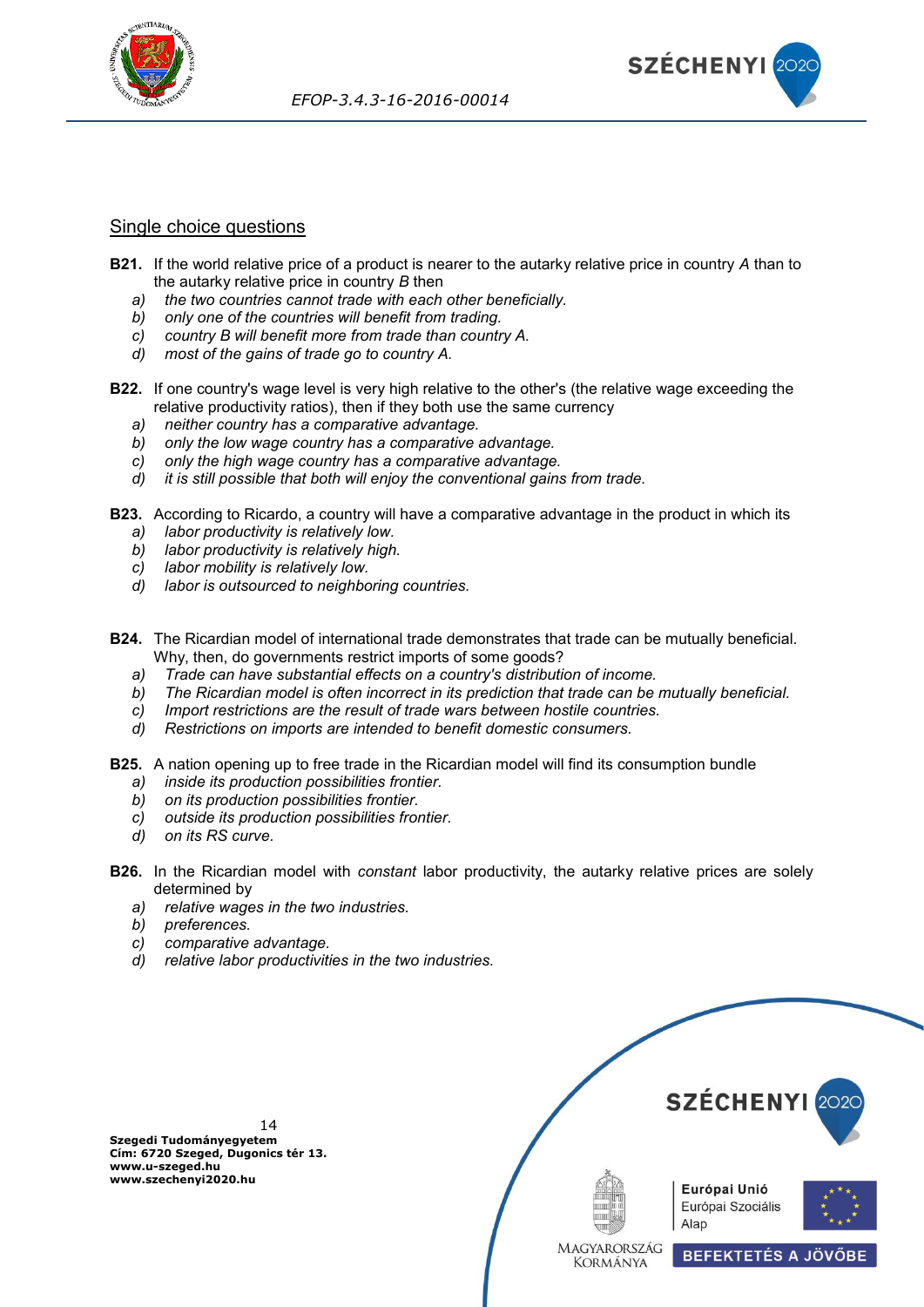



## <span id="page-14-0"></span>**Solutions**

| True or false questions | Single choice questions |  |
|-------------------------|-------------------------|--|
| <b>A21.</b> T           | <b>B21. C</b>           |  |
| <b>A22.</b> T           | <b>B22.</b> D           |  |
| A23. T                  | <b>B23.</b> B           |  |
| A24. F                  | <b>B24.</b> A           |  |
| A25. F                  | <b>B25. C</b>           |  |
| A26. F                  | <b>B26.</b> D           |  |
|                         |                         |  |

## <span id="page-14-1"></span>Explanation to the solutions of true or false questions

- **A21.** In a two country two commodity Ricardian model it is impossible that one of the countries does not have a comparative advantage in anything over the other.
- *TRUE. One way to establish comparative advantage is by the marginal or opportunity cost of production. Since for the two commodities the opportunity costs of production in a country are in a reciprocal relationship, if the opportunity cost of producing one of the commodities is larger in one of the countries, than the opportunity cost of producing the other commodity must necessarily be smaller. This, however, requires the assumption of the model that productivity in the two countries is different.*
- **A22.** In a two country two commodity Ricardian model higher wages generally go together with higher labor productivity.
- *TRUE. Since p = w∙MP in both countries, MP = w/p, so factors of production are paid according to their marginal product, that is, their productivity. So, if MPhome < MPforeign, the real wages in foreign are going to be higher than in home. Empirical studies also support this prediction.*
- **A23.** In the Ricardian model if the world terms of trade is nearer to the domestic cost ratio of country H than that of F, then F will gain more from trade than H.
- *TRUE. If the world terms of trade (that is, the world relative price) is between that of H and F, both will* fully specialize in what they have comparative advantage in, and move to one of the intercepts of *their PPFs. Their consumption possibility curve will have now a slope equal to the world price, and will be above their PPF. The larger the difference of the world relative price from their own, the more their consumption possibilities will be expanded. One limiting value would be their own relative price (in which case the consumption possibility curve would be their own PPF, and they could not get into a better position by trade), and the other limiting value would be the relative price of F (in which case H's consumption possibility frontier is the furthest possible from their PPF, and they get the maximum gain from specializing and trade).*
- **A24.** In the Ricardian model if country *A*'s PPF has a higher *X* intercept than country *B*'s, then country *A* has a comparative advantage in producing *X* over country *B*.

*FALSE. Comparative advantage is not about the absolute value of the intercepts, but about the slopes of the PPF. Intercepts depend on labor* 

*productivity in the two industries and size of the labor force. The slope and thus comparative advantage depends only on the relative labor productivities.*

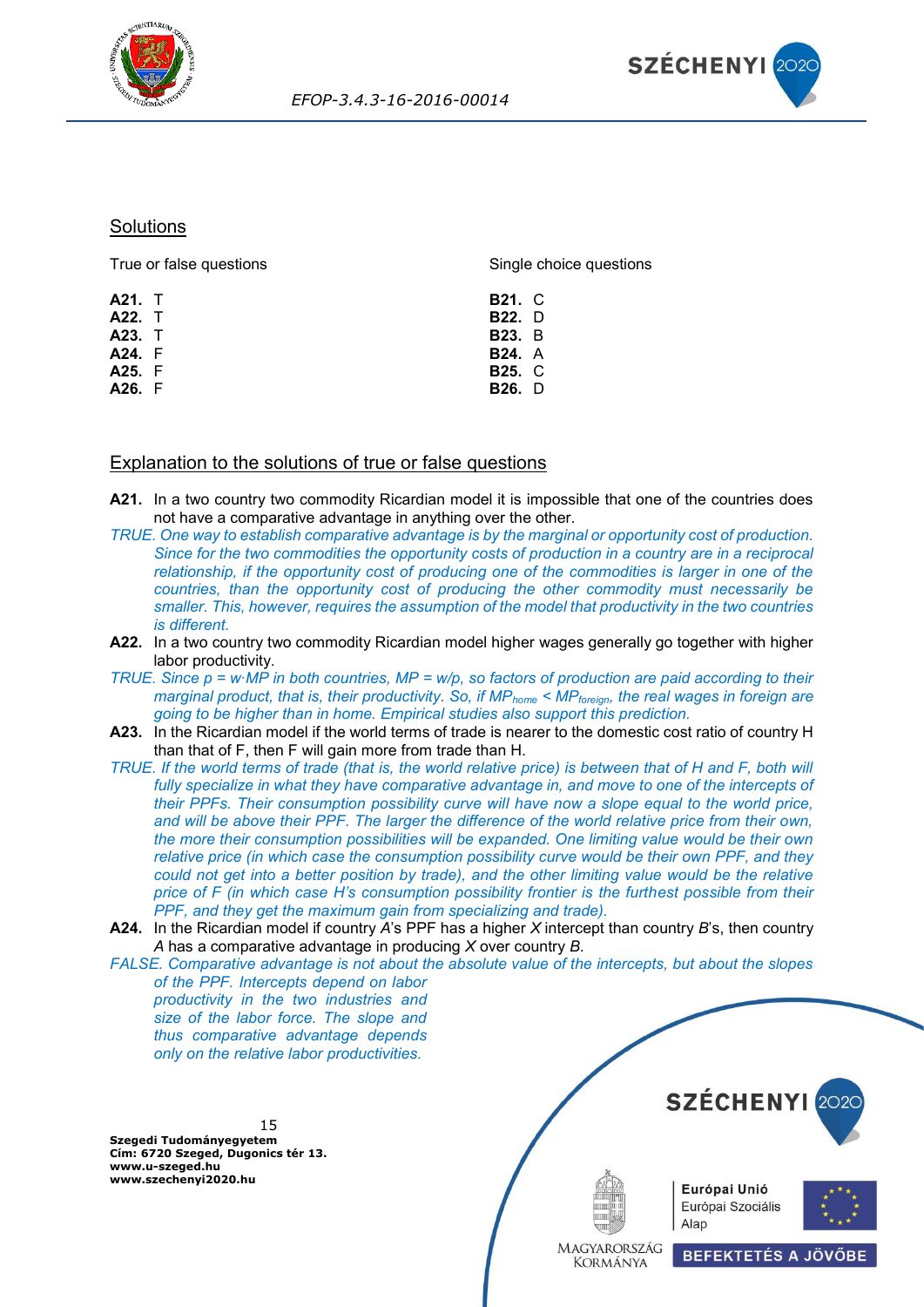



**A25.** In the Ricardian model trade will increase the wages in both industries in both countries.

- *FALSE. Since opening up to trade in the Ricardian model results in full specialization in both countries, actually one of the industries will disappear in both of the countries. Thus, wages will increase only in one of the industries, in the one that the county will specialize in.*
- **A26.** If country *A* has a lower unit labor requirement in an industry than country *B*, country *A* has to specialize in this particular industry.
- *FALSE. The problem is easy if one of the unit labor requirements is lower in country A and the other one is higher. In this case absolute advantage is also comparative advantage. But what if both industries' unit labor requirements are lower in country A? Comparative advantage and specialization are not about lower absolute unit labor requirement, but lower relative unit labor requirement. So if country B's unit labor requirements are 10 and 30, and country A's are 8 and 20 (both being lower than in country B), A should specialize where the advantage is larger, in the second industry.*

## <span id="page-15-0"></span>Detailed definitions with page references

**Opportunity cost:** the value of the most valuable alternative given up for a given choice.

*When using a resource to produce something the opportunity cost is the value of the most valuable other thing that could have been produced with that resource. It is the slope of the PPF, and can be calculated as a ratio of unit labor requirements.* (p.25)

**Comparative advantage:** a country has comparative advantage in producing a good if the opportunity cost of producing that good in terms of other goods is lower in that country than it is in other countries.

*Allocating resources to and producing more Food means being able to produce less Cars. The country that has to give up the least amount of Cars for an additional unit of Food has comparative advantage in Food production, even if they happen to be using the most resources to produce a unit of Food* (p.26, 29)

**Unit labor requirement:** the number of workers (or work hours) needed to produce one unit of a given product.

*Can be calculated as*  $a = \frac{L}{a}$  $\frac{2}{Q}$ , and is the inverse of labor productivity. The more productive the *workers are, the lower the unit labor requirement is going to be* (p.26)

**Production Possibility Frontier:** gives the maximum amount of a certain good that a country is able to produce for any given quantity of other goods it is producing, assuming full utilization of available resources.

*In the two-goods case, it gives the maximum amount of good A a country can produce depending on how much it produces of good B* (p.27)

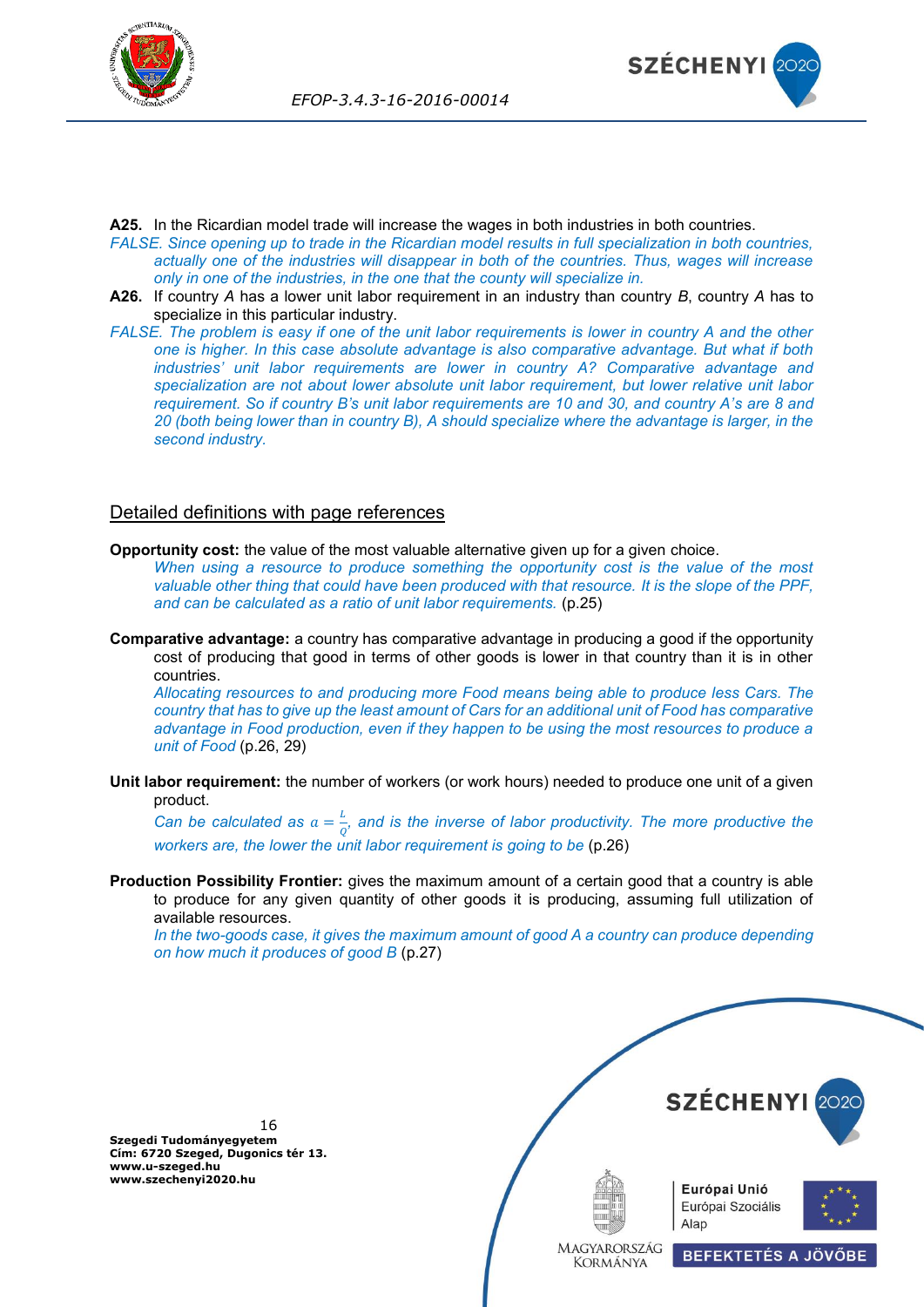



**Absolute advantage:** a country has absolute advantage in producing a good if its production requires less resources than in other countries.

*Absolute advantage means lower unit labor requirement or higher labor productivity for a given product* (p.29)

**Specialization:** means producing a narrower variety of goods as a result of international trade, than without international trade, in autarky.

*This is a result of international trade changing the relative prices of goods. Full specialization means that a country will end up producing only one good, partial specialization only means that a country will end up producing more of one of the goods and less of (the) other good(s) than before trading* (p.33)

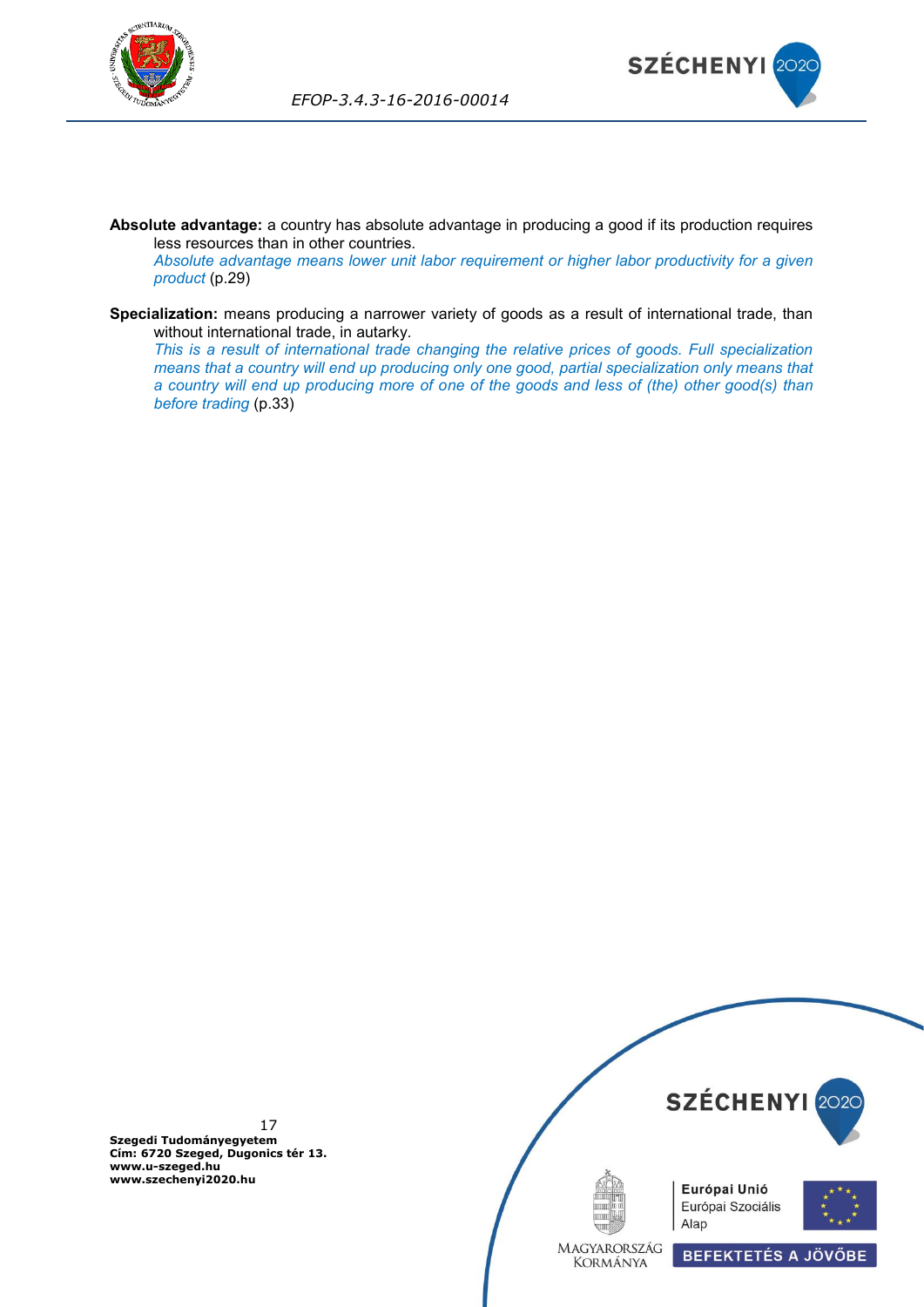



## **Topic 3: Hekscher-Ohlin model (book chapter 5)**

## <span id="page-17-0"></span>Topic overview

The second model we explore during this course is the Hekscher-Ohlin model developed by Eli Hekscher and Bertil Ohlin in the early 1930s.

This model is sometimes also called the 2x2x2 model because beside the two countries that are trading with two goods just like in the Ricardian model, the number of inputs used in production is increased to two. The two countries' production functions are assumed to be uniform, with decreasing marginal products in both inputs, and both inputs can freely and costlessly move across industries in both countries. In this respect we could also say, that this is a kind of long run model, according to the interpretation of long run in microeconomics – no restrictions on the usage of the different inputs. Here, the main cause of the difference in the two countries' relative prices (which in turn gives rise to international trade between them) is the countries differing endowment with the factors of production. Eventually in this model the relative factor endowments will determine comparative advantage, pattern

of specialization and direction of trade between the two countries.

It also explains a second important trade fact that although in the aggregate both countries will be better off with free trade than with autarky, nonetheless there are going to be winners and losers and international trade is going to affect the distribution of income in the countries.

#### Learning outcomes

- Students will appreciate the role of factor abundance in international trade.
- Students will understand the difference between the classical model of international trade and the Heskscher-Ohlin model.
- Students will better understand the patterns of trade in the world.
- Students will be able to assess the factor abundance of a country.

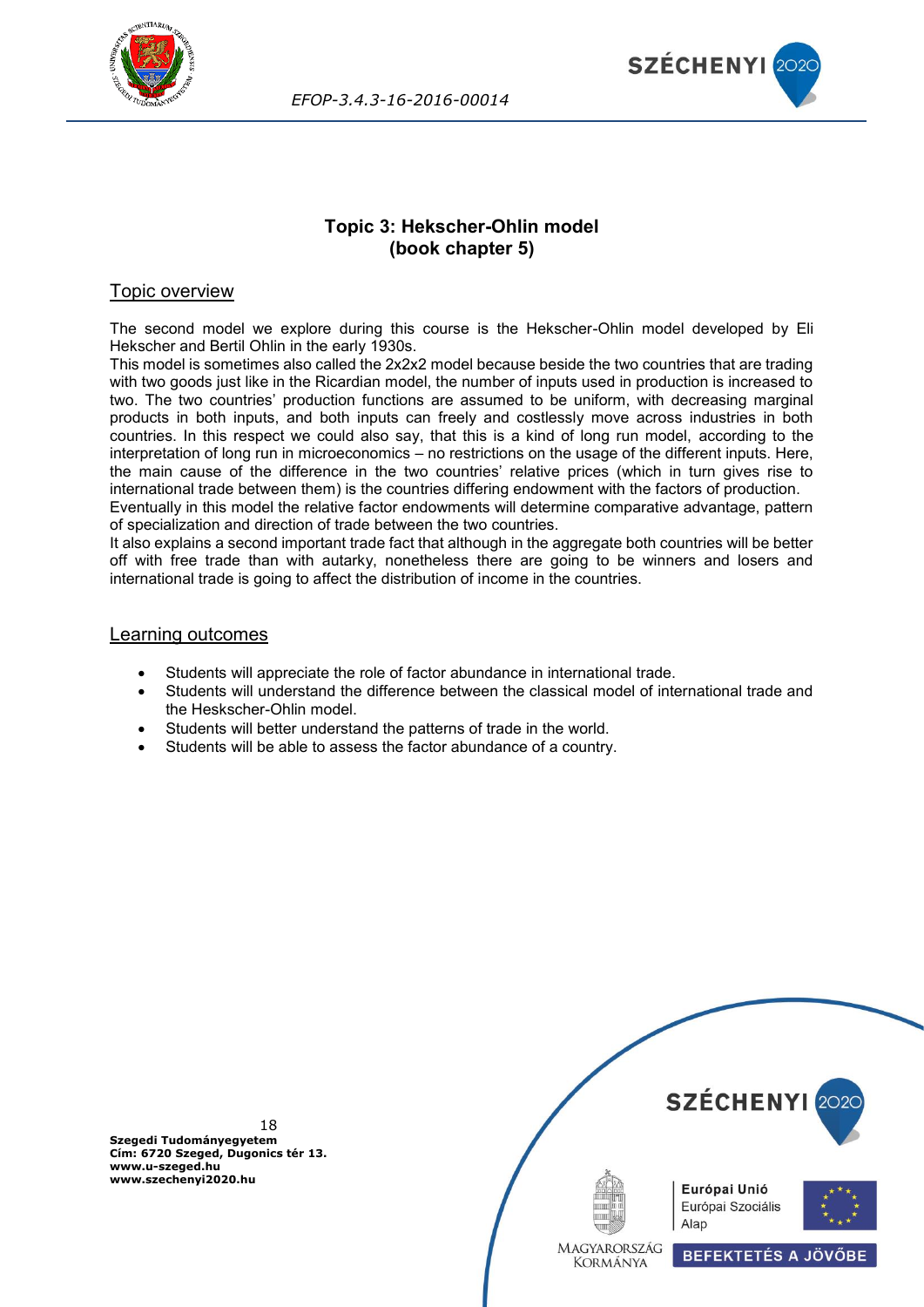



## <span id="page-18-0"></span>Definitions:

**Factor intensity:** tells which factor of production is more important in producing a given product. Production of a good A is intensive in a given factor X if for any relative return of factor X relatively more of it would be used in the production of A than in any other production.

**Factor abundance:** a country's factor abundance shows with which factor it is relatively better endowed than another country.

**Hekscher-Ohlin theory:** the country that is abundant in a factor exports the good the production of which is intensive in that factor.

**Rybczynski theorem:** With constant output prices if the amount of a factor of production increases the supply of the good that uses that factor intensively will increase and the supply of the other good will decrease.

**Stolper-Samuelson Theorem:** If the price of a good increases then the rate of return of the factor used intensively in its production will also increase.

**Leontief paradox:** An empirical refutation of the predictions of the H-O theory where a country was exporting products that were intensive in the resource the country was relatively scarce of, and import products that used intensively that factor of which the country was in relative abundance.

#### <span id="page-18-1"></span>True or False questions

- **A31.** In the Heckscher-Ohlin model an increase in the relative wage is causing a country to produce higher relative quantity of the labor-intensive good.
- **A32.** The Rybczynski Theorem is a connection between goods prices and relative quantities of the goods produced.
- **A33.** The Leontief-paradox says that the US is proven to be labor-abundant when in theory it should be capital-abundant.
- **A34.** In the Heckscher-Ohlin model a higher relative wage will decrease the *L*/*K* ratio in both the laborintensive and the capital-intensive industries.
- **A35.** In the 2x2x2 Hekscher-Ohlin model a country cannot be labor abundant and capital abundant at the same time.
- **A36.** Factor price equalization in the Hekscher-Ohlin model means that wages and rents of capital are equalized in both trading countries.

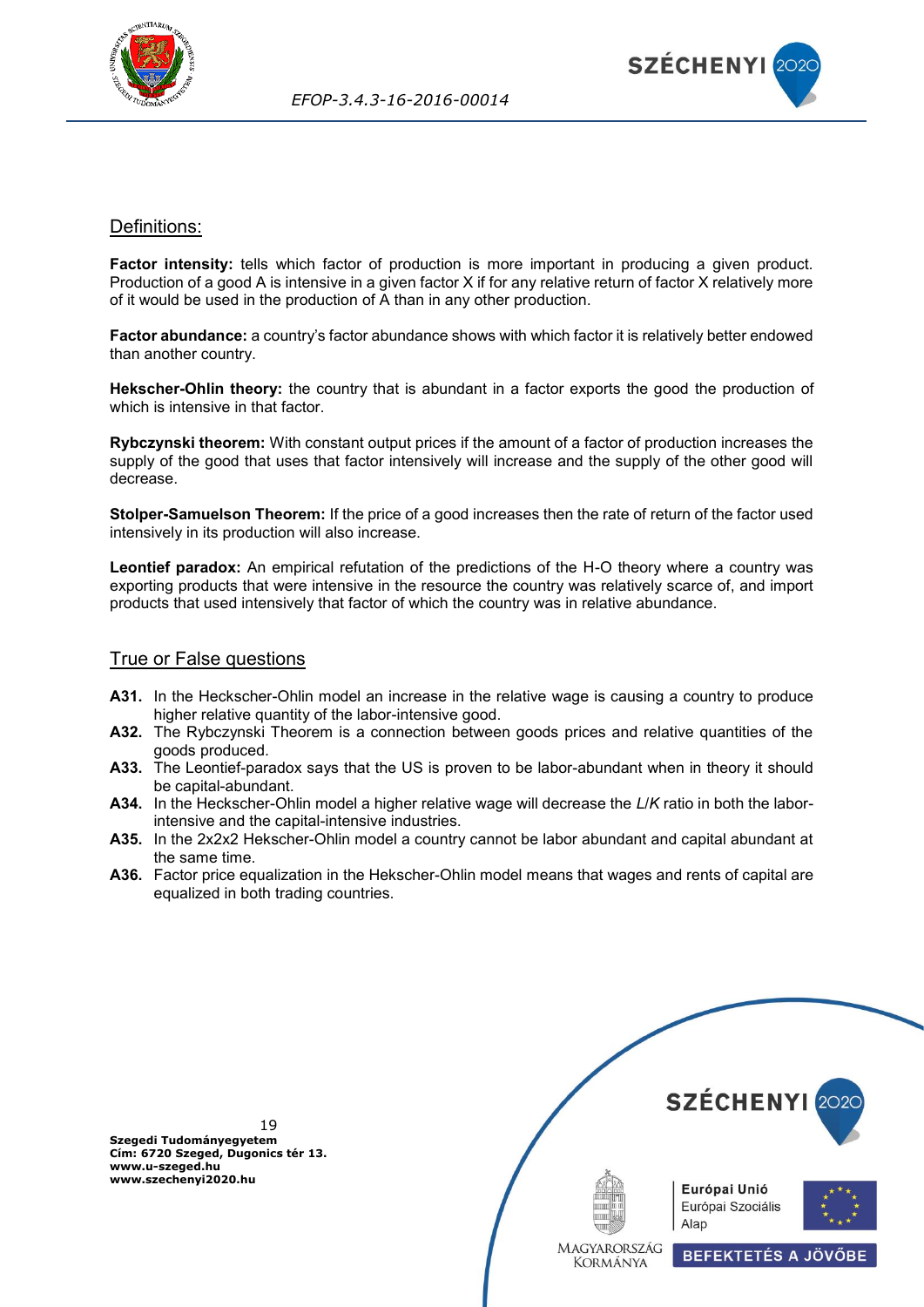



## <span id="page-19-0"></span>Single choice questions

- **B31.** In the 2-factor, 2 good Heckscher-Ohlin model, trade will the owners of a country's factor and the country will **the good that uses that factor intensively.** 
	- *a) benefit; scarce; export*
	- *b) benefit; scarce; import*
	- *c) benefit; abundant; export*
	- *d) harm; abundant; import*
- **B32.** Starting from an autarky (no-trade) situation with Heckscher-Ohlin model, if Country *H* is relatively labor abundant, then once trade begins
	- *a) wages should fall and rents should rise in H.*
	- *b) wages should rise and rents should fall in H.*
	- *c) wages and rents should fall in H.*
	- *d) wages and rents should rise in H.*
- **B33.** In the 2-factor, 2 good Heckscher-Ohlin model, the two countries differ in
	- *a) tastes and preferences.*
	- *b) the size of their economies.*
	- *c) relative abundance of factors of production.*
	- *d) labor productivities.*

**B34.** If a good is labor intensive it means that the good is produced

- *a) using relatively more labor than goods that are not labor intensive.*
- *b) using labor as the only input.*
- *c) using more labor per unit of output than goods that are not labor intensive.*
- *d) using labor such that the total cost of labor is greater than the total cost of capital.*
- **B35.** In the Heckscher-Ohlin model, when two countries begin to trade with each other
	- *a) all factors in both countries will gain from trade.*
	- *b) all factors in one country will gain, but there may be no gains in the other country.*
	- *c) relative factor prices in the two countries diverge.*
	- *d) the relative prices of traded goods in the two countries converge.*
- **B36.** Which of the following is consistent with the statement that "Country *A* has a comparative advantage in producing product *X*"?
	- *a) Product X is labor intensive, county A is labor abundant and relative wages are low.*
	- *b) The relative price of product X in county A is higher than its world relative price.*
	- *c) Country A is producing more X than other countries, and if X is labor intensive, they also have more labor than other countries.*
	- *d) Product X is labor intensive, wages in country A are lower than rents.*



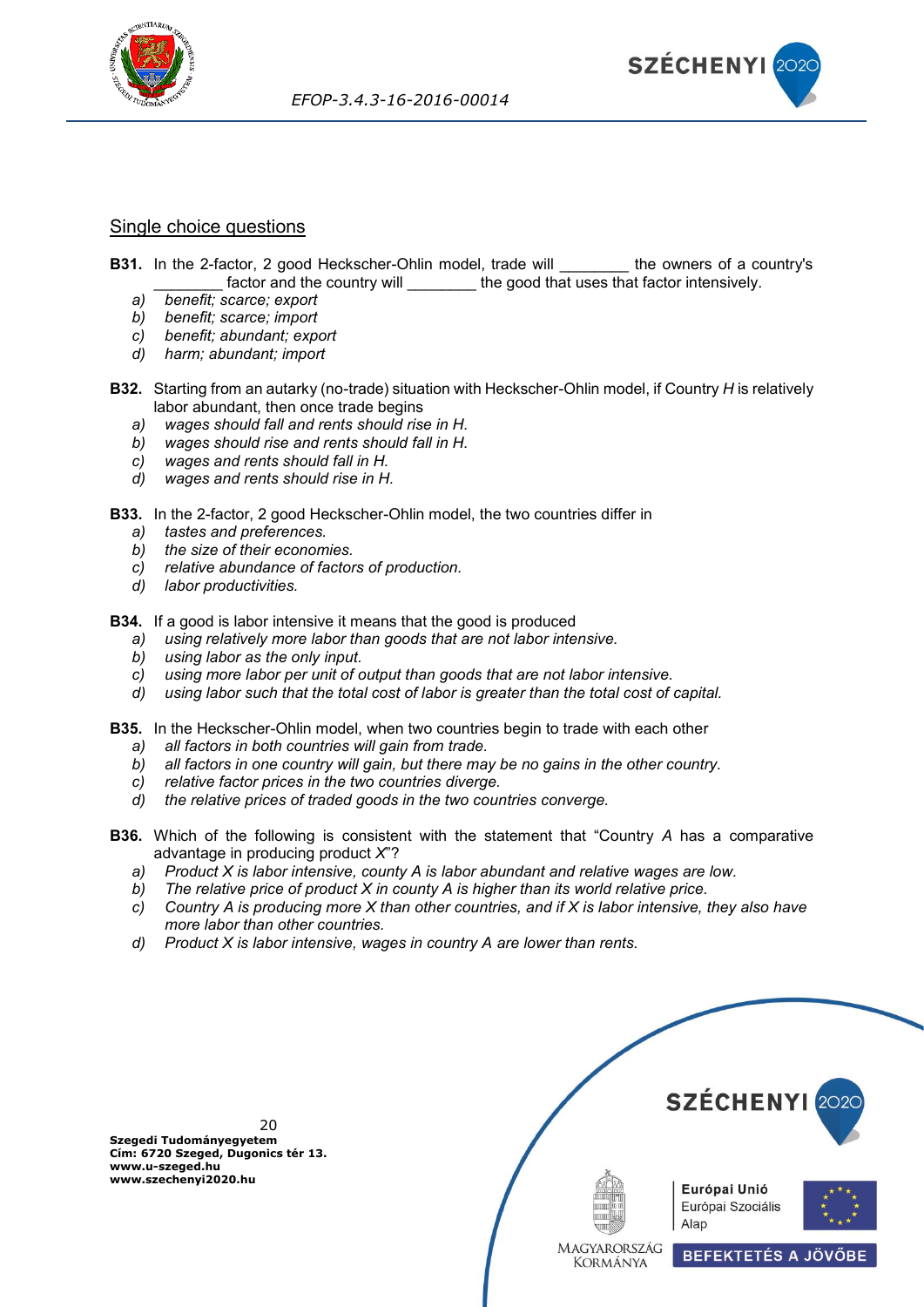



#### **Solutions**

| True or False question | Single choice questions |  |
|------------------------|-------------------------|--|
| A31. F                 | <b>B31. C</b>           |  |
| A32. F                 | <b>B32.</b> B           |  |
| A33. F                 | <b>B33. C</b>           |  |
| A34. T                 | <b>B34.</b> A           |  |
| A35. T                 | <b>B35.</b> D           |  |
| A36. F                 | <b>B36.</b> A           |  |
|                        |                         |  |

#### <span id="page-20-0"></span>Explanation to the solutions of true or false questions

- **A31.** In the Heckscher-Ohlin model an increase in the relative wage is causing a country to produce higher relative quantity of the labor-intensive good.
- *FALSE. In the H-O model, differences in factor endowment lead to differences in relative wages and prices. Labor-abundant countries will have lower w/r ratio and also a lower relative price of the labor-intensive good. As they open up to trade they find that the world relative price of the laborintensive good is higher than their autarky relative price, so they specialize in it and start exporting it (according to the H-O theorem). As they do so the demand for and the relative price of the relatively cheaper labor-intensive good increases, which is raising the demand for labor, and also the wages relative to rents (according to the Stolper-Samuelson theorem). The increase in the relative wage is the effect, not the cause of trading and specializing.*
- **A32.** The Rybczynski Theorem is a connection between goods prices and relative quantities of the goods produced.
- *FALSE. The Rybczynski Theorem is about the connection between relative factor abundance and relative quantities of the different goods produced at constant relative prices of the goods.*
- **A33.** The Leontief-paradox says that the US is proven to be labor-abundant when in theory it should be capital-abundant.
- *FALSE. Leontief's finding is a paradox because it showed that even though the US is capital-abundant according to the practical measures of factor abundancy, the products it exports are rather laborintensive than capital-intensive, which is contrary to the predictions of the H-O model (predicting that countries exporting labor-intensive goods are the ones that are labor-abundant).*
- **A34.** In the Heckscher-Ohlin model a higher relative wage will decrease the *L*/*K* ratio in both the laborintensive and the capital-intensive industries.
- *TRUE. Using the iso-quant – iso-cost analysis for both labor-intensive and capital-intensive products the model finds that as the relative wage (w/r) increases, the iso-cost curves will become steeper, so producers will substitute labor becoming relatively more expansive for capital becoming relatively cheaper in both industries. So labor usage relative to capital usage becomes smaller in both industries, although to a different degree.*

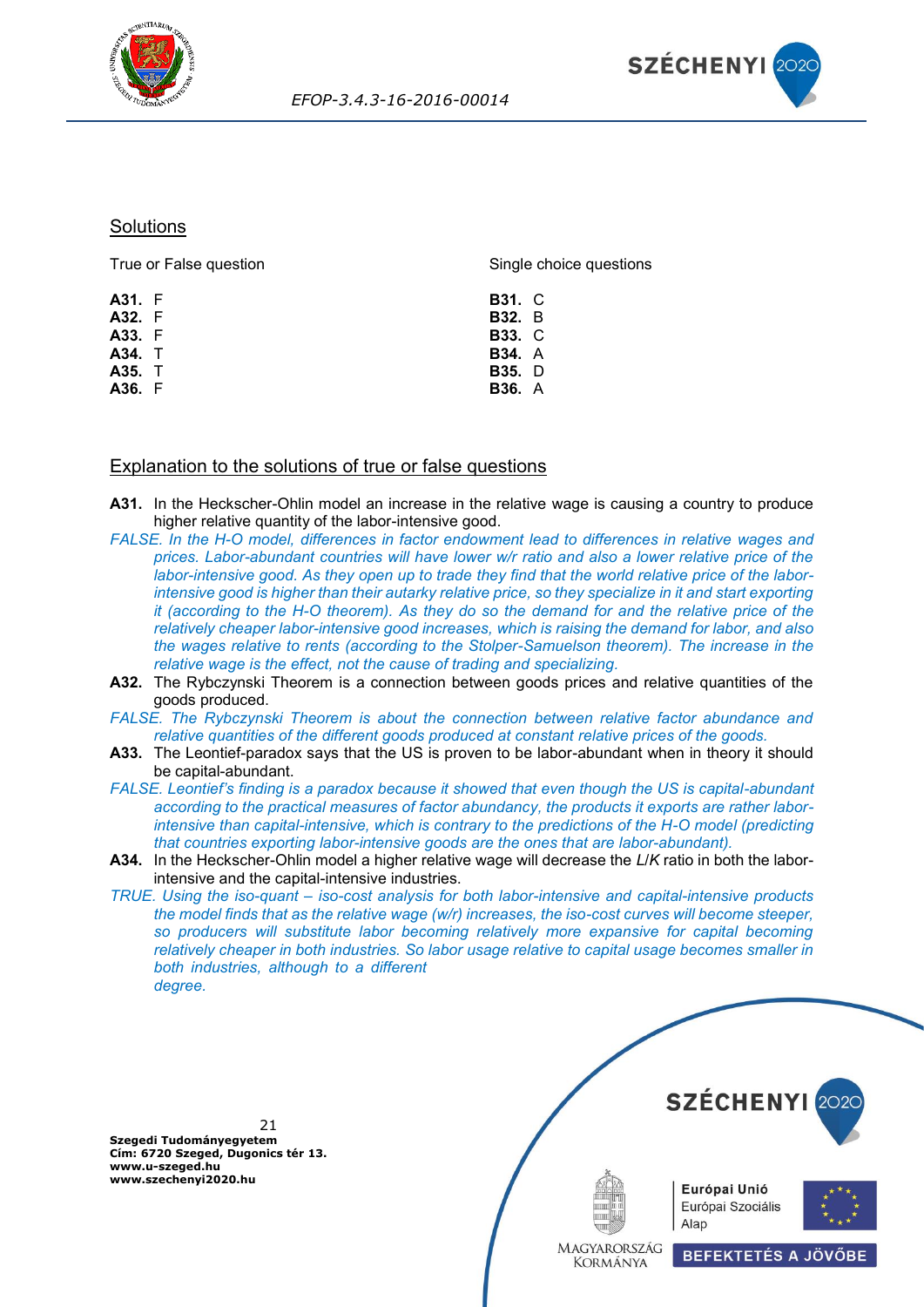



- **A35.** In the 2x2x2 Hekscher-Ohlin model a country can not be labor abundant and capital abundant at the same time.
- *TRUE. Factor abundancy is not about how much of each of the factors a county has relative to another county, but it is much more about how much of one of the factors relative to the other one country has, so about the L/K ratios in the countries. If L/K is higher in home than in foreign (so labor is abundant in home), than K/L must be lower (so capital is scarce in home). Home can be labor abundant even if it has less labor than foreign.*
- **A36.** Factor price equalization in the Hekscher-Ohlin model means that wages and rents of capital are equalized in both trading countries.
- *FALSE. Factor price equalization means that the relative wages (the w/r ratios) will be equal across the countries, not wages and/or rents themselves.*

#### <span id="page-21-0"></span>Detailed definitions with page references

- **Factor intensity:** tells which factor of production is more important in producing a given product. Production of a good A is intensive in a given factor X if for any relative return of factor X relatively more of it would be used in the production of A than in any other production. *For example Cloth production is labor intensive if for every wage-rental ratio it uses a higher labor to capital ratio than the production of Food* (p.84-85)
- **Factor abundance:** A country's factor abundance shows with which factor it is relatively better endowed than another country.

*For example if Home is labor abundant and Foreign is capital abundant that means at the same time that both the relative supply of labor to capital is higher in Home than in Foreign, and that the relative supply of capital to labor is higher in Foreign than in Home* (p.89-90)

**Rybczynski theorem:** With constant output prices if the amount of a factor of production increases the supply of the good that uses that factor intensively will increase and the supply of the other good will decrease.

*If food production is labor intensive and machinery production is capital intensive and you endow*  a country with more capital ceteris paribus, they will extend the production of machinery and will *do this by taking away resources from food production resulting in less food.*

**Stolper-Samuelson Theorem:** If the price of a good increases then the rate of return of the factor used intensively in its production will also increase.

*Suppose Food production is labor intensive. So if the price of Food increases, the price of labor, ie. the wage will also increase* (p.97)

**Hekscher-Ohlin theory:** The country that is abundant in a factor exports the good the production of which is intensive in that factor.

*If Home is labor abundant (relative to Foreign), Home will specialize in the production of labor intensive goods, and will export that* (p.91)

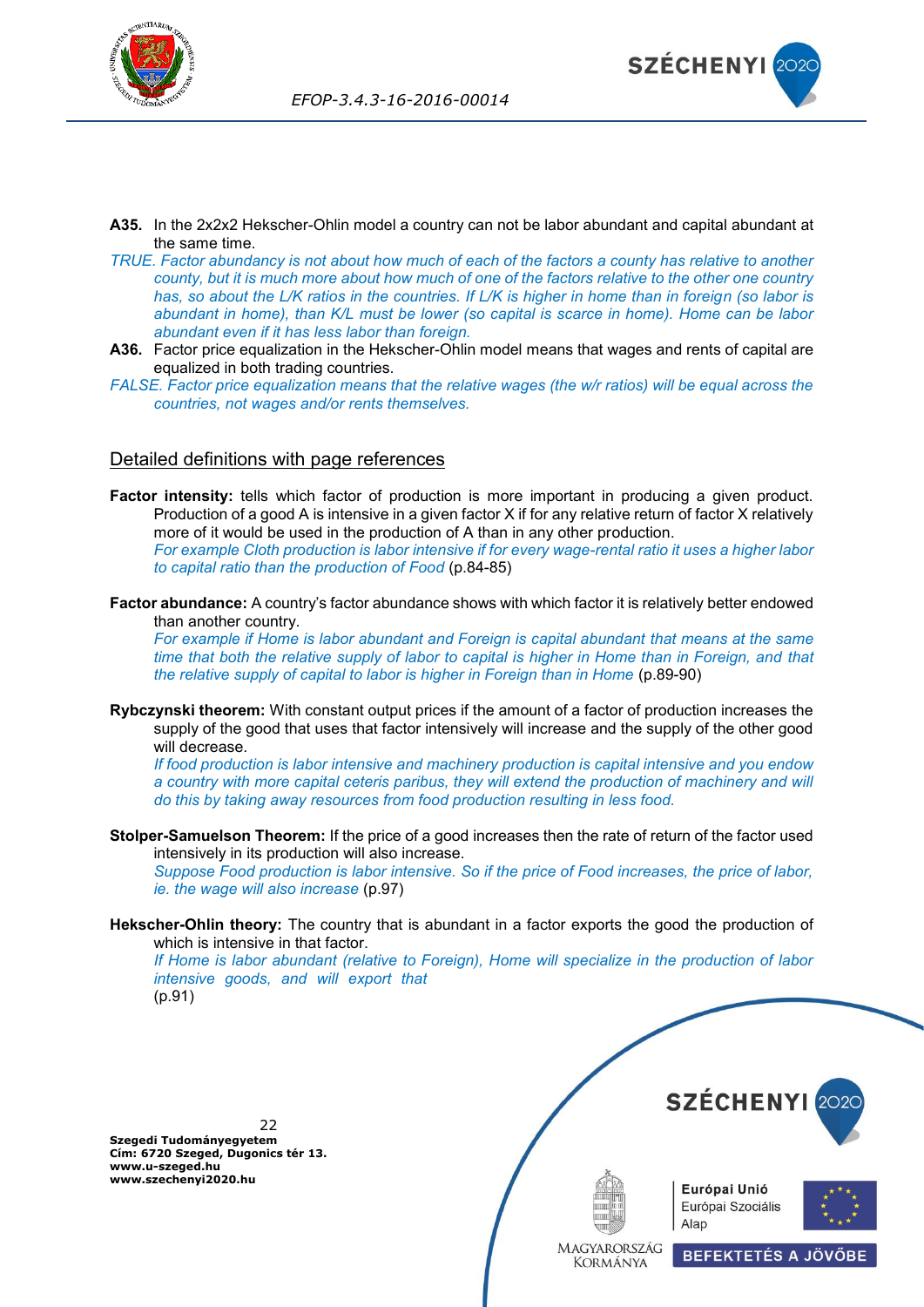



**Leontief paradox:** An empirical refutation of the predictions of the H-O theory, where a country was exporting products that were intensive in the resource the country was relatively scarce of, and import products that used intensively that factor of which the country was in relative abundance *According to the H-O theory, relatively capital abundant countries like the US should export capital intensive goods and import labor intensive goods, but this turned out not to be the case* (p.98)

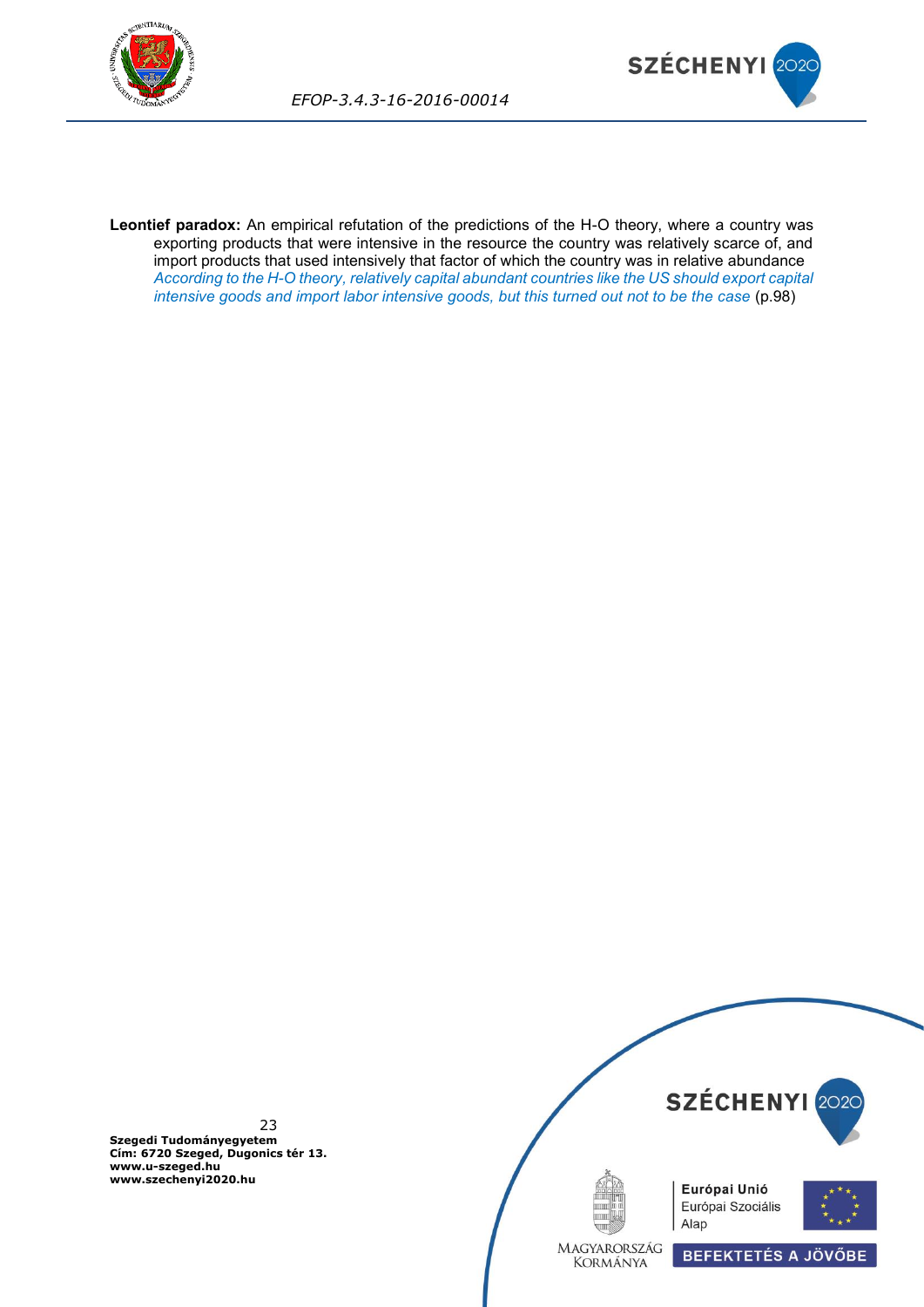



## **Topic 4: The specific factors model (book chapter 4)**

## <span id="page-23-0"></span>Topic overview

The third model of international trade was developed as an extension of the Ricardian model by Jacob Viner to introduce partial rigidity into factor movement.

This model is sometimes also called the 2 countries 3 factors model because it illustrates what happens when some resources can only be used in one industry or the other. With this model we are again comparing extreme cases, just like the comparison of autarky and free trade, but now it is a comparison of the case when it is costless to move an input from one industry to the other versus the case when it is impossible or prohibitively costly to do so. In reality of course the degree of mobility can be anywhere between these two extremes. As a resource becomes more locked up in an industry, its price will be less and less equalized when a country starts specializing and trading. This also can make the owners of the immobile factors the lucky winners or the unfortunate sufferers of a country opening up to international trade. Thus we are reinforcing the message that although free trade increases overall benefits, it also has an effect on the distribution of income and some interest groups may be harmed. We also investigate the possibility of international factor mobility and its effects. Thus, we are now allowing a mobile factor to move not just across industries but also countries. We will find that as free movement across industries equalizes workers' wages in those industries, free movement across countries can equalize workers' wages across countries. By distinguishing between GDP and GNI we reinforce the message that free trade and free movement of workers increases overall welfare.

#### Learning outcomes

- Students will appreciate the role of factor immobility in international trade.
- Students will understand how factor immobility can create winners and losers.
- Students will understand how a change in comparative advantages creates winners and losers when some inputs are immobile.
- Students will be able to assess sectoral shifts that affect factor owners' incomes.
- Students will be able to interpret and explain patterns in international labor mobility and assess its probable effects.

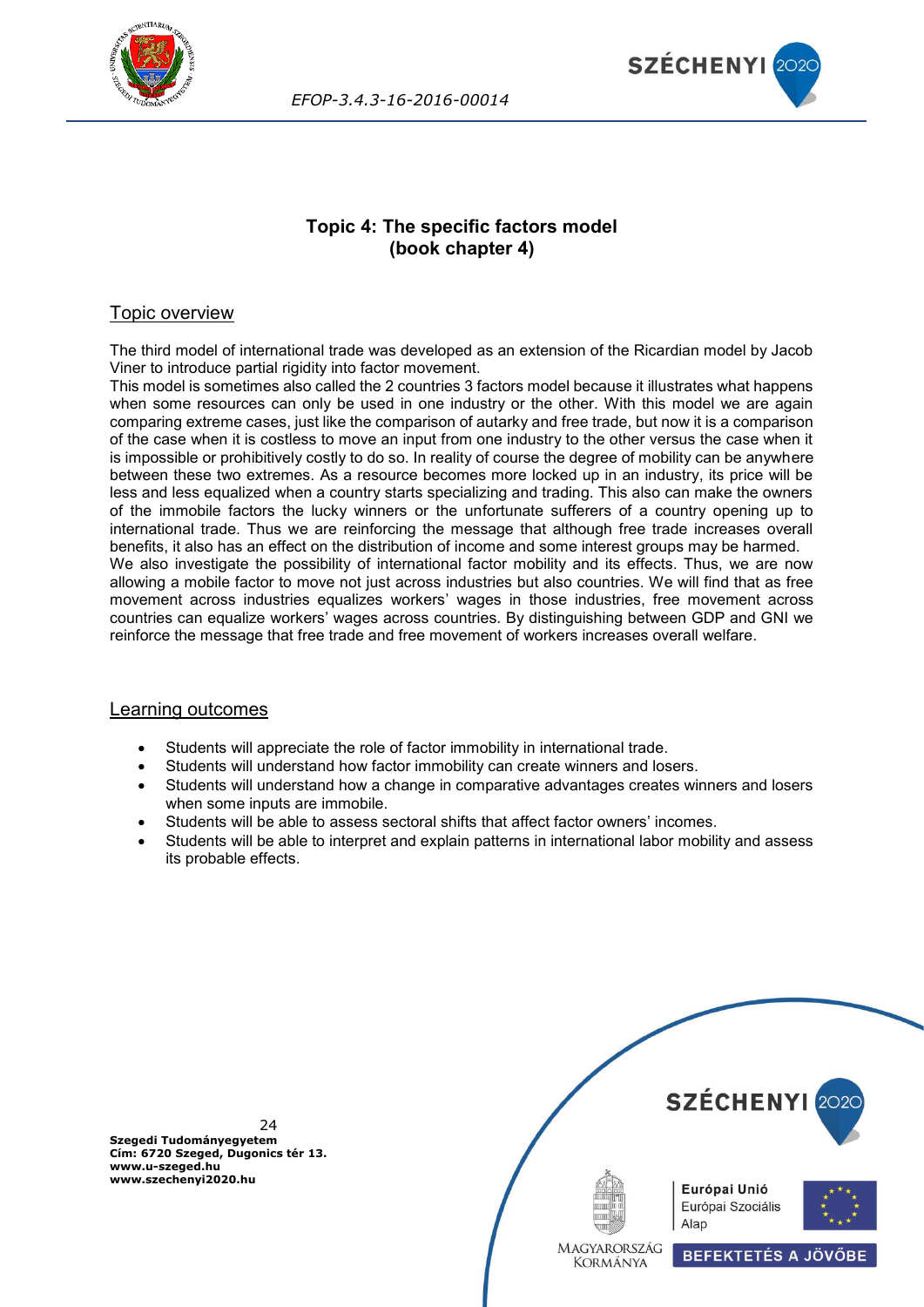



#### <span id="page-24-0"></span>Definitions:

**Specific factor:** a factor is specific to an industry if moving it away from the given industry is impossible, or is prohibitively costly.

**Mobile factor:** a factor is mobile if it can move freely, costlessly or with negligible costs between industries.

**Wage equalization:** If work as a factor of production can freely move between sectors, the price of labor, the wage will be equal in all sectors.

**Budget Constraint:** Starting out from a bundle of products a country produces it shows what are the bundles available for consumption assuming given relative price of the goods.

## <span id="page-24-1"></span>True or False questions

- **A41.** In the specific factors model the movement of the mobile factor across industries will equalize the returns on the immobile factor.
- **A42.** In the specific factors model an increase in the relative price of product *X* will decrease the earning of owners of the immobile factor specific to product *Y*.
- **A43.** In the specific factors model the winners of specialization and trade are the owners of the factor specific to the import-competing industry.
- **A44.** In the Specific factors model the contracting industry is going to be also import-competing.
- **A45.** In the specific factors model trade will not necessarily equate all factor prices.
- **A46.** Partial specialization is the consequence of decreasing marginal product.

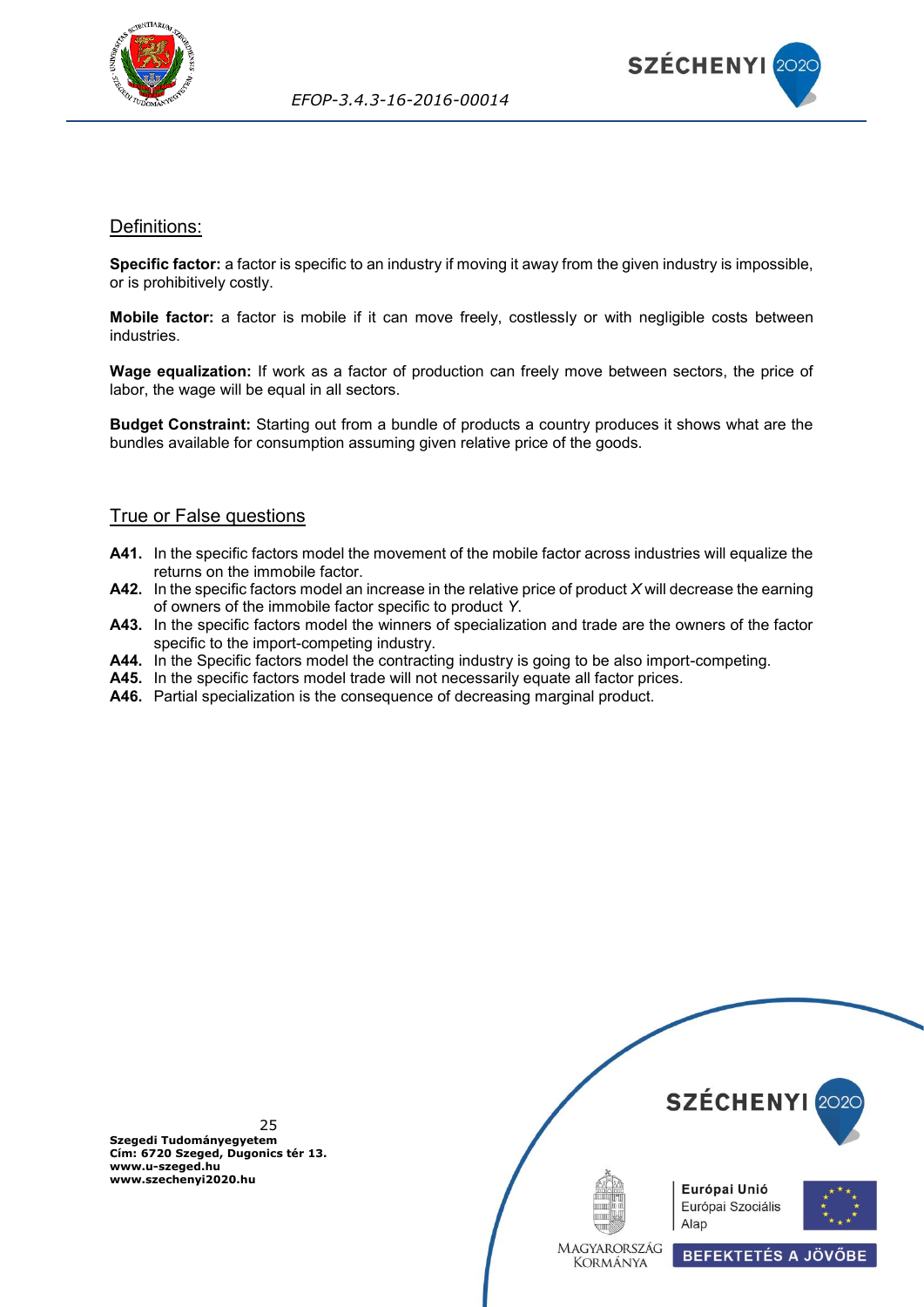



#### <span id="page-25-0"></span>Single choice questions

- **B41.** International trade can have an important effects on the distribution of income because
	- *a) different countries use different currencies.*
	- *b) some resources are immobile in the short run.*
	- *c) the more powerful country dictates the terms of trade.*
	- *d) rich countries take advantage of poor countries.*
- **B42.** Those who will lose from free trade are **the integral factors** in sectors that produce goods that are
	- \_\_\_\_\_\_\_\_. *a) immobile; also imported*
	- *b) mobile; also imported*
	- *c) immobile; exported*
	- *d) mobile; exported*
- **B43.** In the specific factors model, a 5% increase in the price of food accompanied by a 5% increase in the price of cloth will cause wages to \_\_\_\_\_\_\_\_, the production of cloth to \_\_\_\_\_\_\_, and the production of food to \_\_\_\_\_\_\_\_.
	- *a) increase by more then 5%; increase; remain unchanged*
	- *b) increase by less then 5%; decrease; increase*
	- *c) increase by 5%; remain unchanged; remain unchanged*
	- *d) remain constant; increase; increase*
- **B44.** The degree of a factor's specificity is directly related to
	- *a) the amount of time required to redeploy the factor to a different industry.*
	- *b) the cost of the factor as a proportion of the long-run total cost of production.*
	- *c) the mobility of the factor, with more mobile factors having more specificity.*
	- *d) technological differences between two countries, with a more advanced technology resulting in more factor specificity.*
- **B45.** In the two-country model of international labor mobility,
	- *a) the effect of migration is to cause real wages in the two countries to converge.*
	- *b) the effect of migration is to cause real wages in the two countries to diverge.*
	- *c) GDP will decrease in the country where the labor is moving toward.*
	- *d) GNI will decrease in the country where the labor is moving toward.*
- **B46.** As your country's comparative advantage in industry *A* is increasing, you would want to
	- *a) own more non industry-specific resources.*
	- *b) own more resources that are specific to industries other than A.*
	- *c) own more resources specific to industry A.*
	- *d) sell your resources specific to industry A.*

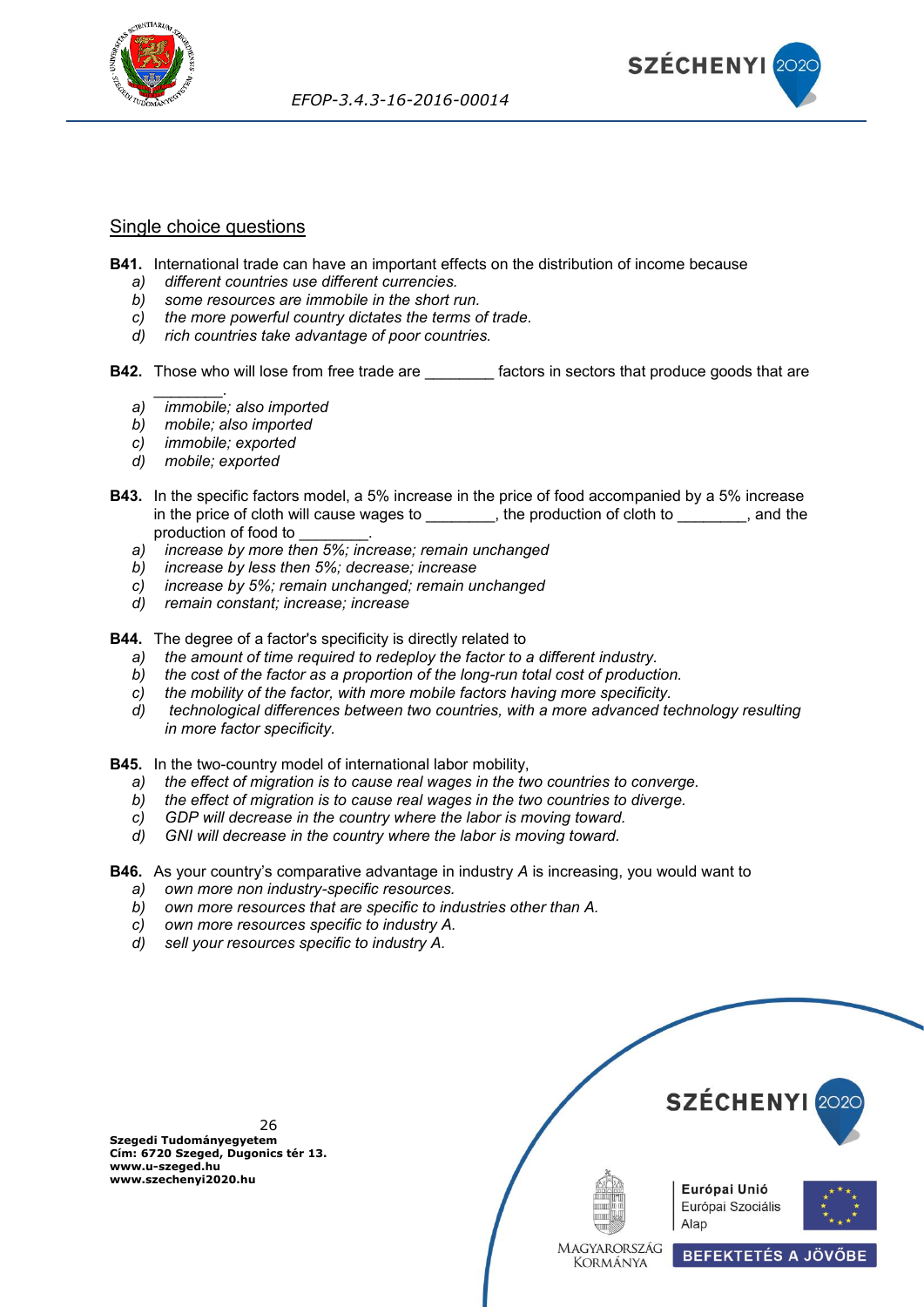



#### **Solutions**

True or False question

Single choice questions

| A41. F<br>A42. T<br>A43. F | <b>B41.</b> B<br><b>B42.</b> A<br><b>B43. C</b> |  |
|----------------------------|-------------------------------------------------|--|
| A44. T<br>A45. T           | <b>B44.</b> A                                   |  |
| A46. T                     | <b>B45.</b> A<br><b>B46. C</b>                  |  |

#### <span id="page-26-0"></span>Explanation to the solutions of true or false questions

- **A41.** In the specific factors model the movement of the mobile factor across industries will equalize the returns on the immobile factor.
- *FALSE. The possibility to move from one industry to the other requires that if we want to have production in both industries, returns have to be equal. If they are not, the factor will move from where the return is lower to where it is higher. Since immobile factors cannot do this, their returns do not necessarily have to be equal across industries even in the equilibrium.*
- **A42.** In the specific factors model an increase in the relative price of product *X* will decrease the earning of owners of the immobile factor specific to product *Y*.
- *TRUE. As a result of the increase of relative price of X, production will be shifted towards industry X and the mobile factor will move towards that industry and away from industry Y. As the mobile factor shifts away from industry Y, the immobile factor will become a less and less strict constraint (bottleneck) in production, so it will become less and less valuable, and its return will decrease.*
- **A43.** In the specific factors model the winners of specialization and trade are the owners of the factor specific to the import-competing industry.
- *FALSE. In the specific factor when international trade is possible, the countries will specialize in what they have comparative advantage in, and shift the immobile factor away from the industry where they have comparative disadvantage. In this model, specialization is not full: so the product in the production of which they have comparative disadvantage will be imported but some – less, than in autarky – will still be produced at home. This industry is called contracting or import-competing industry (as opposed to the expanding or exporting industry). As the mobile factor shifts away, demand for the immobile factor decreases, and with its supply fixed, the return to the factor owners decrease.*
- **A44.** In the Specific factors model the contracting industry is going to be also import-competing.
- *TRUE. The contracting industry is the one that shrinks, that the mobile factor is shifting away from as a result of specialization and trade. Specialization, however, is not full in the specific factors model, so even if some of the product of this shrinking industry is imported, some is still produced at home, and these home producers in the free trade case are going to be competing with the foreign importers.*

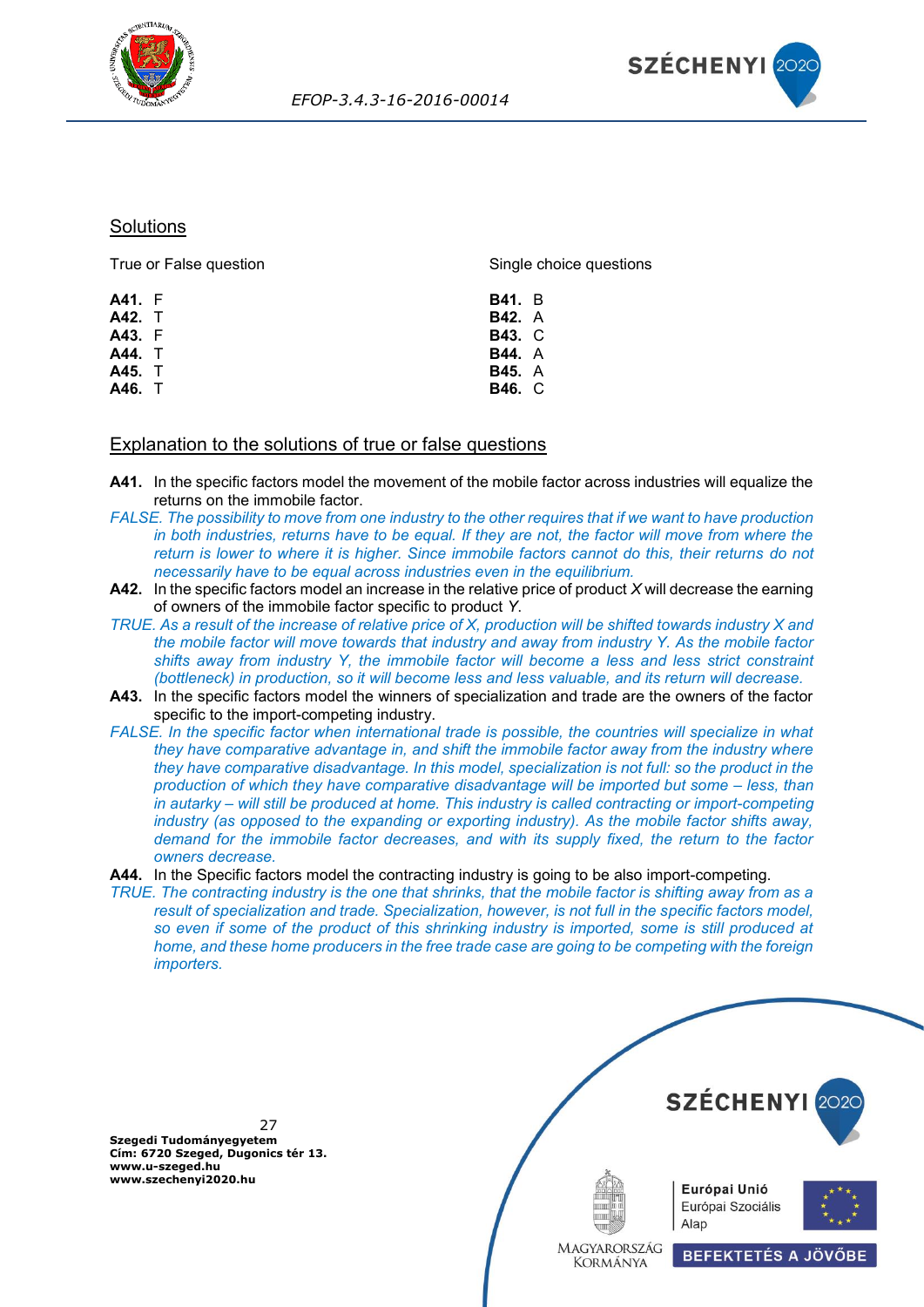



**A45.** In the specific factors model trade will not necessarily equate all factor prices.

*TRUE. The possibility of movement across industries equalizes factor prices in a country, and the possibility to trade will equalize factor price across countries in the specific factors model. Since in this factor we have immobile factors too, that cannot move across industries, their returns (prices) will not be equalized neither within one country, nor across countries.*

**A46.** Partial specialization is the consequence of decreasing marginal product.

*TRUE. Decreasing marginal product makes the production possibility frontier concave, and along the concave PPF the marginal rate of transformation decreases gradually. With trade the country has to find that point on the PPF where this marginal rate of transformation equals the world relative price of the product. If marginal product is constant, the PPF is linear and marginal rate of transformation is constant. That means it is either higher or lower than the world relative price everywhere along the PPF. This is the reason such models result in full specialization (see the Ricardian model).*

## <span id="page-27-0"></span>Detailed definitions with page references

**Specific factor:** a factor is specific to an industry if moving it away from the given industry is impossible, or is prohibitively costly.

*Thus, a specific factor is very useful in one industry, but would be useless in another, like a very specialized machine* (p.51)

**Mobile factor:** a factor is mobile if it can move freely, costlessly or with negligible costs between industries.

*Such factors are useful in more industries, can be put to use in one or another industry alike, for example low-skilled workers performing simple tasks* (p.51)

**Wage equalization:** If work as a factor of production can freely move between sectors, the price of labor, the wage will be equal in all sectors.

*If wage would be higher in any of the sectors, all the labor would like to move to that sector, lowering wage there and increasing it in other sectors (p.57)* 

**Budget Constraint:** Starting out from a bundle of products a country produces it shows what are the bundles available for consumption assuming given relative price of the goods.

*If free trade is possible, a country can consume a different mix of products than it produces, but the value of total production has to be equal to the value of total consumption: this is true for all points of the budget constraint* (p.64)



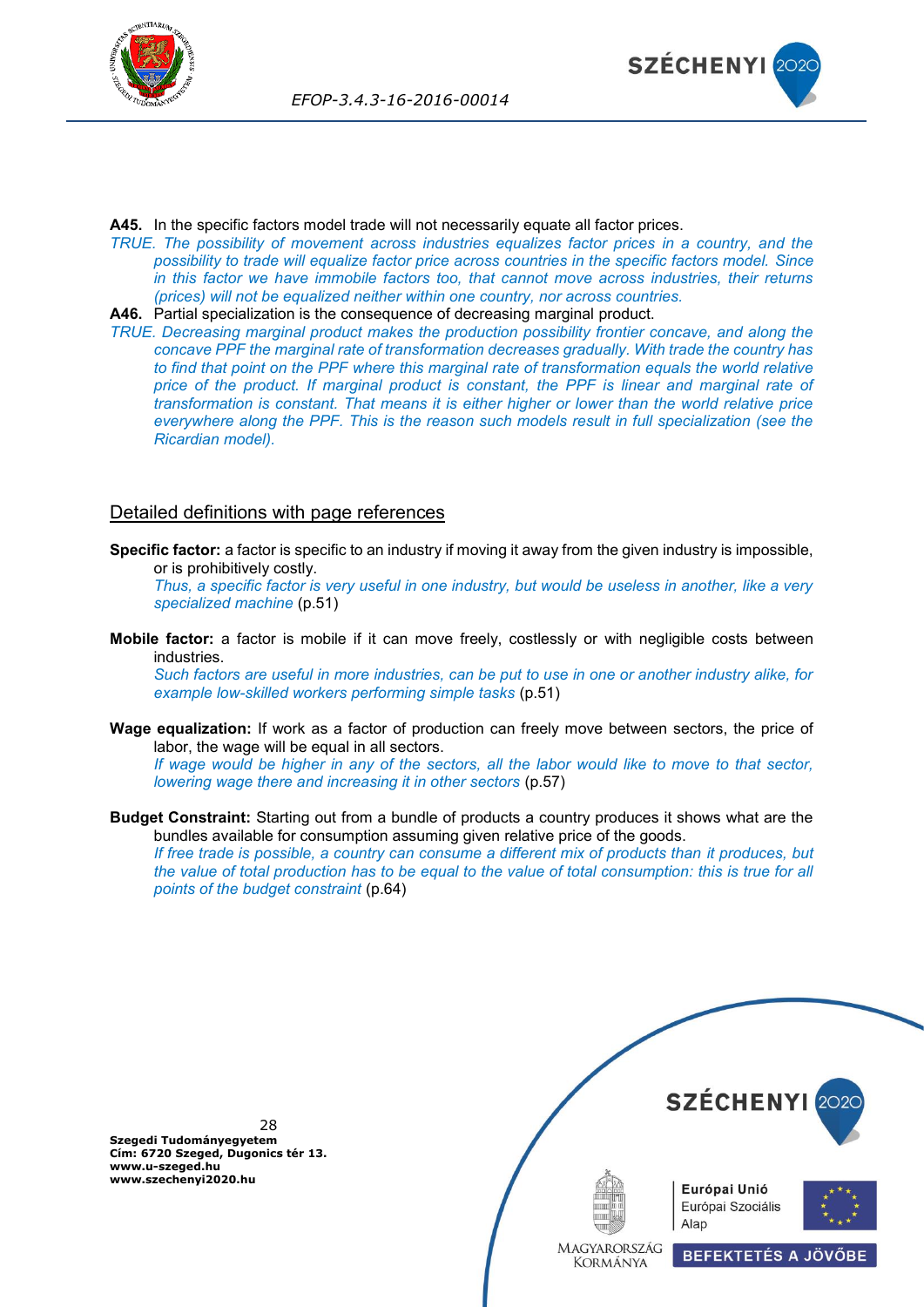



## **Topic 5: Further models of international trade (book chapters 7–8)**

## <span id="page-28-0"></span>Topic overview

In this topic we introduce some further possible causes for international trade. This topic uses a wide variety of models building on different parts of the students' prior microeconomic knowledge.

The first one in this topic is explaining how different tastes can be the root cause of different relative prices and thus can signal comparative advantage and give rise to specialization and international trade. The second group of models is about economies of scale. When there is economies of scale in production than either a larger industry with a larger number of smaller firms (external economies of scale) or an industry with a smaller number of larger firms (internal economies of scale) is more efficient. This can result in the clustering of firms into a certain location or the clustering of production into a small number of firms.

External economies of scale provide a narrative for geographical clustering of industries like the Silicon Valley information technology cluster or the button-producing city of Qiaotou in China. Internal economies of scale explain for example the international mergers between large automotive firms. Internal economies of scale and differing tastes also give an explanation to the seemingly strange very common phenomenon of intra-industry trade between countries: when a country both sells a certain type of good to and at the same time also buys the same type of good from another country.

#### Learning outcomes

- Students will understand how the clustering of firms is connected to comparative advantage and trade.
- Students will realize the magnitude, importance and role of intra-industry trade.
- Students will understand the reason behind integrated markets like the EU.

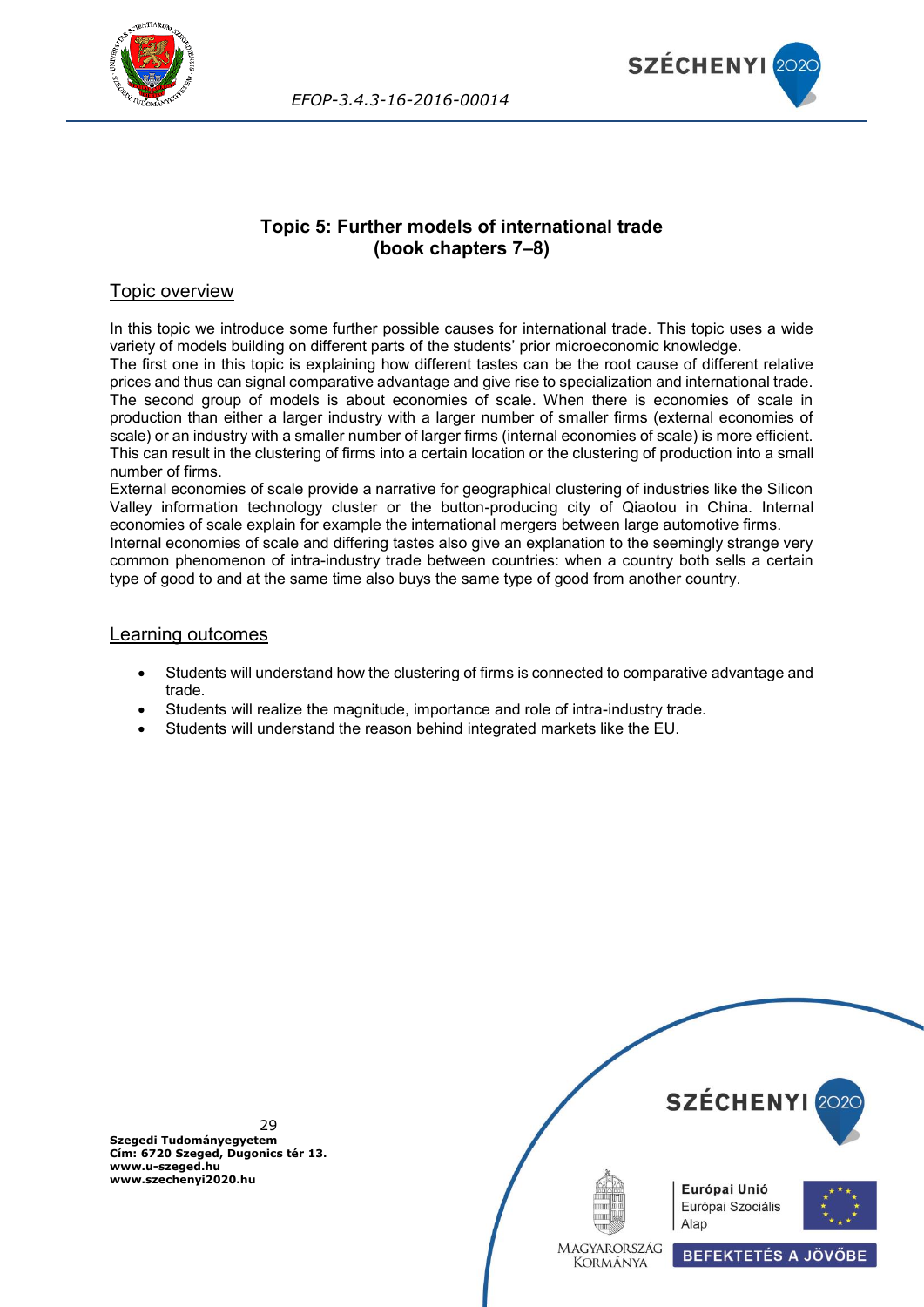



## <span id="page-29-0"></span>Definitions:

**Economies of scale:** production is more efficient the larger the scale at which it takes place.

**External economies of scale:** when economies of scale depend more on the size of the given industry, and not so much on the size of the individual firms.

**Dynamic increasing returns:** when production of a product gets cheaper in average cost terms with cumulative production over time rather than with producing more at any given point in time.

**Internal economies of scale:** when the average cost of producing decreases as the size of the individual company grows.

**Monopolistic competition:** is made up of firms that are able to differentiate their products from that of their competitors, and thus even though they face competition, they can behave as if they were monopolists.

**Intra-industry trade:** two-way exchange of similar goods between countries.

**Foreign Direct Investment (FDI):** when a firm acquires a controlling interest, that is, a higher than 10% stake in a company in a foreign country.

**Outsourcing:** Contracting a foreign firm to perform specific parts of the production process in a foreign location with the best cost advantage.

**Offshoring:** Licensing an independent foreign company in a foreign location to produce and sell the parent firm's products there.

#### <span id="page-29-1"></span>True or False questions

- **A51.** When there are internal economies of scale, the integration of two markets will definitely increase the number of firms *producing* in one of the countries.
- **A52.** When there are external economies of scale, the average cost of companies is decreasing.
- **A53.** If two trading partner countries have different tastes, then as a result of trade their production will converge, rather than diverge.
- **A54.** When there are external economies of scale production will concentrate at the best possible location.
- **A55.** Concave PPF means there is decreasing returns to scale in production.
- **A56.** When there are external economies of scale it is best if all firms in that industry gather at one location.

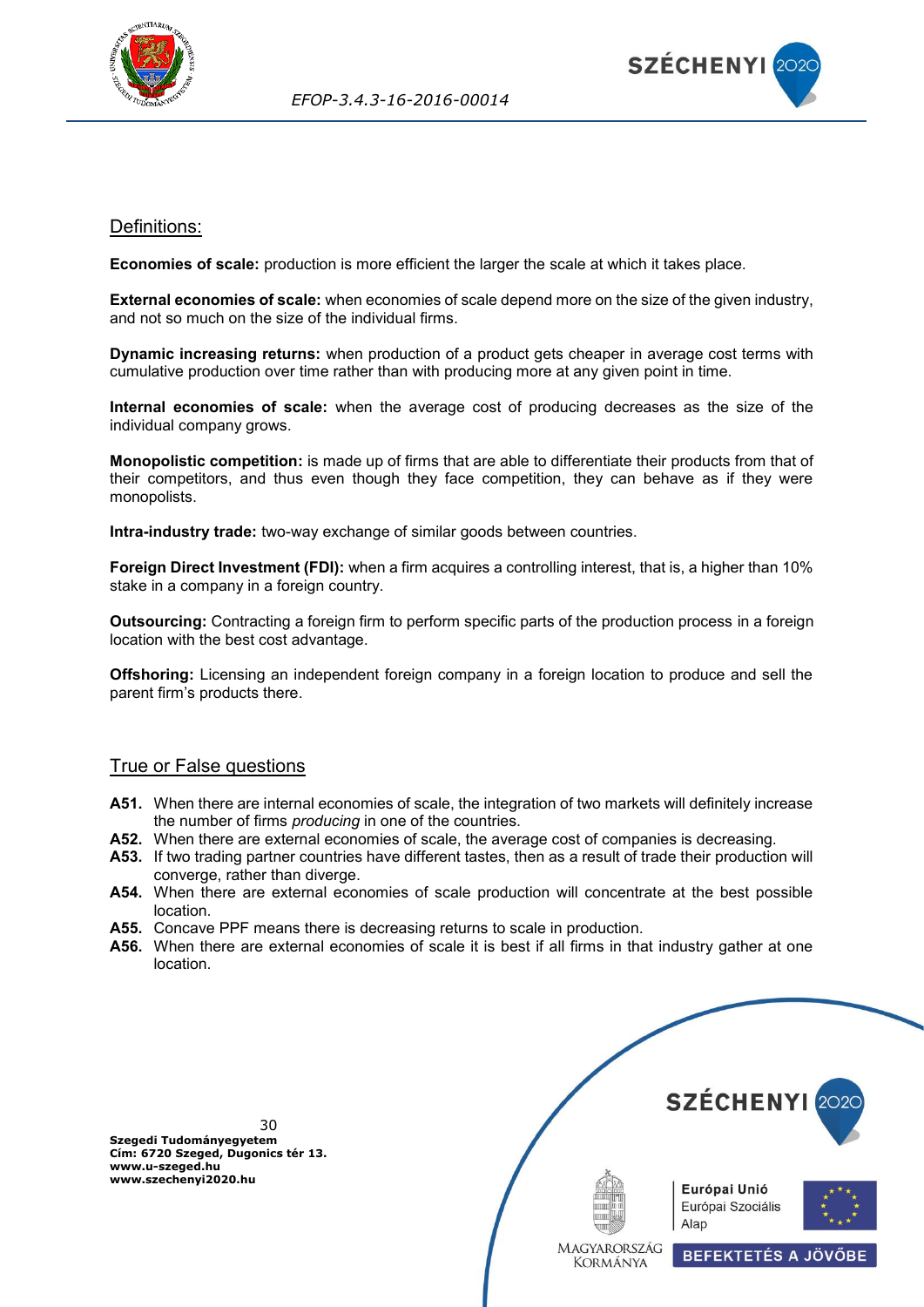



#### <span id="page-30-0"></span>Single choice questions

- **B51.** External economies of scale often arise because similar firms
	- *a) locate in the same geographic region.*
	- *b) collude to fix prices and increase profits.*
	- *c) have excellent internal logistics.*
	- *d) agree to cooperate to expand global trade.*

**B52.** When there is external economies of scale then free trade leads to

- *a) increasing prices in the country where production moves away from to the level of the prices of the country where production moves towards.*
- *b) prices in all countries decreasing.*
- *c) the trading countries prices diverging.*
- *d) only few firms remaining to produce the product.*
- **B53.** The existence of internal economies of scale
	- *a) focuses more on the industry than individual firms*.
	- *b) may be associated with a perfectly competitive industry.*
	- *c) cannot form the basis for international trade.*
	- *d) cannot be associated with a perfectly competitive industry.*
- **B54.** In an industry where firms experience internal scale economies, the long-run cost of production will be inversely related to
	- *a) individual firms' fixed costs.*
	- *b) the size of the labor force.*
	- *c) the size of the market.*
	- *d) price elasticity of demand*
- **B55.** International trade based solely on internal scale economies in both countries is likely to be carried out by
	- *a) a relatively large number of price competing firms.*
	- *b) a relatively small number of price competing firms.*
	- *c) a relatively small number of imperfect competitors.*
	- *d) monopolists in each country.*
- **B56.** Countries *A* and *B* are forming an integrated market. Which of the following will we observe in an industry where there are internal economies of scale?
	- *a) the same firms will start producing more and the prices settle somewhere between the two countries' autarky prices.*
	- *b) some firms go out of business, the rest will produce more and prices decrease everywhere.*
	- *c) new firms appear on the market, firm level production decreases and thus prices decrease.*
	- *d) all firms locate to the same location, firm level production increases while industry level production decreases. Cost decrease but prices increase.*

31 **Szegedi Tudományegyetem Cím: 6720 Szeged, Dugonics tér 13. www.u-szeged.hu www.szechenyi2020.hu**



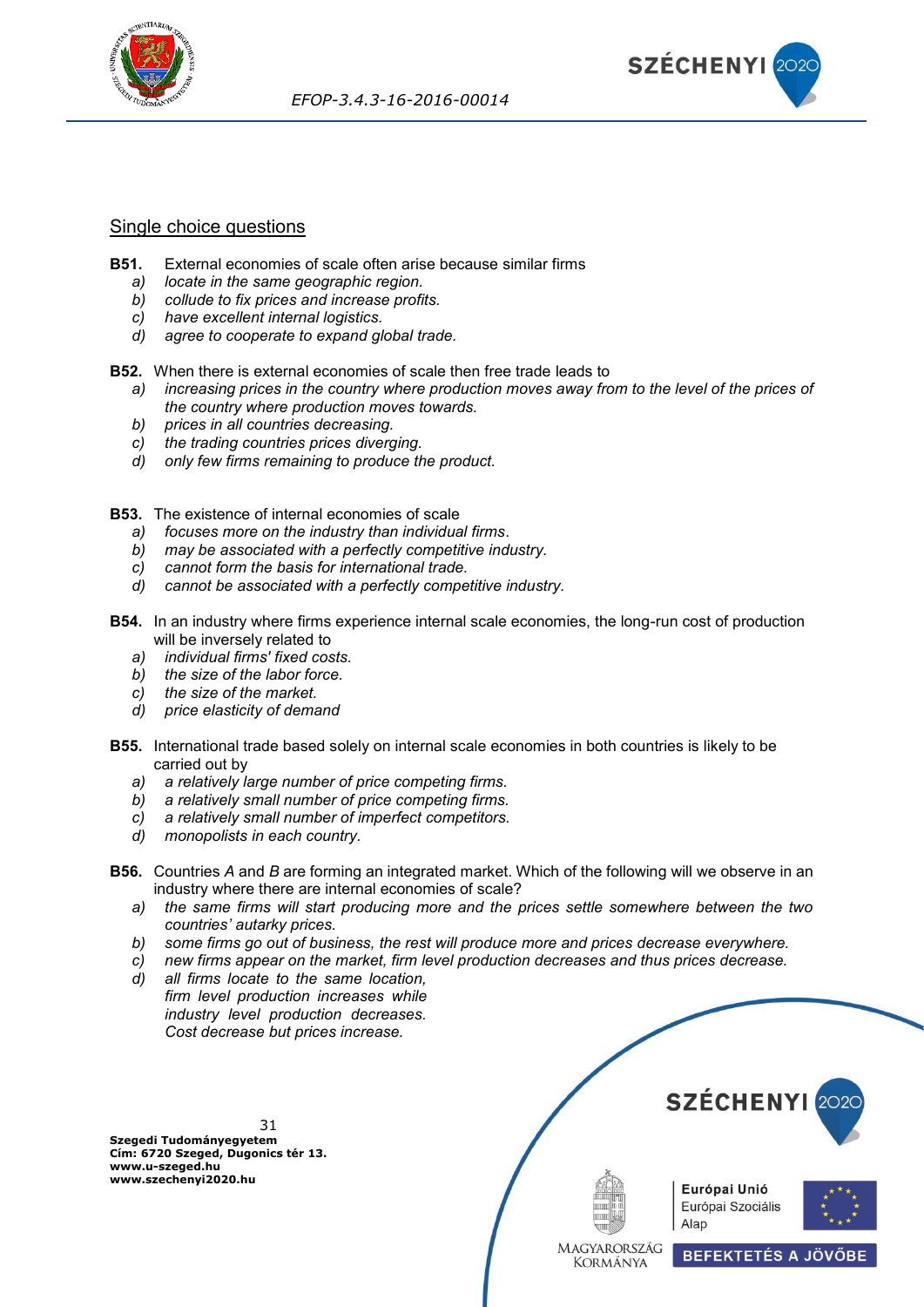



#### **Solutions**

| True or False question | Single choice questions |  |
|------------------------|-------------------------|--|
| <b>A51.</b> F          | <b>B51.</b> A           |  |
| <b>A52.</b> F          | <b>B52.</b> B           |  |
| A53. T                 | <b>B53.</b> D           |  |
| <b>A54.</b> F          | <b>B54. C</b>           |  |
| A55. F                 | <b>B55.</b> D           |  |
| A56. F                 | <b>B56.</b> B           |  |
|                        |                         |  |

#### <span id="page-31-0"></span>Explanation to the solutions of true or false questions

- **A51.** When there are internal economies of scale, the integration of two markets will definitely increase the number of firms *producing* in one of the countries.
- *FALSE. The theory of internal economies of scale only tells us that the number of firms producing and selling in the integrated market will be larger than the number of firms on any of the markets before the integration but smaller than the sum of them. It does not tell us anything about where this larger number of firms will be located. Let us assume that initially there are 3 firms in both countries and after the integration there will be altogether 4 (probably larger) firms. We cannot know whether 1 firm goes bankrupt in each country, or 2 in the first country and none in the second, or whether 2 goes bankrupt in the first, and the remaining one relocates to the second country. The statement would only be true in this last case.*
- **A52.** When there are external economies of scale, the average cost of companies is decreasing.
- *FALSE. Decreasing company-level average cost is in the case of internal economies of scale, when producing at a greater scale is more cost-efficient. In the case of external economies of scale, only the industry-level AC is decreasing.*
- **A53.** If two trading partner countries have different tastes, then as a result of trade their production will converge, rather than diverge.
- *TRUE. In other models, the reason for the price difference was that the different PPF was touching the same set of country indifference curves at a different point. In the case of different tastes, the same PPF is touched by different country indifference curves. So when the relative prices change as a result of trade, both countries move along a same PPF. Thus if the relative price (the world relative price) is the same for them, they will necessarily end up choosing the same point along the PPF, so an initially different production bundle becomes uniform. Consumption will then subsequently diverge, resulting from the different tastes.*
- **A54.** When there are external economies of scale production will concentrate at the best possible location.
- *FALSE. With external economies of scale all we know is that it is advantageous for the industry's firms*  to cluster somewhere, but the theory will not tell us anything about where. Once a starting *advantage of one location is established, the process feeds on itself, and the cluster attracts firms from other locations, but this starting advantage may have been a result of some arbitrary choice of location by a significant firm, or purely by luck.*
- **A55.** Concave PPF means there is decreasing returns to scale in production.

32 **Szegedi Tudományegyetem Cím: 6720 Szeged, Dugonics tér 13. www.u-szeged.hu www.szechenyi2020.hu**



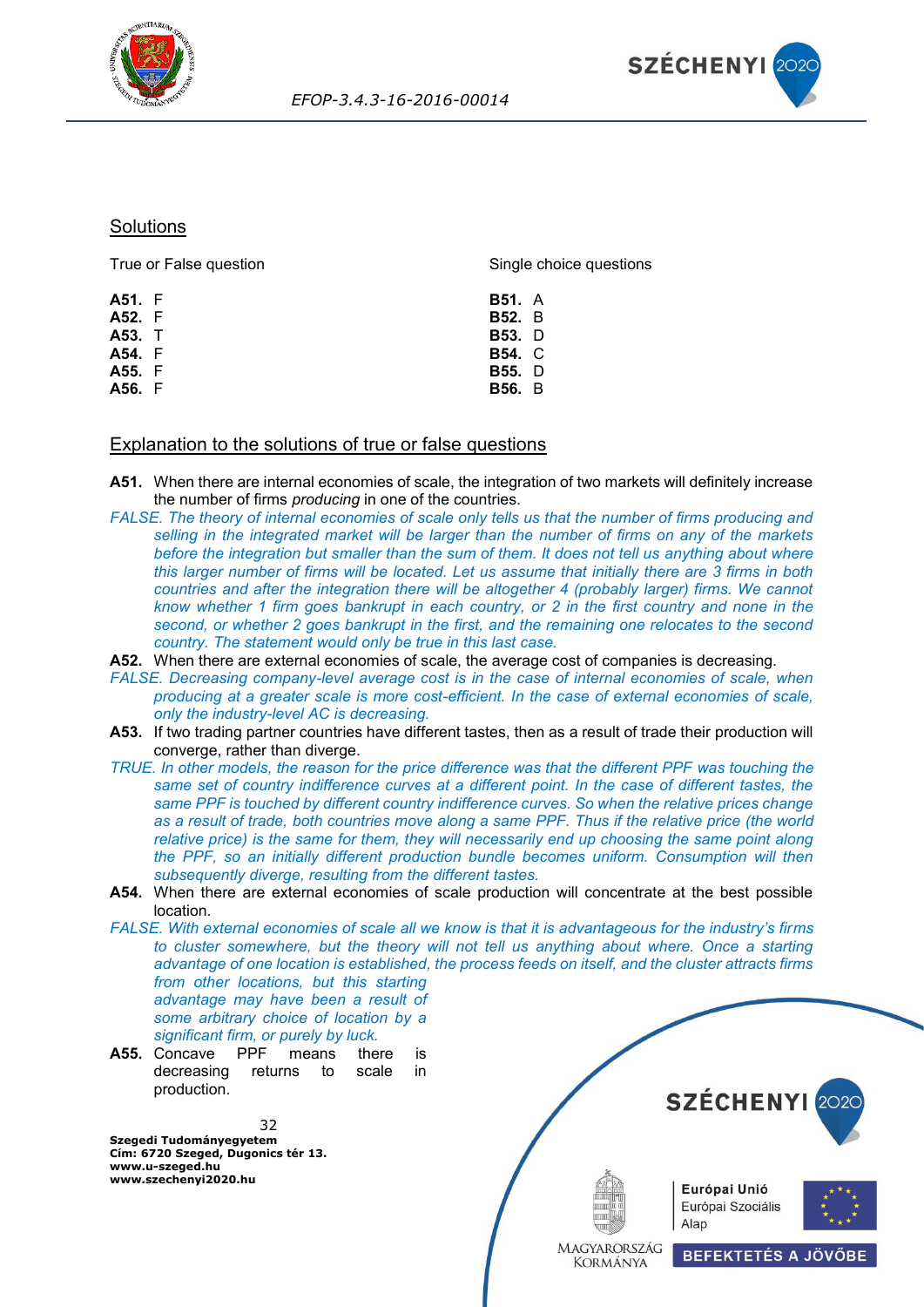



- *FALSE. Concave PPF only means decreasing marginal product or productivity. Decreasing returns to scale would make the PPF actually convex, with decreasing slope between the two intercepts.*
- **A56.** When there are external economies of scale it is best if all firms in that industry gather at one location.
- *FALSE. I would argue that industry clusters based on external economies of scale can become too big. The obvious advantages of gathering to one place eventually become dominated by the disadvantages (kind of congestion). I can also believe that there can be strategic reasons why you would not want to give up an industry even if there are external economies of scale: this is an extreme example, but what if there are external economies of scale in the production of missile defense systems?*

#### <span id="page-32-0"></span>Detailed definitions with page references

- **Economies of scale:** production is more efficient the larger the scale at which it takes place. *Increasing all input usage at the same time n-times, production will increase disproportionately more, more than n-times* (p.138)
- **External economies of scale:** when economies of scale depend more on the size of the given industry, and not so much on the size of the individual firms. *Economies of scale thus do not come from firms getting larger, but from more firms concentrating*

*in a certain location* (p.139)

- **Dynamic increasing returns:** when production of a product gets cheaper in average cost terms with cumulative production over time rather than with producing more at any given point in time. *This is because by producing for a longer time the industry and firm accumulates knowledge which makes production cheaper* (p.149)
- **Internal economies of scale:** when the average cost of producing decreases as the size of the individual company grows.

*In this case it is rather the size of the company itself than the whole industry it is operating in that matters* (p.155)

**Monopolistic competition:** is made up of firms that are able to differentiate their products from that of their competitors, and thus even though they face competition, they can behave as if they were monopolists.

*They are really a monopolist seller of their variation of the product, but these variations are fairly close substitutes, so they do compete* (p.160)

**Intra-industry trade:** two-way exchange of similar goods between countries.

*Depends on how narrowly one defines industry, but if car industry is concerned, both Germany and France produce cars and they are selling their cars in both countries* (p.169)

33 **Szegedi Tudományegyetem Cím: 6720 Szeged, Dugonics tér 13. www.u-szeged.hu www.szechenyi2020.hu**



**BEFEKTETÉS A JÖVŐBE**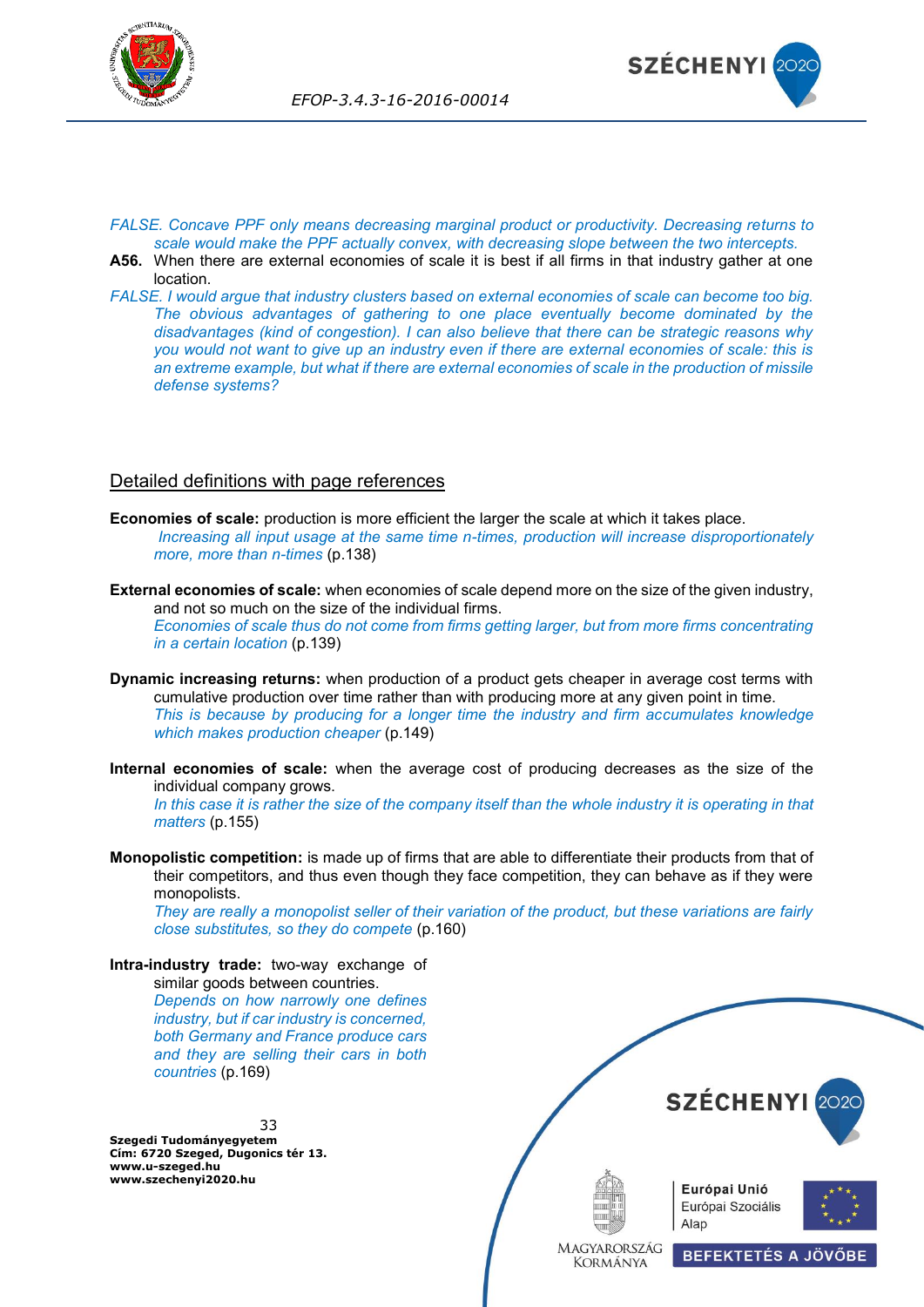



**Foreign Direct Investment (FDI):** When a firm acquires a controlling interest, that is, a higher than 10% stake in a company in a foreign country.

*This can happen either by buying such an interest in an already existing company (brownfield FDI) or by building a new production facility abroad (greenfield FDI)* (p.180)

- **Outsourcing:** Contracting a foreign firm to perform specific parts of the production process in a foreign location with the best cost advantage (p.185)
- **Offshoring:** Licensing an independent foreign company in a foreign location to produce and sell the parent firm's products there.

*This is an alternative for FDI: rather than setting up a production plant we allow a foreign company to produce* (p.185)

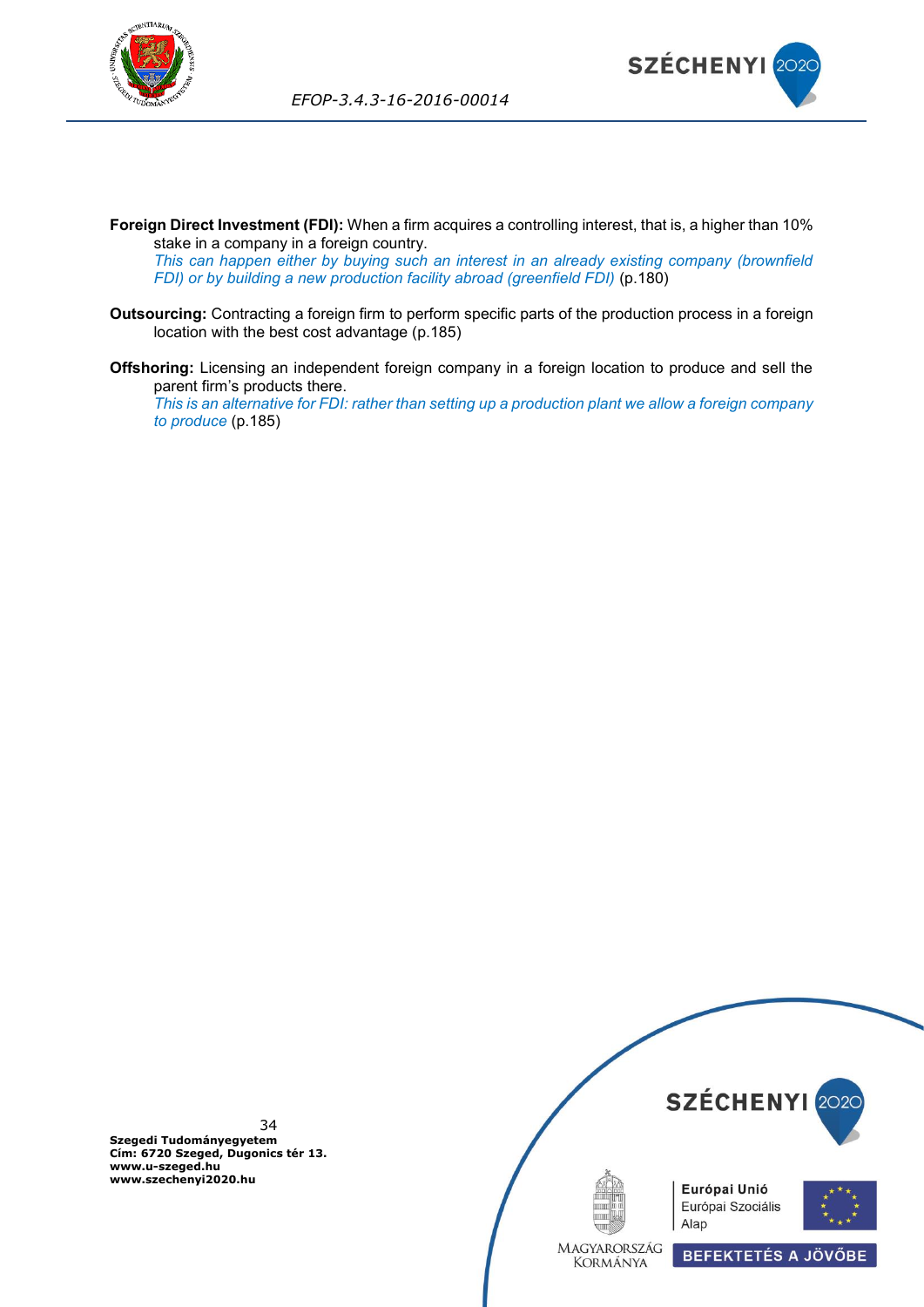



## **Topic 6: Trade policy (book chapters 9–10)**

## <span id="page-34-0"></span>Topic overview

In this topic we discuss trade policy tools to find out how they work, what their effects are and the reasons that might lie behind their implementation.

So far during the course we were comparing two extreme cases of total closeness or autarky and perfect free trade. In reality all countries lie somewhere in between these two extremes employing a wider or narrower variety of trade policy tools. Trade policy is introduced here as a way to protect domestic industry, and its strength is indicating how strongly protectionist a county is. The effects of trade policy interventions will be analyzed in a partial equilibrium setting, when we are concentrating on a market of one single product. An important player is going to be the government instituting the various trade policy or protectionist measures. By analyzing the effects of these tools and measures in the home country we will find out why a government might want to use them and also who they want to protect and how. By introducing the concepts of small and large countries we will be able to see how the protectionist measures affect the world price of the good.

Trade policy can take on various forms and efforts have been made to standardize the tools used and also to restrict their use to bring the world trade closer to free trade in order to reap the most benefit possible from world trade. As we will find international treaties regulating trade policy tools allow marketconform trade policy interventions (like tariffs) as opposed to less market-conform interventions (like bans).

#### Learning outcomes

- Students will understand how countries can decide where they end up on the continuum between autarky and free trade.
- Students will understand the goals and effects of the different economic policy tools.
- Students will be able to predict the winners and losers of a trade policy intervention.
- Students will be able to reason for and against trade policy interventions.

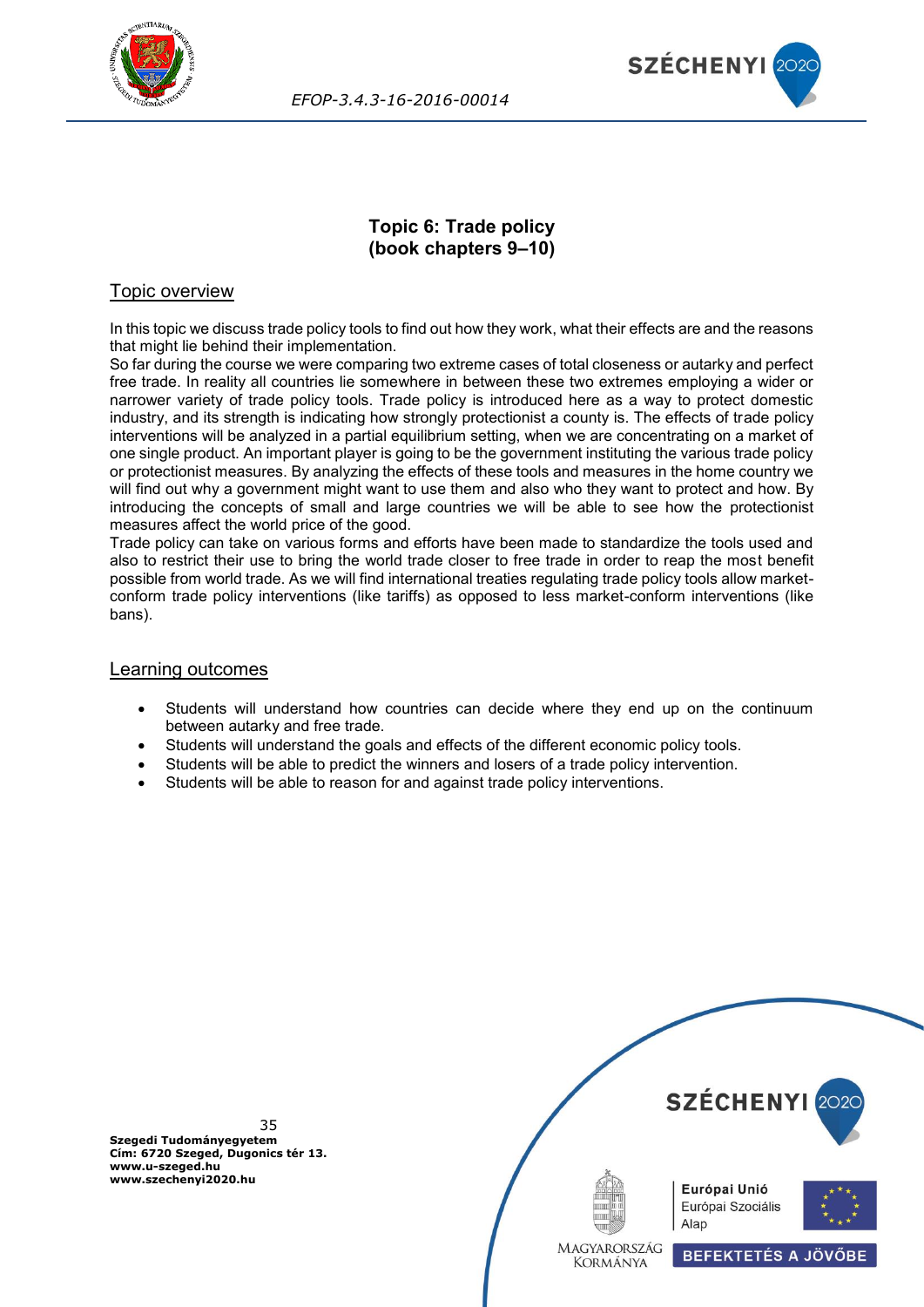



#### <span id="page-35-0"></span>Definitions:

**Ad valorem tariff:** taxes that are levied as a percentage of the value of the good that is being traded internationally.

**Import quota:** a limitation on the quantity that is allowed to be imported of a certain good.

**Large country:** a country is large when its decision regarding the quantity of a good it wants to trade has an effect on the world price of that good.

**Small country:** when a country's decision about what quantity to trade of a certain good has no effect on the world price of the good.

**Terms of trade gains:** part of the advantageous effects of a tariff for a large country that is due to the import tariff lowering the world price of the import good.

**Quota rent:** when there is an import quota, those who can get licenses to import can buy at the lower world price but sell at the home price which is higher due to the quota.

**Nontariff barriers:** any tool of trade policy aiming at protecting an industry by directly limiting trade, or indirectly increase transaction costs.

**Optimum tariff:** a tariff rate that maximizes national welfare.

**Free-trade agreement:** an agreement that allows free trade between members but members can determine their trade policy toward non-members individually.

**Customs union:** members can freely trade among each other and their trade policy towards nonmembers is common.

#### <span id="page-35-1"></span>True or False questions

- **A61.** Home import tariffs affect national welfare less if the home country is a large country than if it is small.
- **A62.** Non-tariff barriers also create deadweight-loss because they also increase the cost of goods imported.
- **A63.** The introduction of an (effective) import quota in a large country will raise the world price of the good in question.
- **A64.** No matter how much a small country increases tariffs, the welfare will not be lower than it would be in autarky.
- **A65.** Trade policy tools are used when the aggregated gain of those who benefit from the quota is more than the aggregated loss of those who are hurt by it.
- <span id="page-35-2"></span>**A66.** If a country is small, higher tariff rates always increase government tariff revenues.

36 **Szegedi Tudományegyetem Cím: 6720 Szeged, Dugonics tér 13. www.u-szeged.hu www.szechenyi2020.hu**









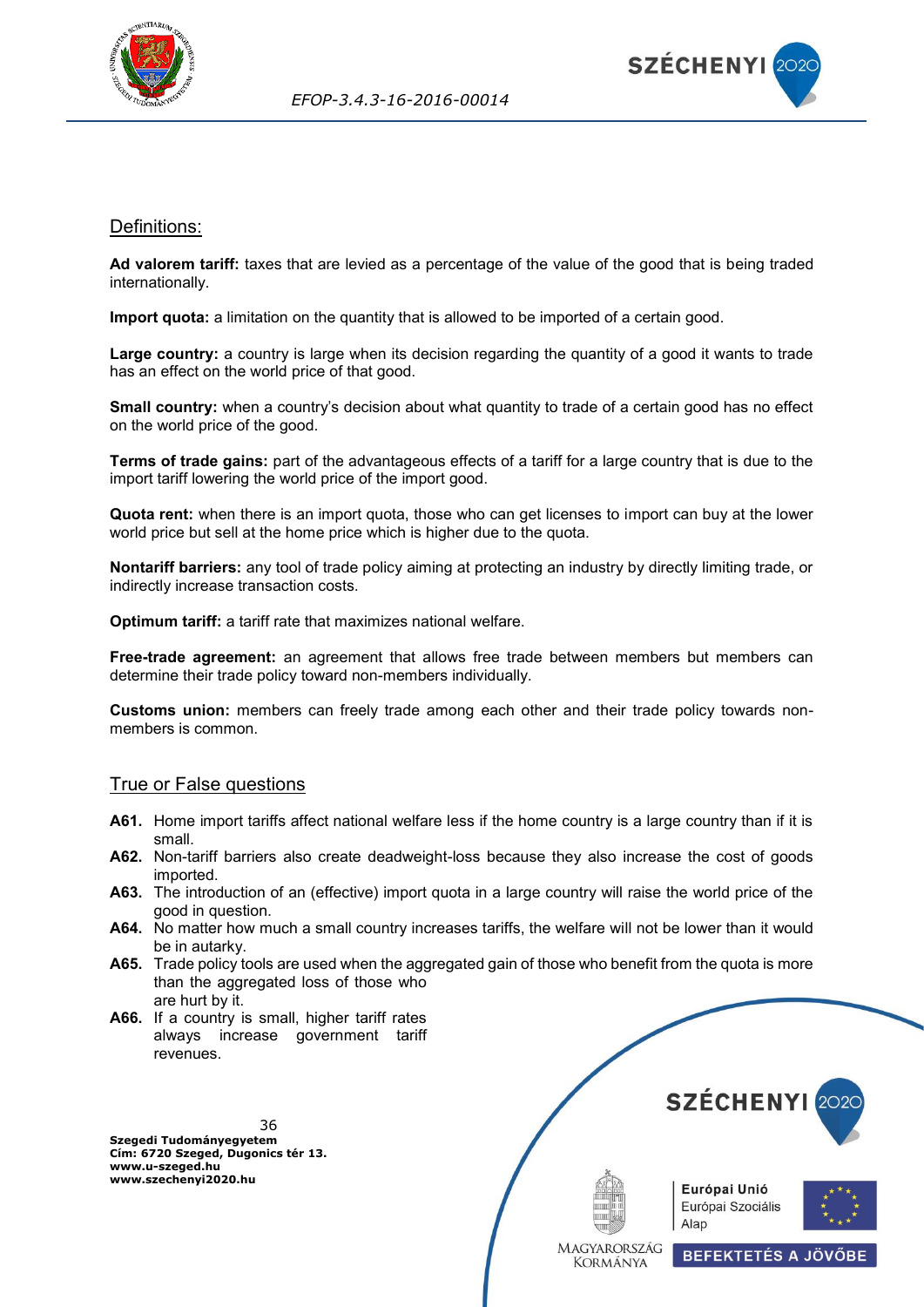



## Single choice questions

- **B61.** If a small country imposes an import tariff, then
	- *a) the home producers must suffer a loss.*
	- *b) the home consumers must suffer a loss.*
	- *c) the government revenue must suffer a loss.*
	- *d) the world price on that item will shift.*

#### **B62.** The *prohibitive tariff* is a tariff that

- *a) is so low that it causes domestic producers to leave the industry.*
- *b) is so high that it causes undue harm to import competing sectors.*
- *c) is so high that it eliminates imports.*
- *d) is so low that the government prohibits its use since it would lose an important revenue source.*

**B63.** An important difference between tariffs and quotas is that tariffs

- 
- *a) raise the price of the good. b) generate revenue for the government.*
- *c) stimulate international trade.*
- *d) are paid by foreign producers.*

**B64.** The most vocal political pressure for tariffs is generally made by

- *a) producers lobbying for import tariffs.*
- *b) producers lobbying for export tariffs.*
- *c) consumers lobbying for lower import tariffs.*
- *d) consumers lobbying for export tariffs.*

**B65.** Which of the following is NOT a consequence of a large country lowering import tariffs:

- *a) consumers in the large country can get more of the product.*
- *b) producers of the rest of the world see a decrease in the price of this product.*
- *c) consumers of the rest of the world will see their consumers surplus decreasing.*
- *d) the government in the large country loses revenue.*

**B66.** Which of the below can definitely NOT be a reason to raise import tariffs:

- *a) we want to protect our industry from foreign unfair competition.*
- *b) we want to retaliate against our trading partners also raising tariffs.*
- *c) we want to protect our consumers from artificially high prices in the world market.*
- *d) we want to improve our country's balance of trade.*



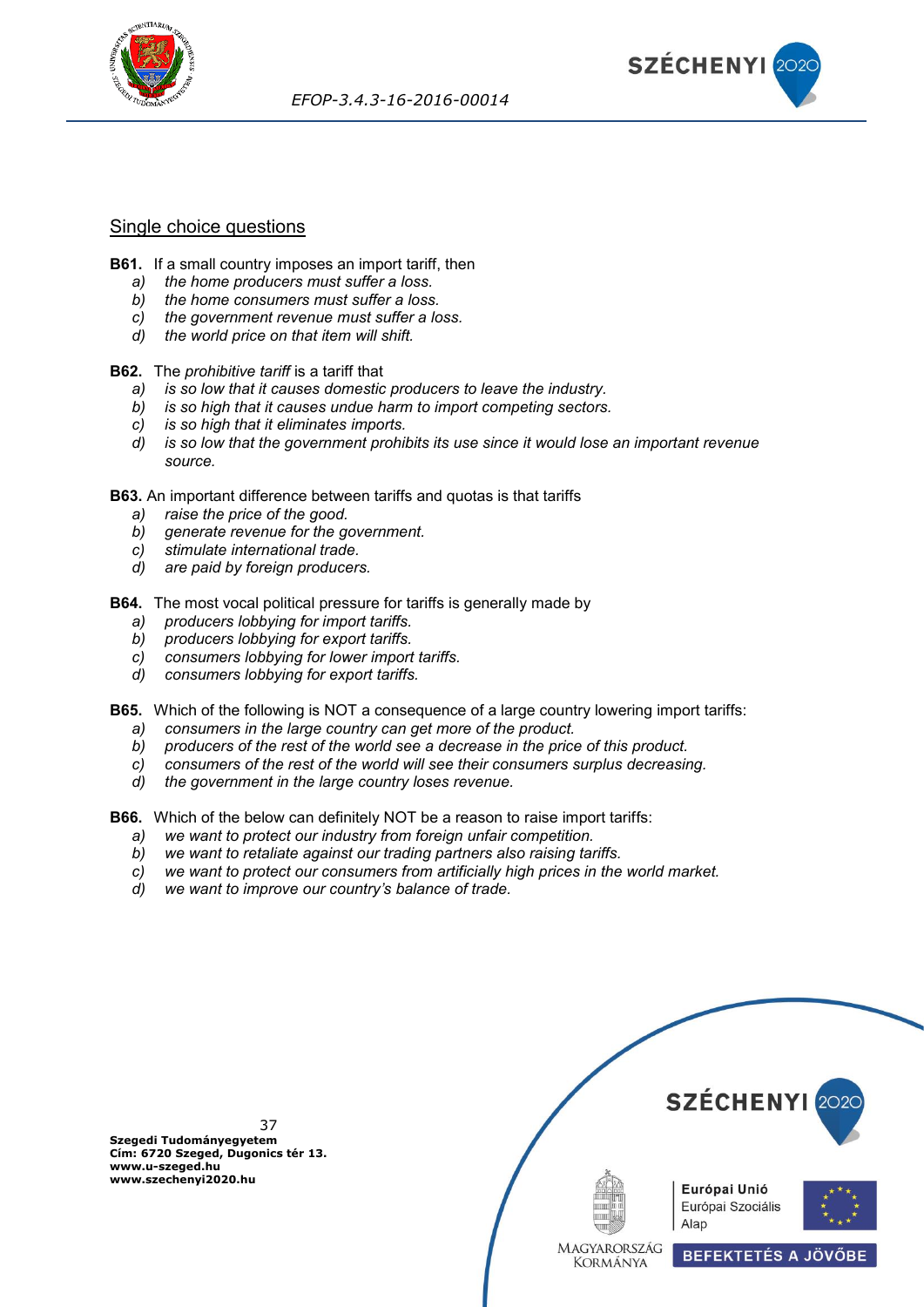



## **Solutions**

| True or False question | Single choice questions |  |  |
|------------------------|-------------------------|--|--|
| A61. T                 | <b>B61.</b> B           |  |  |
| A62. T                 | <b>B62. C</b>           |  |  |
| A63. F                 | <b>B63.</b> B           |  |  |
| A64. T                 | <b>B64.</b> A           |  |  |
| A65. F                 | <b>B65.</b> B           |  |  |
| A66. F                 | <b>B66.</b> C           |  |  |
|                        |                         |  |  |

### Explanation to the solutions of true or false questions

- **A61.** Home import tariffs affect national welfare less if the home country is a large country than if it is small.
- *TRUE. For large countries, the negative welfare effects of a tariff coming from the deadweight loss are at least partly offset (and maybe even reversed) by the terms of trade gain coming from the fact that with the introduction of the tariff by a large country as the demand for import goods falls the world price of the good also falls. This effect is 0 for small countries.*
- A62. Non-tariff barriers also create deadweight-loss because they also increase the cost of goods imported.
- *TRUE. In an indirect way, non-tariff barriers also make importing goods costlier. Rather than simply pay a tariff upon bringing the goods into the country, you might have to spend time and money on getting some licenses or authorization. The cost of this will also be incorporated in the price you will ask in the domestic market.*
- **A63.** The introduction of an (effective) import quota in a large country will raise the world price of the good in question.
- *FALSE. An import quota in a county will increase the domestic price of the good in that county. If the importing county is large, then the world price is also affected. As a result of in import quota, import demand in the county will decrease, and since it is a large country, this decrease in demand will also be felt on the world market, and will result in the lower world price of the good.*
- **A64.** No matter how much a small country increases tariffs, the welfare will not be lower than it would be in autarky.
- *TRUE. If the country is importing, higher tariff will reduce welfare of the country. The worst thing that can happen is that the price after tariff becomes so high that it does not pay any more to import the good, the whole domestic demand could be met by local companies: so the country returns to autarky (with respect to this specific good). This is called prohibitive tariff, but it can also be a form of protective tariff. If you increase tariff further, it will cease to have any effect on consumption, production and welfare.*

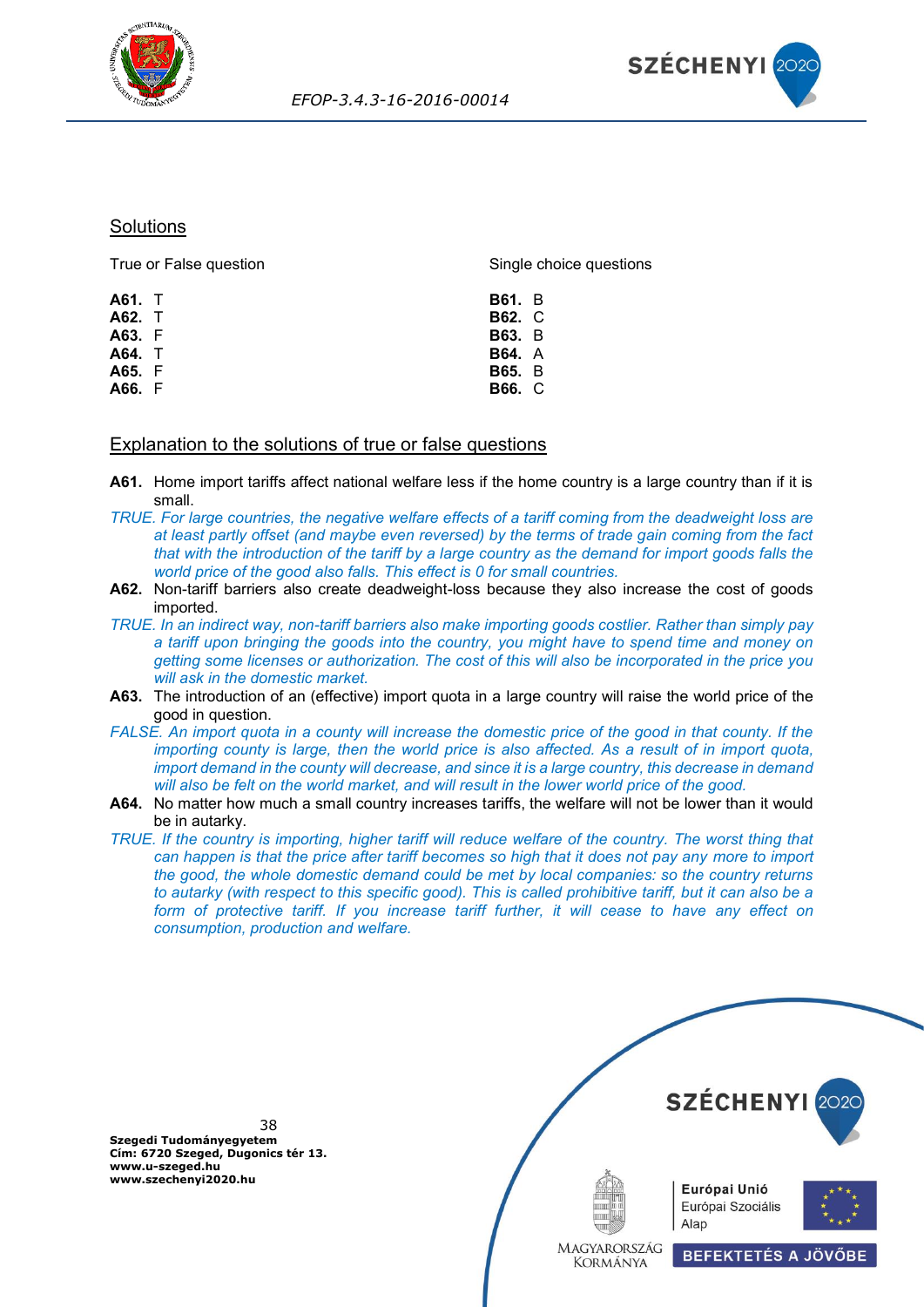



- **A65.** Trade policy tools are used when the aggregated gain of those who benefit from the quota is more than the aggregated loss of those who are hurt by it.
- *FALSE. It is likely that those are going to argue (lobby) for the trade policies who benefit from them, but it is not a necessary condition, that the overall gain be greater than the overall loss. Imagine there are 2 firms each gaining 500 forints against for example 600 consumers each losing 2 forints. While the two firms would be willing to sacrifice a sensible amount of money to lobby for the trade*  policy, it is not very likely that a large share of the consumers would even care about the small *loss they will have to suffer.*
- **A66.** If a country is small, higher tariff rates always increase government tariff revenues.

*FALSE. Government tariff revenue is the tariff rate times the world price times quantity imported. As the tariff rate increases, quantity imported decreases. Increasing tariff rate from 0% obviously raises government revenues, but only up to a certain point when the effects of the decreasing quantity start dominating the effects from higher tariff rate. When we get to the level of prohibitive tariff, revenue falls back to 0 again.*

## Detailed definitions with page references

**Ad valorem tariff:** taxes that are levied as a percentage of the value of the good that is being traded internationally.

*Mostly it is like if you import a certain good from abroad, as it crosses the border of the home country you pay a certain percent of its value as a tax to the home government* (p.192)

- **Import quota:** a limitation on the quantity that is allowed to be imported of a certain good. *Once the country has imported in a given year as much of the good in question as the quota, it is not allowed to import any more* (p.193)
- **Large country:** a country is large, when its decision regarding the quantity of a good it wants to trade has an effect on the world price of that good.

*If the country decides to buy less of a good because of a tariff, for example, the world price of the good will fall* (p.196)

**Small country:** when a country's decision about what quantity to trade of a certain good has no effect on the world price of the good.

*If the country wants to import more, the price will not increase, when the country wants to export more, the world price will not decrease* (p.196)

**Terms of trade gains:** part of the advantageous effects of a tariff for a large country that is due to the import tariff lowering the world price of the import good.

*For a small country the tariff does not change the world price, so there is no terms of trade gain* (p.201)

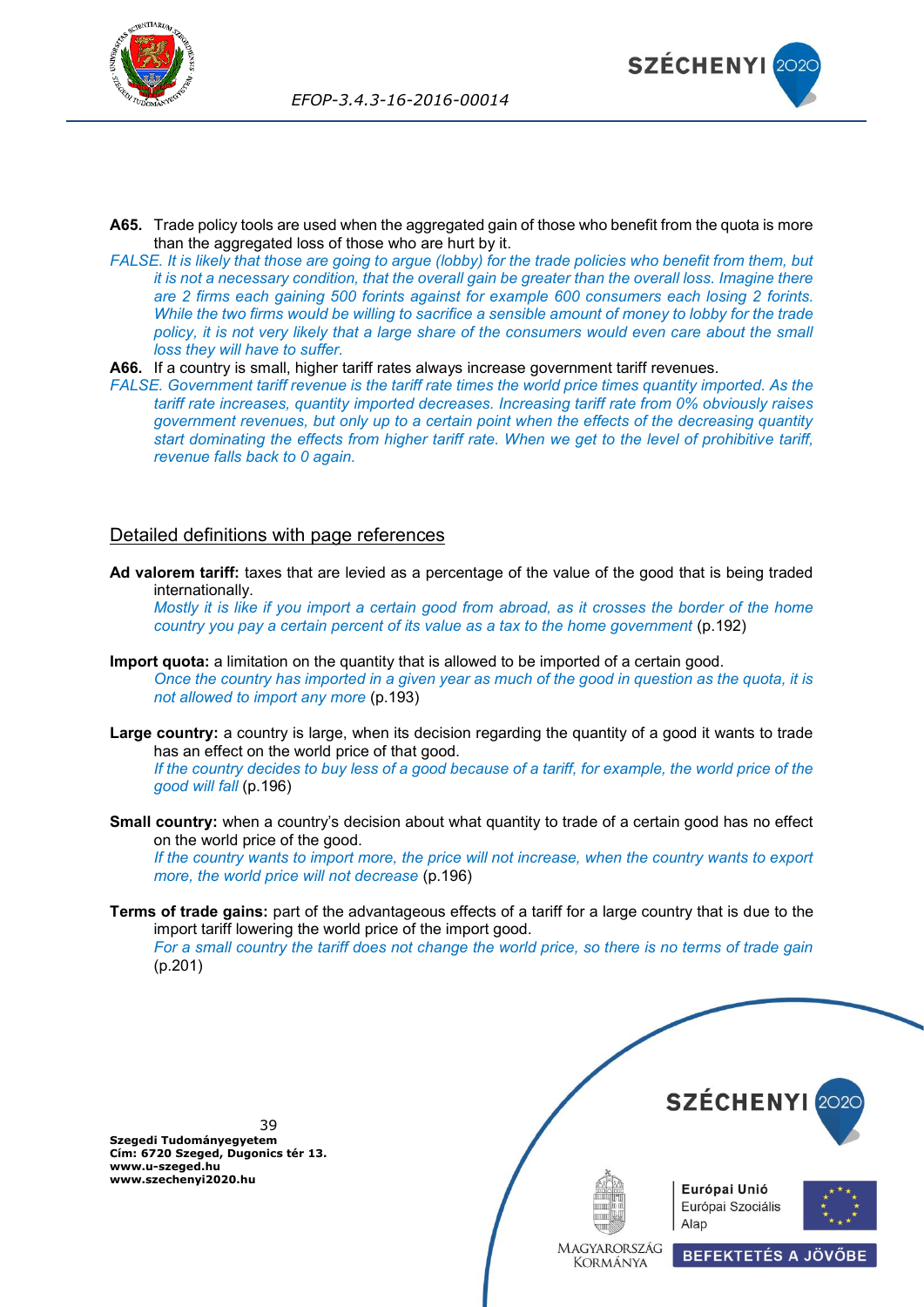



**Quota rent:** when there is an import quota, those who can get licenses to import can buy at the lower world price but sell at the home price which is higher due to the quota.

*It is unclear, who receives this rent, maybe local companies, maybe foreign companies, maybe foreign governments* (p.206)

**Nontariff barriers:** any tool of trade policy aiming at protecting an industry by directly limiting trade, or indirectly increase transaction costs.

*Examples of this might be the ban on Cuban cigars in the US, government subsidies to home producers to limit import or requiring certain licenses to be able to bring a product in a country* (p.193)

#### **Optimum tariff:** a tariff rate that maximizes national welfare.

*At 0 tariff rate there are no costs or benefits from the tariff, at a certain positive tariff rate the terms of trade gains outweigh the societal costs of the tariff, but at too high tariffs trade would be altogether eliminated* (p.225)

- **Free-trade agreement:** an agreement that allows free trade between members but members can determine their trade policy toward non-members individually. *Trade policy towards non-members will most likely be different for every member country* (p.246)
- **Customs union:** members can freely trade among each other and their trade policy towards nonmembers is common.

*Every member country will have to use the same trade policy tools when dealing with external trade partners* (p.246)

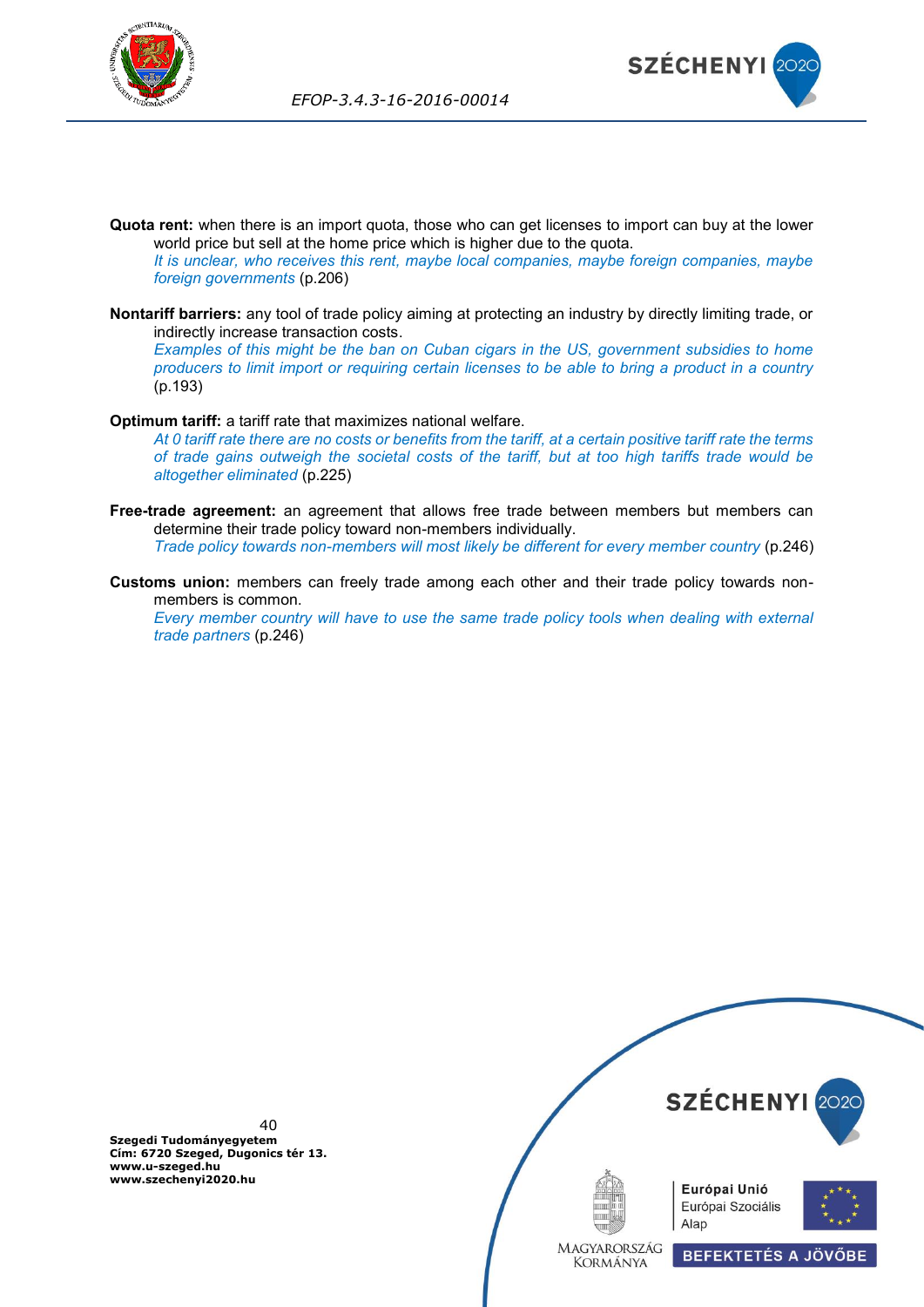



# **Topic 7: National Income Accounting and the Balance of Payments (book chapter 13)**

# Topic overview

This chapter commences the second big part of the material, which will look at international relations at the macro level. In the following chapters we will be using the terminology of macroeconomics to explain important phenomena connected to countries trading with each other.

In this chapter we introduce the foreign sector into the macro circular flow model to see how it changes the income flows between the different sectors and markets in an economy. Another thing this addition complicates is the measurement of a country or nation's economic performance. In a closed economy model the people working, producing and earning incomes in a country are necessarily only the nationals of that country (since we assume that the country has no connection to foreign countries whatsoever). In an open economy, however, we can have foreign workers producing and earning incomes in the country as well as nationals of the country doing the same abroad. This makes it difficult to interpret and answer the question "How much is Hungary producing?". We will get to know the different indicators from the System of National Accounts (SNA) that are used to assess production or income of a country or nation. We will also study how these different indicators connect to the macro circular flow of incomes.

Eventually we will have two additional indicators which are used to assess how well an economy is performing: the Balance of Payment balance and the net foreign investments. Improving these indicators becomes an additional economic policy goal we will explore later during the course.

### Learning outcomes

- Students will understand the measurement problems associated with opening up an economy.
- Students will be able to explain how certain economic events affect the balance of payment and its components.
- Students will have an idea about the magnitude and evolution of the balance of payment of some significant countries.

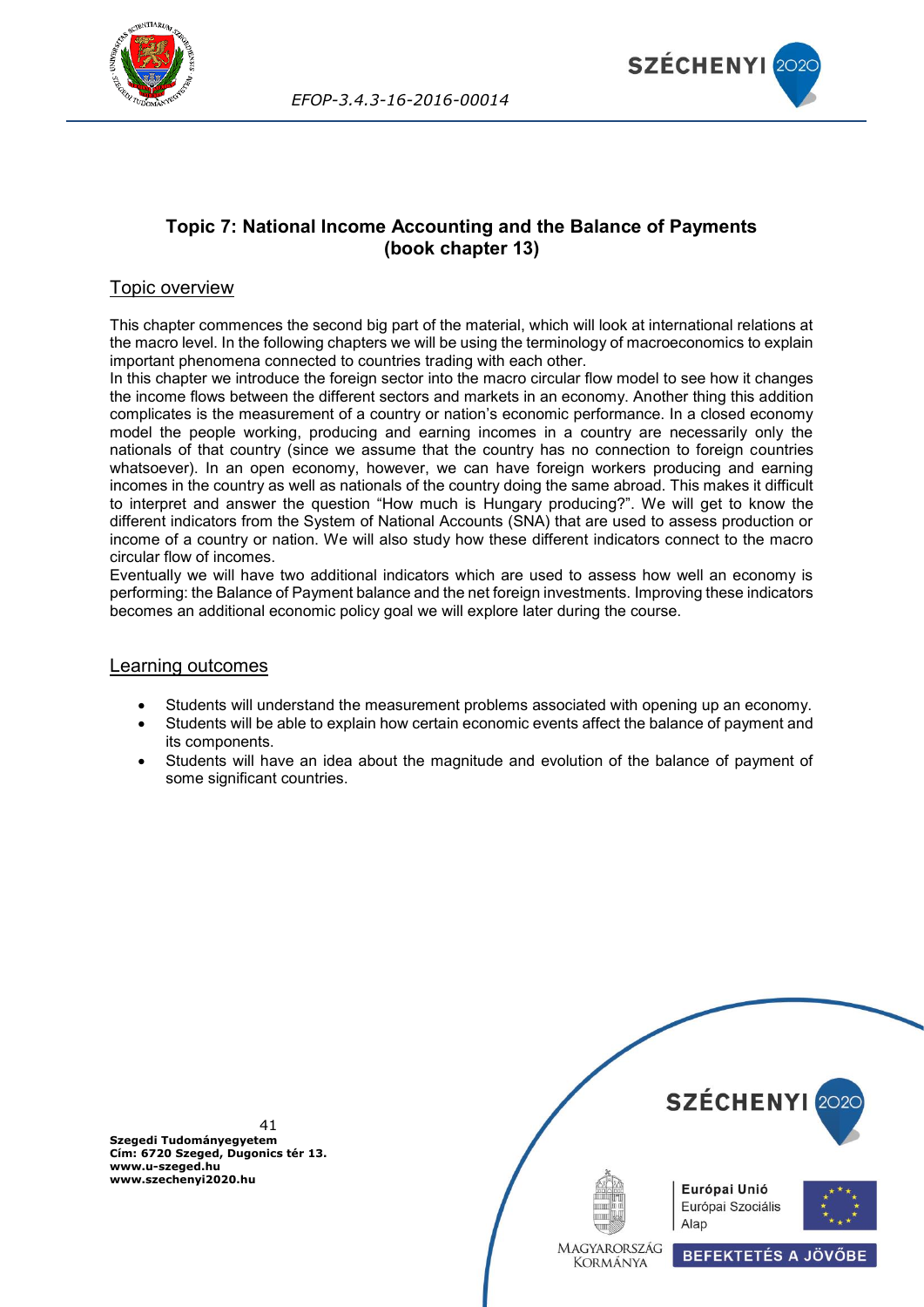



## Definitions:

**Gross National Product (GNP):** the value of all final goods and services produced by the country's factors of production and sold on the market in a given time period.

**Current account deficit:** is when a country's imports exceed its exports.

**Financial account:** records all international purchases or sales of financial assets in a given time period.

**Capital account:** records transfers of wealth between countries that result from acquiring or disposing of nonproduced, nonfinancial and possibly intangible assets.

**Balance of payments (official settlements balance):** is the sum of the current account, capital account and the nonreserve part of the financial account. It is a payment gap that official reserve transactions need to cover.

## True or False questions

- **A71.** If the balance of the current account is negative it means that the foreign reserves of the country has decreased over the year.
- **A72.** If I hope to make profit by buying foreign currency now and selling it later, I am speculating on the depreciation of the home currency.
- **A73.** GNDI =  $C + I + G +$  Current Account.
- **A74.** If a country's current account is negative but the balance of payment is positive then the stock of incoming FDI must have increased.
- **A75.** When national savings are smaller than the investment, than the current account is negative.
- **A76.** Foreign aid received by the country only appears once as a positive item in the balance of payment.

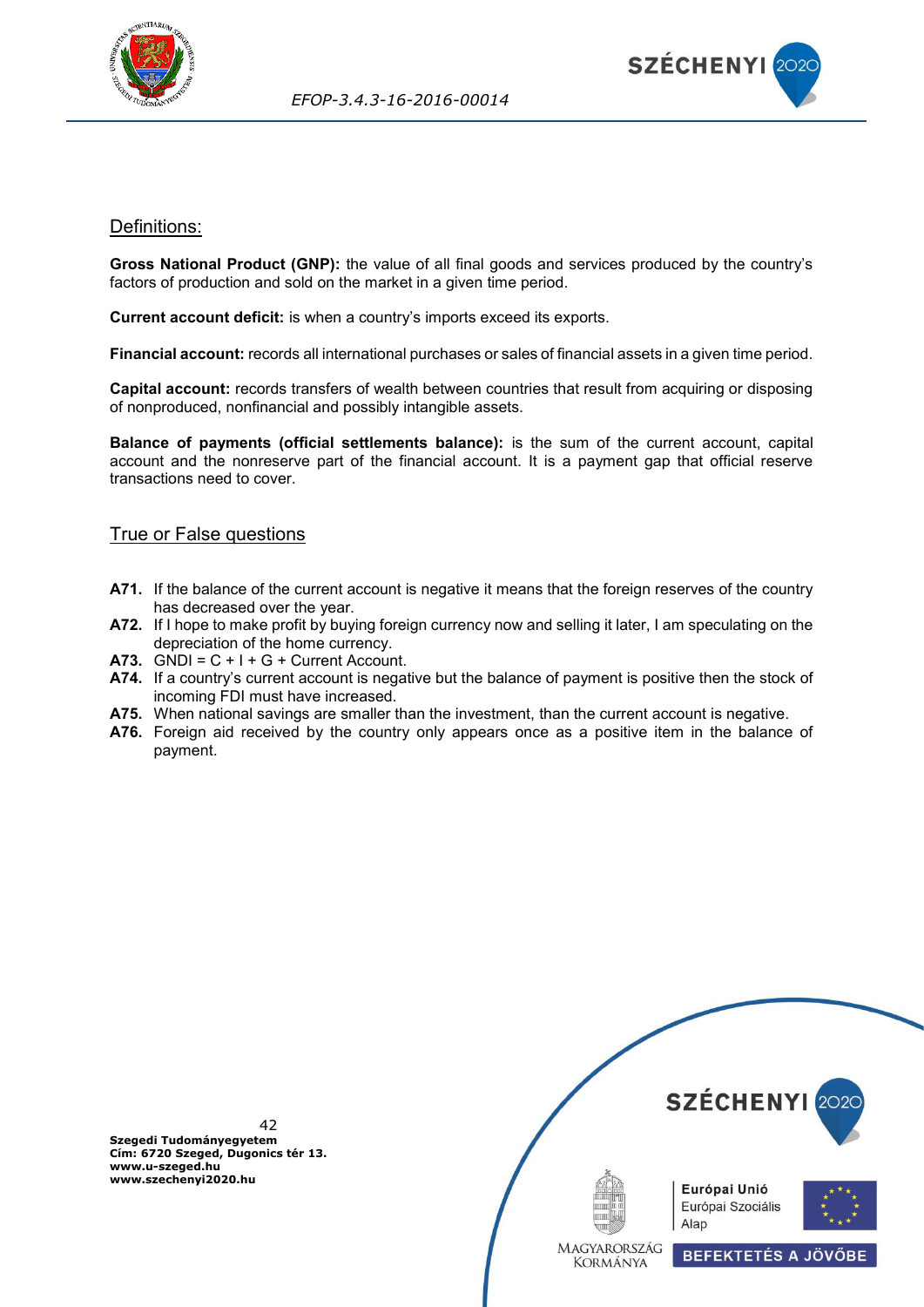



### Single choice questions

- **B71.** Approximately how much Hungary's Current account balance relative to the GDP in the last 10 years is (positive numbers meaning a surplus, and negative numbers meaning deficit)?
	- *a) +10-15%.*
	- *b) +1-7%.*
	- *c) –1-5%.*
	- *d) –15-20%.*

### **B72.** An open economy

- *a) can save only by building up its capital stock.*
- *b) can save only by acquiring foreign wealth.*
- *c) can save either by building up its capital stock or by acquiring foreign wealth.*
- *d) can save by avoiding excessive imports.*
- **B73.** If the goods' money prices do not change, an appreciation of the dollar against the pound
	- *a) makes British sweaters cheaper in terms of American jeans.*
	- *b) makes British sweaters more expensive in terms of American jeans.*
	- *c) makes American jeans cheaper in terms of British sweaters.*
	- *d) makes British jeans more expensive in Britain.*
- **B74.** When the balance of payment (BP) of a country is negative, then
	- *a) they import more than they export.*
	- *b) trade liberalization can improve it.*
	- *c) the official reserves of the Central Bank decrease.*
	- *d) the country's currency automatically depreciates to balance the BP.*
- **B75.** Which of the following is correct?
	- *a) current account = national saving – investment.*
	- *b) current account = private consumption + government purchases + investment.*
	- *c) current account = national income – national saving.*
	- *d) investment = national saving + current account.*
- **B76.** The "official reserves settlement" line in the balance of payment is negative, whenever
	- *a) the balance of payment is not in equilibrium.*
	- *b) there is an expansionary monetary policy.*
	- *c) current account balance < (financial account balance + capital account balance).*
	- *d) more money moves into the country than out of it.*



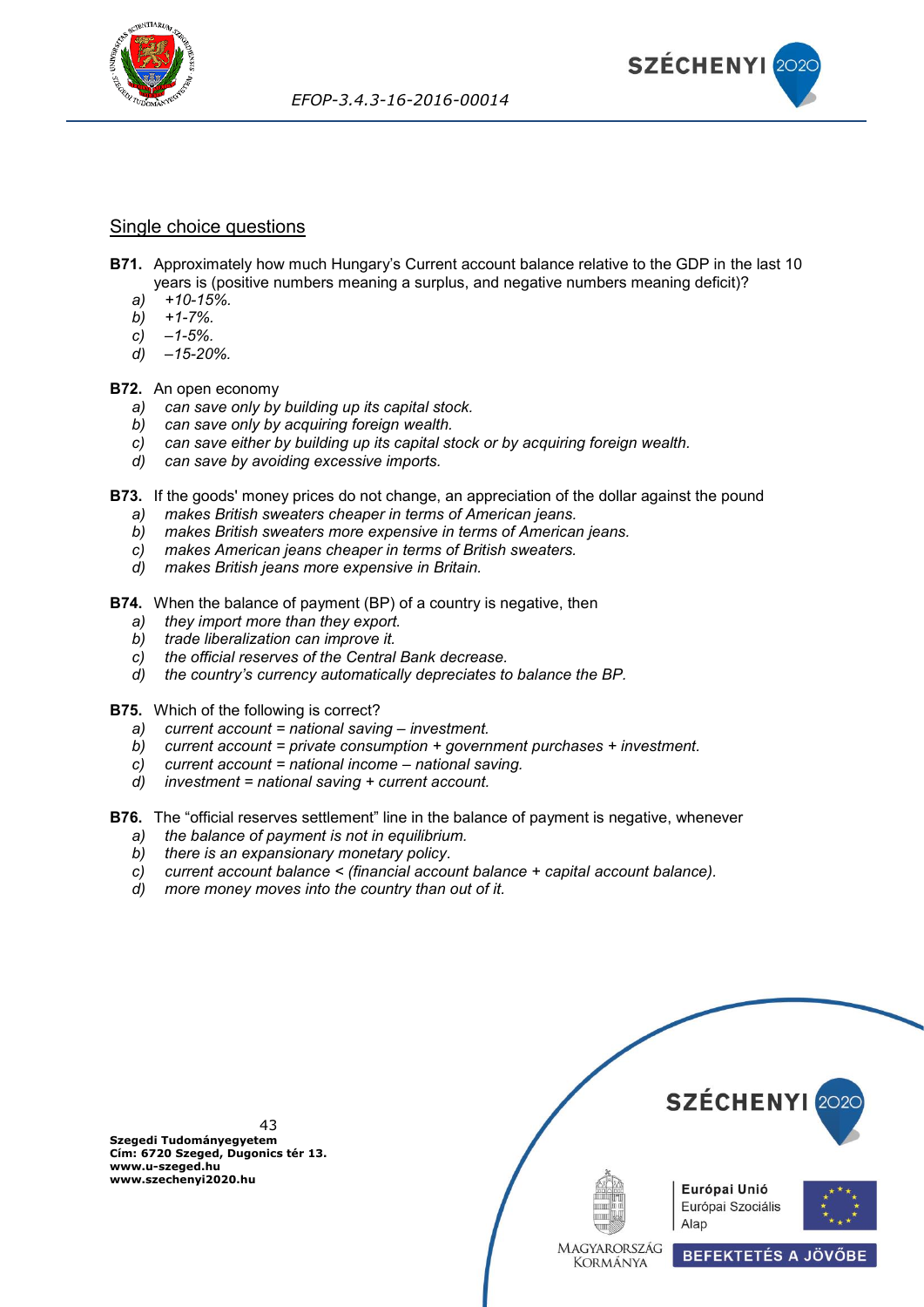



### **Solutions**

| True or False question | Single choice questions |  |  |
|------------------------|-------------------------|--|--|
| A71. F                 | <b>B71.</b> B           |  |  |
| A72. T                 | <b>B72.</b> C           |  |  |
| A73. T                 | <b>B73.</b> A           |  |  |
| A74. F                 | <b>B74. C</b>           |  |  |
| <b>A75.</b> T          | <b>B75.</b> A           |  |  |
| A76. F                 | <b>B76.</b> D           |  |  |
|                        |                         |  |  |

## Explanation to the solutions of true or false questions

- **A71.** If the balance of the current account is negative it means that the foreign reserves of the country has decreased over the year.
- *FALSE. The current account is only a part of the whole balance of payment. From the fact that more currency has flown out of the country in from exports of goods and services, factor incomes, and transfers than into the country we cannot say anything for sure about the change in the reserves. We would need to know what happened in the Capital and Financial Accounts too.*
- **A72.** If I hope to make profit by buying foreign currency now and selling it later, I am speculating on the depreciation of the home currency.
- *TRUE. Depreciation of the Home currency means I have to pay more of it for one unit of the foreign currency or that I will get more of it in return for one unit of the foreign currency, so it means that the foreign currency becomes more expensive. Thus, I plan to buy foreign currency when it is relatively cheap (now) and plan to sell it when it is relatively more expensive (later).*
- A73.  $GNDI = C + I + G + Current Account$ .
- *TRUE. GNDI is defined as Y + (incoming factor incomes – outgoing factor incomes + incoming current transfers – outgoing current transfers), and these correction items in brackets are giving us exactly the balance of the current account.*
- **A74.** If a country's current account is negative but the balance of payment is positive then the stock of incoming FDI must have increased.
- *FALSE. Current account deficit has to be financed somehow, and how it is financed will become clear from the Capital and Financial account. FDI, foreign direct investment is but one way to do it, another one is debt financing.*
- **A75.** When national savings are smaller than the investment, than the current account is negative.

*TRUE. Using the national income identity for open economies it turns out that home investment can be financed from three sources: private saving, government saving and foreign saving. The first two together is national saving. So if this national saving is smaller than investment, than part of the investment is financed by foreign, which is only possible if they earn more income from trading with us than they spend, so IM > EX, which means that EX – IM = CA < 0. In general CA = –SForeign.*

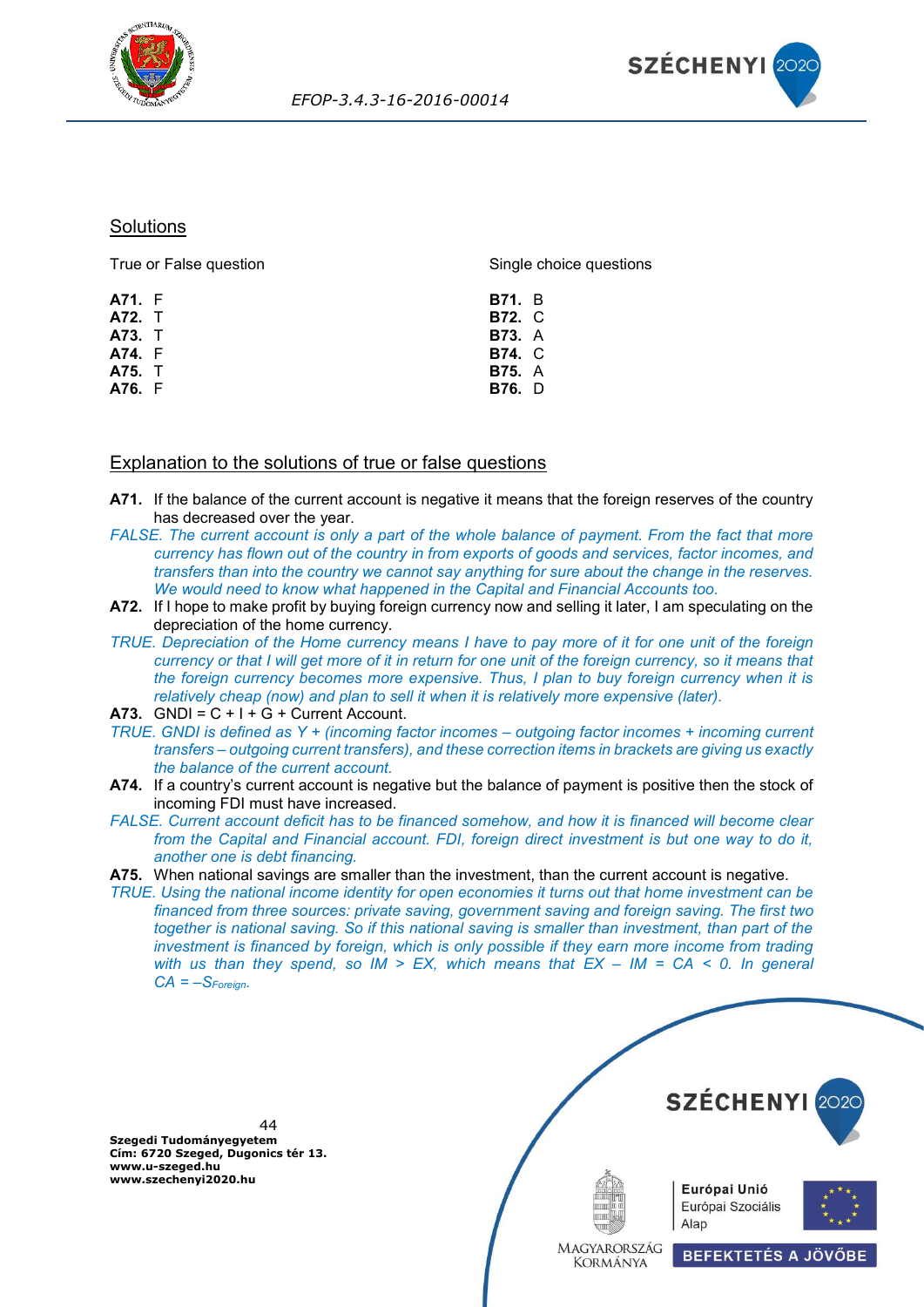



- **A76.** Foreign aid received by the country only appears once as a positive item in the balance of payment.
- *FALSE. Every item must appear twice, once as a credit and once as a debit. The positive side is obvious: our country has either more foreign exchange or more claim on foreign banks (which are in the Financial Account). The countering item is transfer received in the Current Account.*

## Detailed definitions with page references

**Gross National Product (GNP):** the value of all final goods and services produced by the country's factors of production and sold on the market in a given time period. *Notice how it is important that the factors of production used are the country's, and how it is not important whether they are employed within the country or in a foreign country. Also, as in GDP, only final goods and services matter, not all. GNI (or Gross National Income) is used interchangeably throughout this course with GNP, although not entirely the same.* (p.295)

**Current account deficit:** is when a country's imports exceed its exports.

*The current account balance is the difference between the value of the goods and services that a country imports and what it exports. If this difference is negative, the country has a Current account deficit.* (p.300)

- **Financial account:** records all international purchases or sales of financial assets in a given time period (p.306)
- **Capital account:** records transfers of wealth between countries that result from acquiring or disposing of nonproduced, nonfinancial and possibly intangible assets *Most typical items entering the capital account are debt forgiveness and flows of intellectual property-related incomes, copyrights, patents and royalties.* (p.307)
- **Balance of payments (official settlements balance):** is the sum of the current account, capital account and the nonreserve part of the financial account. It is a payment gap that official reserve transactions need to cover.

*So if the balance of payment shows a deficit, the reserves of the central bank decrease.* (p.313)

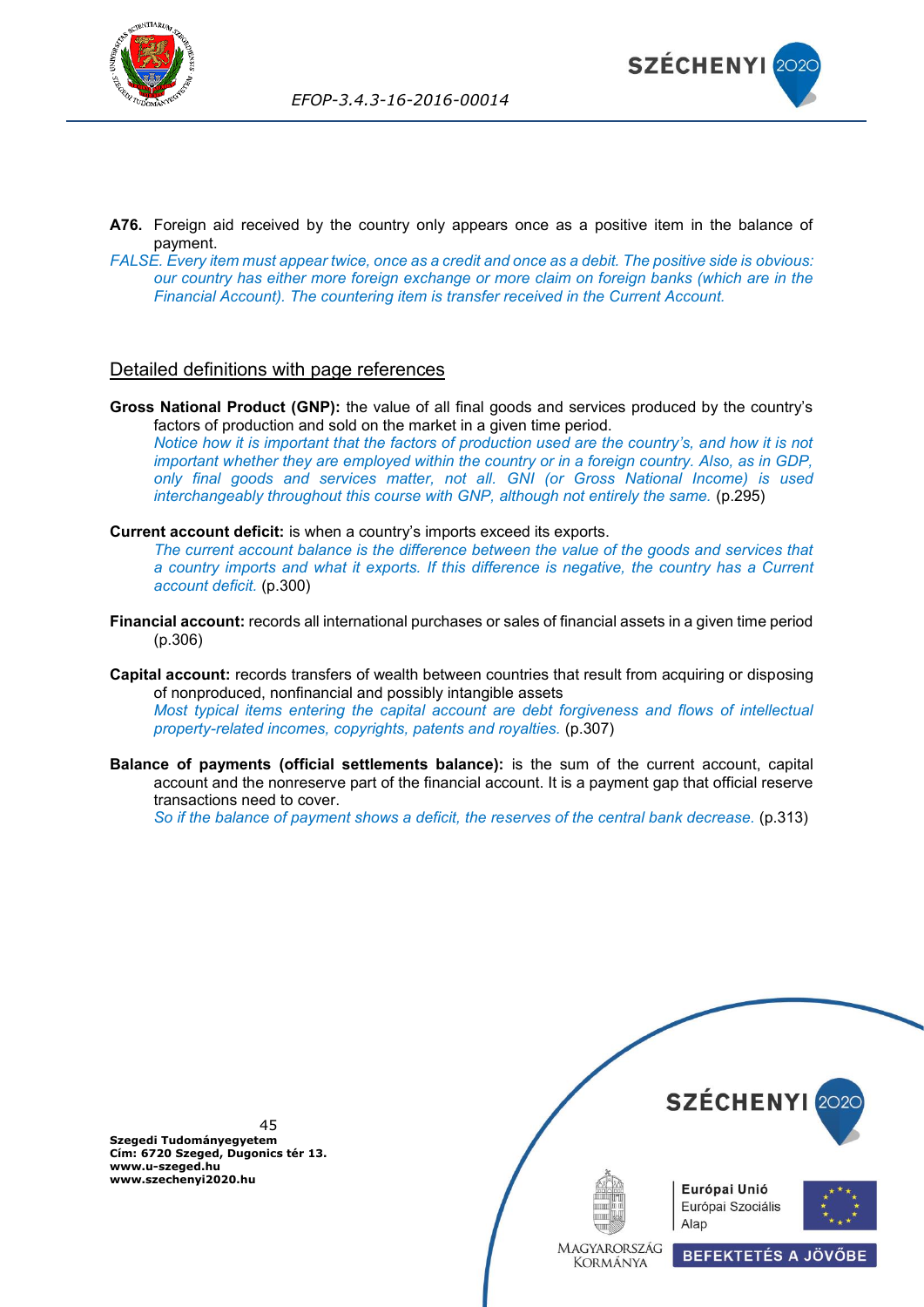



# **Topic 8: Exchange rates and the foreign exchange market: an asset approach (book chapter 14)**

## Topic overview

This topic introduces a new concept, that of exchange rates. The use of exchange rate (the price of one country's currency expressed in another country's currency) is inevitable when we want to compare prices of goods in different countries. In earlier topics that relied heavily on the relative prices of goods as an important determinant of the pattern of international trade we implicitly used exchange rates, but we did not explicitly say how we compare prices that prevail in different countries.

In this topic, however, we will approach exchange rate from another angle, when we say that one can use their money to invest in different currencies, which investments provide possibly different rates of return in form of interest, plus another possible source of return from exchanging currencies at different rates.

The interest rate parity condition introduced in this chapter and then later extensively used in the following chapters will use the exchange rate as a new endogenous variable to our model of the open macroeconomy and shows how it is determined on the foreign exchange market where different currency denominated assets are exchanged. We will also see how expectations of the economic actors about the future move the exchange rate, and how the possibility of arbitrage, a riskless immediate profit opportunity helps the foreign exchange market find the equilibrium.

### Learning outcomes

- Students will understand how exchange rates can be used not only to compare prices of goods but also rates of return on different currency denominated assets.
- Students will know how the different exogenous variables affect the exchange rate through the foreign exchange market.
- Students will be able to identify arbitrage opportunities based on the interest rate parity condition, and will be able to tell how it is going to move the exchange rate.

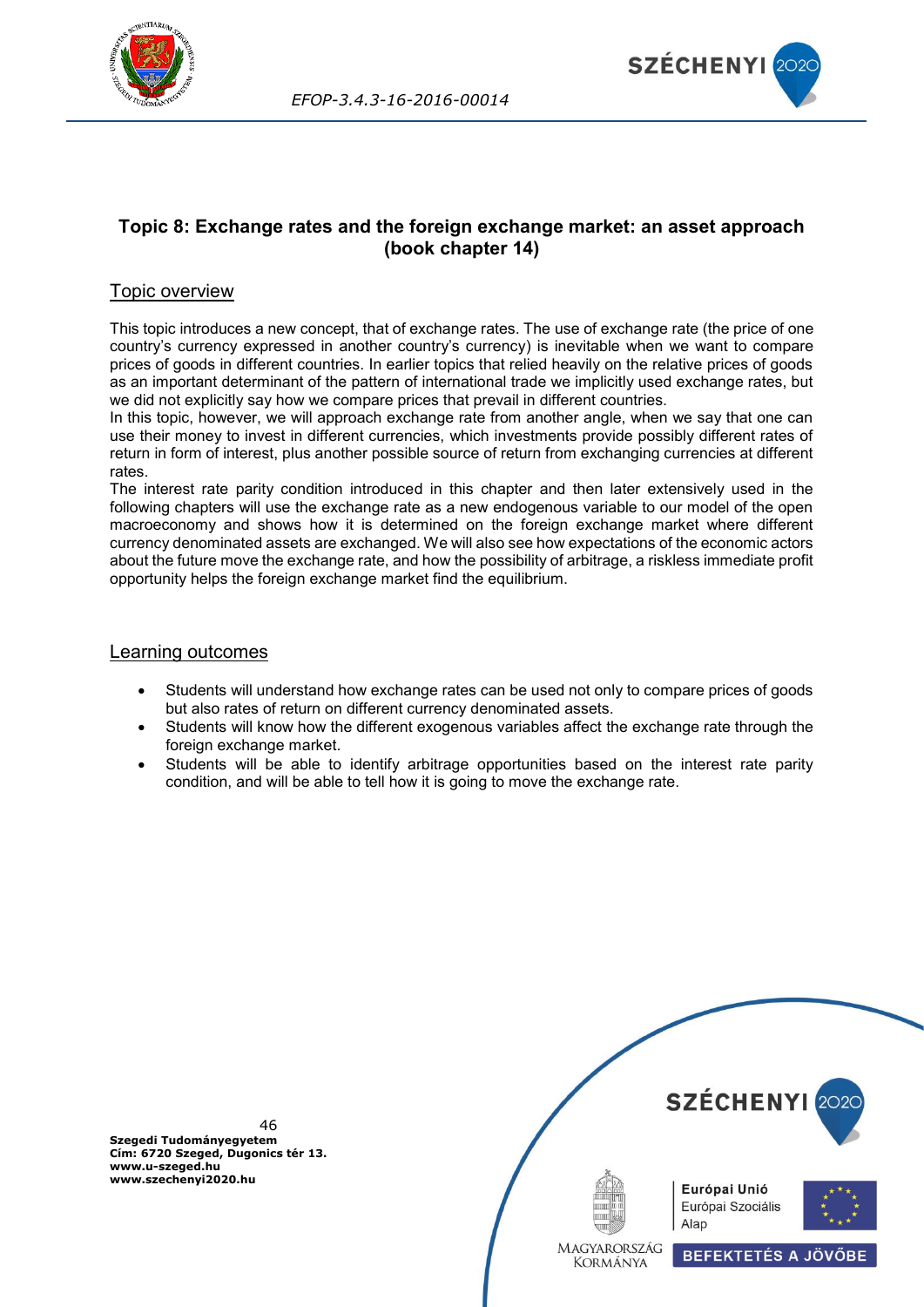



## Definitions:

**Exchange rate:** the price of one country's currency in terms of another country's currency.

**Indirect quote:** giving the exchange rate in such a way as to express the price of the foreign currency in terms of the home currency.

**Depreciation of home currency:** is the fall in the price of the home currency expressed in terms of a foreign currency.

**Arbitrage:** buying cheap and selling dear at the same time in two different markets and getting risk-free profit.

**Spot rate:** an exchange rate that one can use in spot transactions, for transacting in the present.

**Future rate:** exchange rate that one uses when the transaction would take place at a future time.

**Hedge:** a future buying or selling transaction the aim of which is to mitigate a foreign currency exchange risk by fixing in advance the exchange rate.

**Interest parity condition:** is fulfilled when the expected return on deposits in any two currencies are the same measured in the same currency.

### True or False questions

- **A81.** When the interest parity condition holds, the interest rates in the two countries must be equal.
- **A82.** In the long run expansionary monetary policy will not have any effect on the nominal exchange rate *E*.
- **A83.** An expected appreciation of the home currency increases the rate of return on foreign currency denominated assets.
- **A84.** If the interest rate parity does not hold than income (*Y*) will change to make it hold again.
- **A85.** The appreciation of the home currency makes home goods more expensive relative to foreign goods.
- **A86.** If domestic interest rate is 5%, foreign interest rate is 4% and expected appreciation of home currency is also 2%, you should rather invest in home currency.



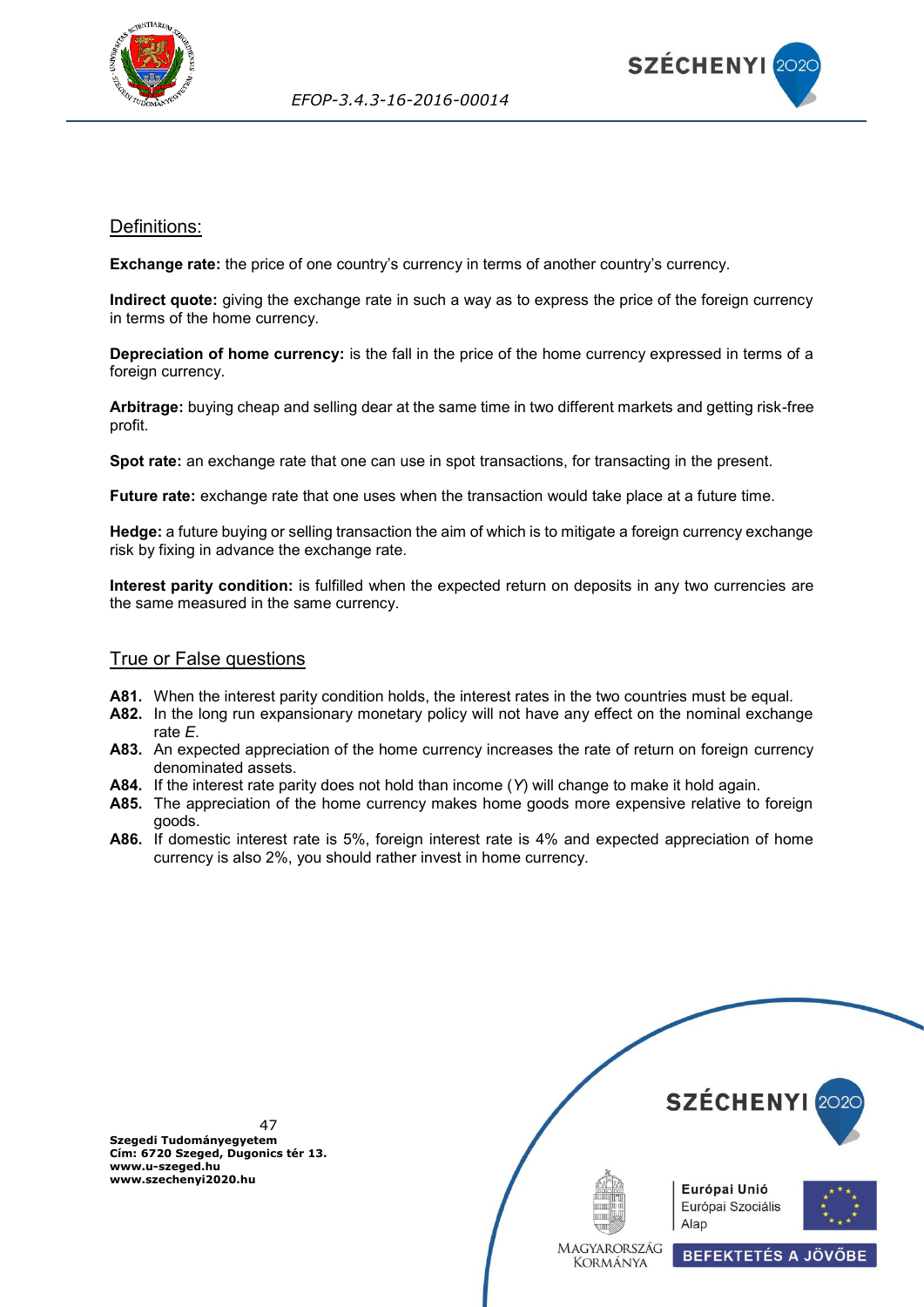



## Single choice questions

- **B81.** The forint rate of return on euro deposits is
	- *a) approximately the euro interest rate plus the rate of depreciation of the forint against the euro.*
	- *b) approximately the euro interest rate minus the rate of depreciation of the forint against the euro.*
	- *c) the euro interest rate minus the rate of inflation against the euro.*
	- *d) the rate of appreciation of the forint against the euro.*
- **B82.** The interest parity condition requires that
	- *a) all countries have the same interest rate.*
	- *b) there is a unique exchange rate for every output level.*
	- *c) purchasing power parity hold.*
	- *d) the money supply is held constant.*
- **B83.** According to the asset approach of exchange rates a reduction in a country's money supply causes:
	- *a) its currency to depreciate in the foreign exchange market.*
	- *b) its currency to appreciate in the foreign exchange market.*
	- *c) does affect its currency in the foreign market in an ambiguous manor.*
	- *d) affects other countries currency in the foreign market.*
- **B84.** Under sticky prices, a fall in the money supply
	- *a) raises the interest rate to preserve money market equilibrium.*
	- *b) reduces the interest rate to preserve money market equilibrium.*
	- *c) raises the income level to preserve money market equilibrium.*
	- *d) does not affect the interest rate in the short run, only in the long run.*
- **B85.** After a permanent increase in the money supply,
	- *a) the interest rate overshoots in the short run.*
	- *b) the exchange rate overshoots in the long run.*
	- *c) the exchange rate gradually depreciates in the long run.*
	- *d) the exchange rate gradually appreciates in the short run.*
- **B86.** When the rate of return on forint deposits is higher than the rate of return on dollar deposits, how is interest rate parity restored?
	- *a) the forint depreciates against the dollar.*
	- *b) the expected exchange rate changes.*
	- *c) the interest rates in the two countries change.*
	- *d) prices in the two countries change.*

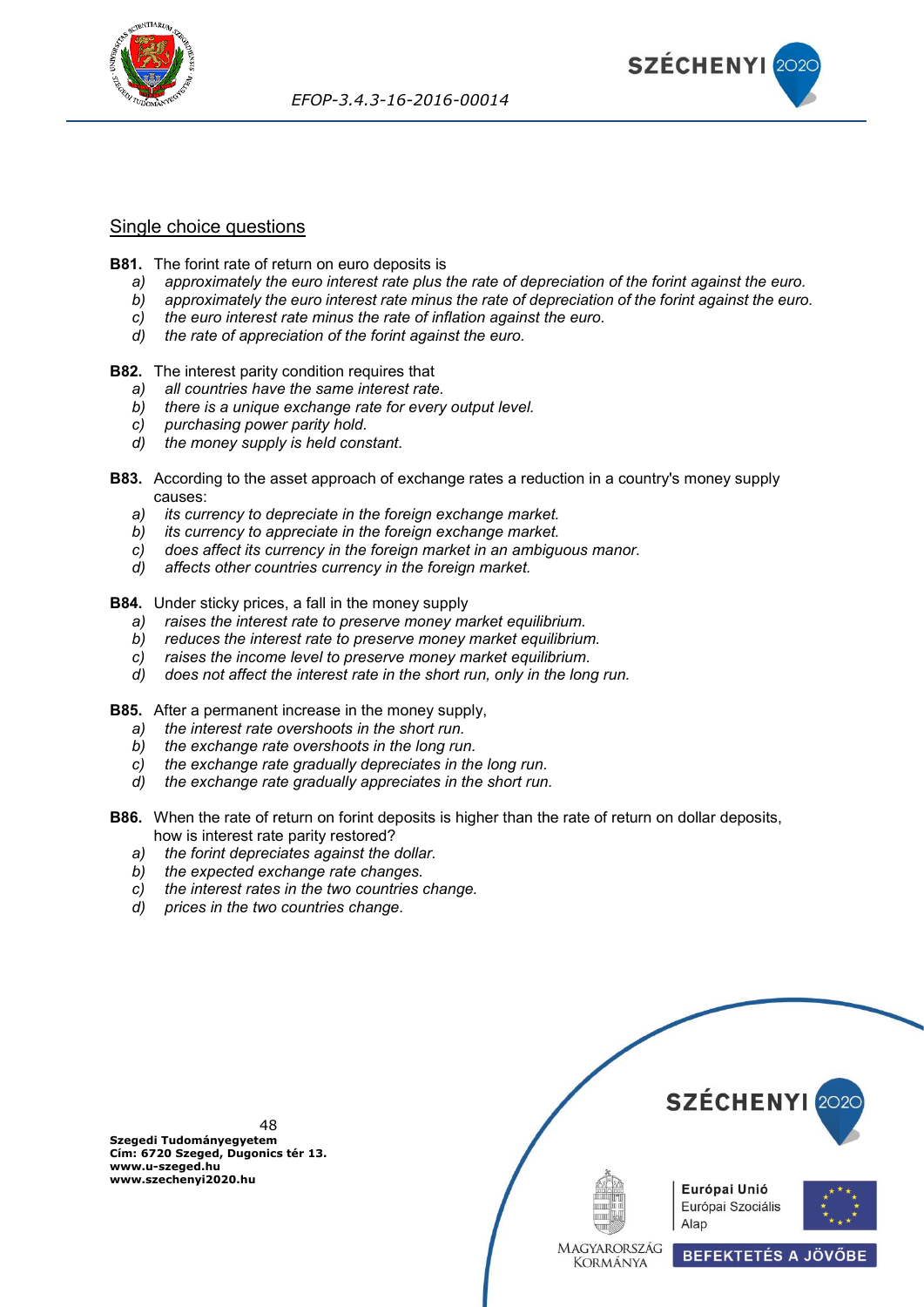



#### **Solutions**

| True or False question | Single choice questions |  |  |
|------------------------|-------------------------|--|--|
| A81. F                 | <b>B81.</b> A           |  |  |
| A82. F                 | <b>B82.</b> B           |  |  |
| A83. F                 | <b>B83.</b> B           |  |  |
| A84. F                 | <b>B84.</b> A           |  |  |
| A85. T                 | <b>B85.</b> D           |  |  |
| A86. T                 | <b>B86.</b> A           |  |  |
|                        |                         |  |  |

### Explanation to the solutions of true or false questions

**A81.** When the interest parity condition holds, the interest rates in the two countries must be equal.

- *FALSE. The interest parity condition requires that rates of return on different currency denominated assets be equal. For domestic currency denominated assets this return is simply the home interest rate, but for foreign denominated assets the foreign interest rate is only a part of this return, another part is from the expected depreciation of the domestic currency.*
- **A82.** In the long run expansionary monetary policy will not have any effect on the nominal exchange rate *E*.
- *FALSE. The assumption that in the long run money is neutral means that if prices have time to adjust*  to any changes in the money supply, than these changes will only affect nominal but not real *variables. Nominal variables are for example the prices of goods and services, but also the price of a foreign currency, so the nominal exchange rate.*
- **A83.** An expected appreciation of the home currency increases the rate of return on foreign currency denominated assets.
- *FALSE. Expected appreciation of the domestic currency means that I expect the exchange rate to be lower at the end of the time period (say a year), then at the beginning. So if I invest my money in foreign currency I have to exchange my domestic currency now at some exchange rate, will earn the foreign interest rate, but change back my money into the home currency at a less favorable exchange rate. This change in the exchange rate will then reduce the return I can attain when investing in foreign denominated assets.*
- **A84.** If the interest rate parity does not hold than income (*Y*) will change to make it hold again.
- *FALSE. In the foreign exchange market it is the free movement of the exchange rate E that makes excess demand or supply of a currency disappear. Y only indirectly affects the foreign exchange markets though the national money markets influencing the interest rates, but work less slowly than exchange rate.*



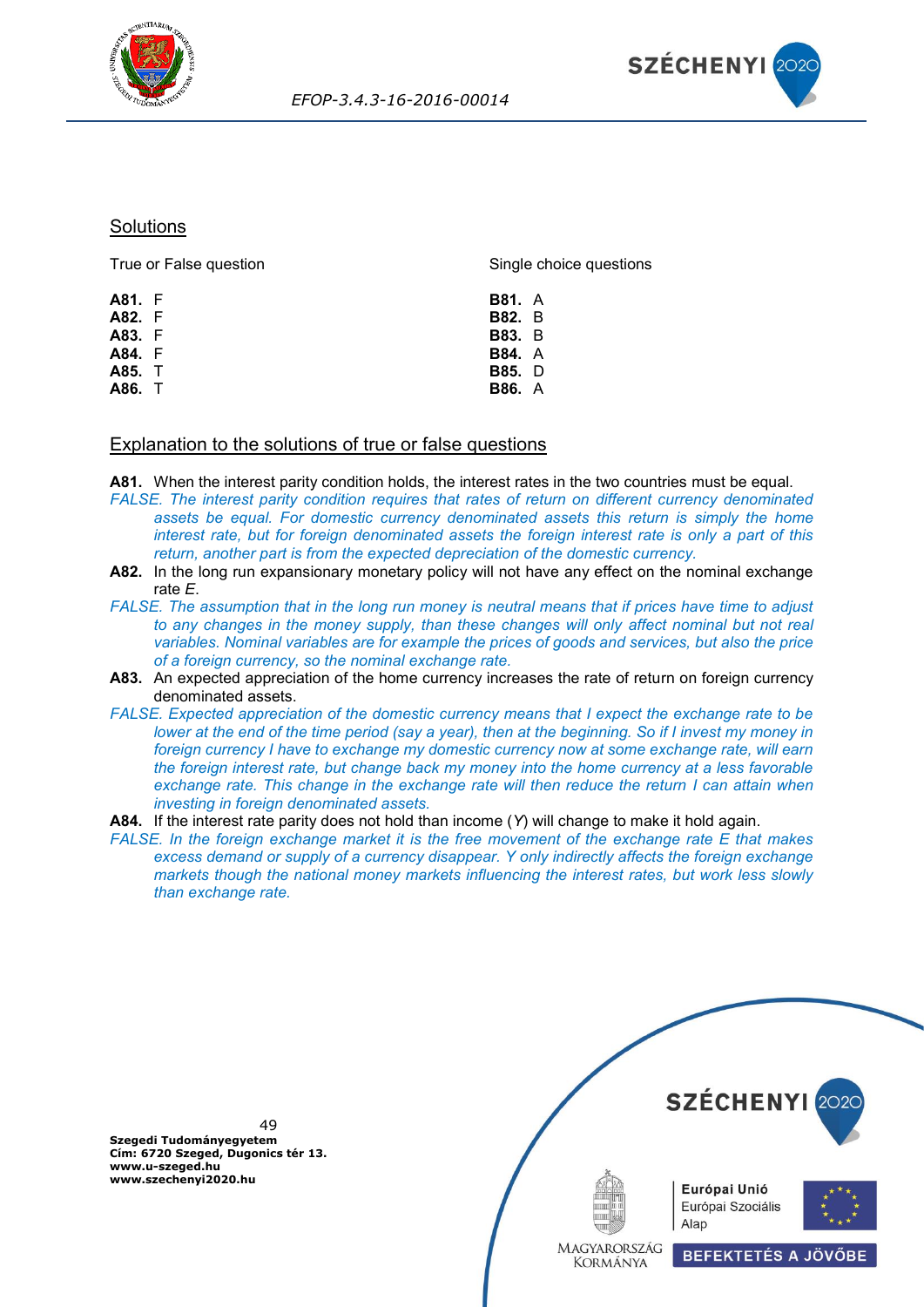



- **A85.** The appreciation of the home currency makes home goods more expensive relative to foreign goods.
- *TRUE. As a result of the home currency appreciation, so a decrease in E will mean that the price of the home good relative to the price of the foreign good calculated in a same currency increases. A home currency appreciation is good for Home's imports and bad for Home's exports for the same reason.*
- **A86.** If domestic interest rate is 5%, foreign interest rate is 4% and expected appreciation of home currency is also 2%, you should rather invest in home currency.
- *TRUE. The interest rate parity condition is*  $R = R^* + \frac{E^e E}{E}$  *. Expected appreciation of the home currency means that the second term on the right is negative, so we have a 4 – 2 = 2% rate of return on the foreign denominated assets vis-á-vis a 5% rate of return on the home currency denominated asset. So it makes more sense to sell foreign currency against home currency and invest that. This would make the home currency more valuable decreasing the exchange rate and appreciating the home currency until the interest rate parity condition is fulfilled.*

## Detailed definitions with page references

**Exchange rate:** the price of one country's currency in terms of another country's currency. (p.320)

**Indirect quote:** giving the exchange rate in such a way as to express the price of the foreign currency in terms of the home currency.

*This type of quote is used in Hungary when we express the exchange rate of the Euro as 310 HUF/EUR. The other would be the direct quote: how much foreign currency can one unit of home currency buy* (p.321)

**Depreciation of home currency:** is the fall in the price of the home currency expressed in terms of a foreign currency.

*In case of an indirect quote system it is an increase in the exchange rate (like up to 320 HUF/EUR, you have to pay more Forint for one Euro), in case of a direct quote system it is a decrease (meaning you get less foreign currency for a unit of your home currency). The opposite of depreciation is appreciation* (p.322)

**Arbitrage:** buying cheap and selling dear at the same time in two different markets and getting risk-free profit.

*Low transaction costs like trading through the internet enables actors to keep an eye on temporary differences in prices in different markets, and bring things from where they are cheap to where they are expensive, thereby raising their price at the source and lowering their price at the destination until the arbitrage opportunity vanishes* (p.326)

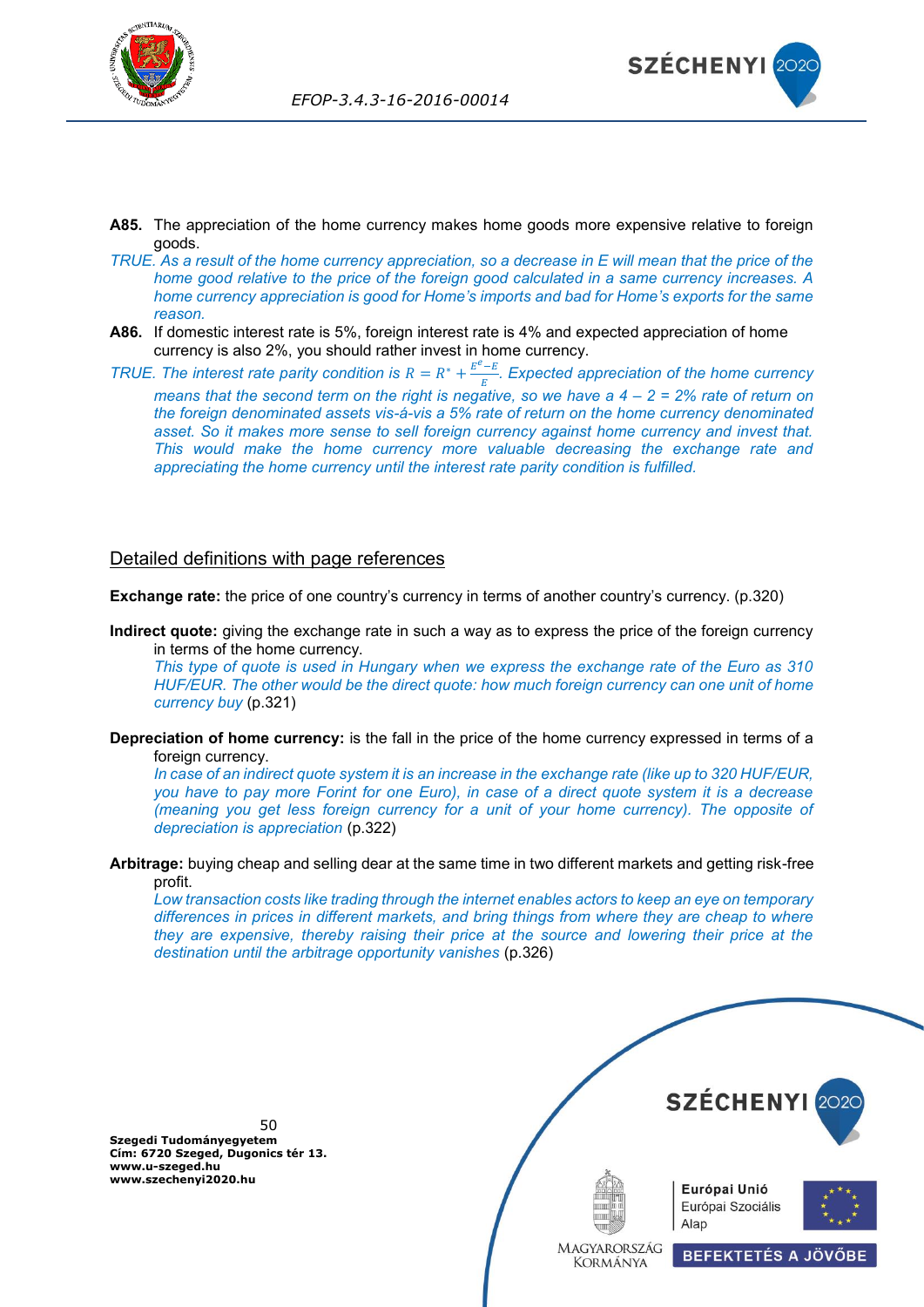



- **Spot rate:** an exchange rate that one can use in spot transactions, for transacting in the present. *One can buy and sell currencies at any moment at the going spot rate* (p.326)
- **Future rate:** exchange rate that one uses when the transaction would take place at a future time. *With this you can fix the exchange rate for a future time. You can make a contract to sell a certain amount of dollars at a certain point in time at an exchange rate agreed upon now. You are willing to do this because you think the spot rate at that future time will be lower, the buyer is willing to do this because he/she thinks the spot rate will be higher* (p.327)
- **Hedge:** a future buying or selling transaction the aim of which is to mitigate a foreign currency exchange risk by fixing in advance the exchange rate.

*If you know you will have to pay 200Eurs in a year you might find it advisable to buy future Eur now at a future rate fixed now. This way you will not have to worry that you lose money if the Forint depreciates against the Euro. True, you also cannot win if the Forint happens to appreciate. But at least the risk is gone* (p.328)

**Interest parity condition:** is fulfilled when the expected return on deposits in any two currency are the same measured in the same currency.

*Return on a deposit in home currency is the home interest rate. Return on a deposit denominated in a foreign currency is the foreign interest rate plus the expected rate of depreciation of the home currency against the foreign currency* (p.337)

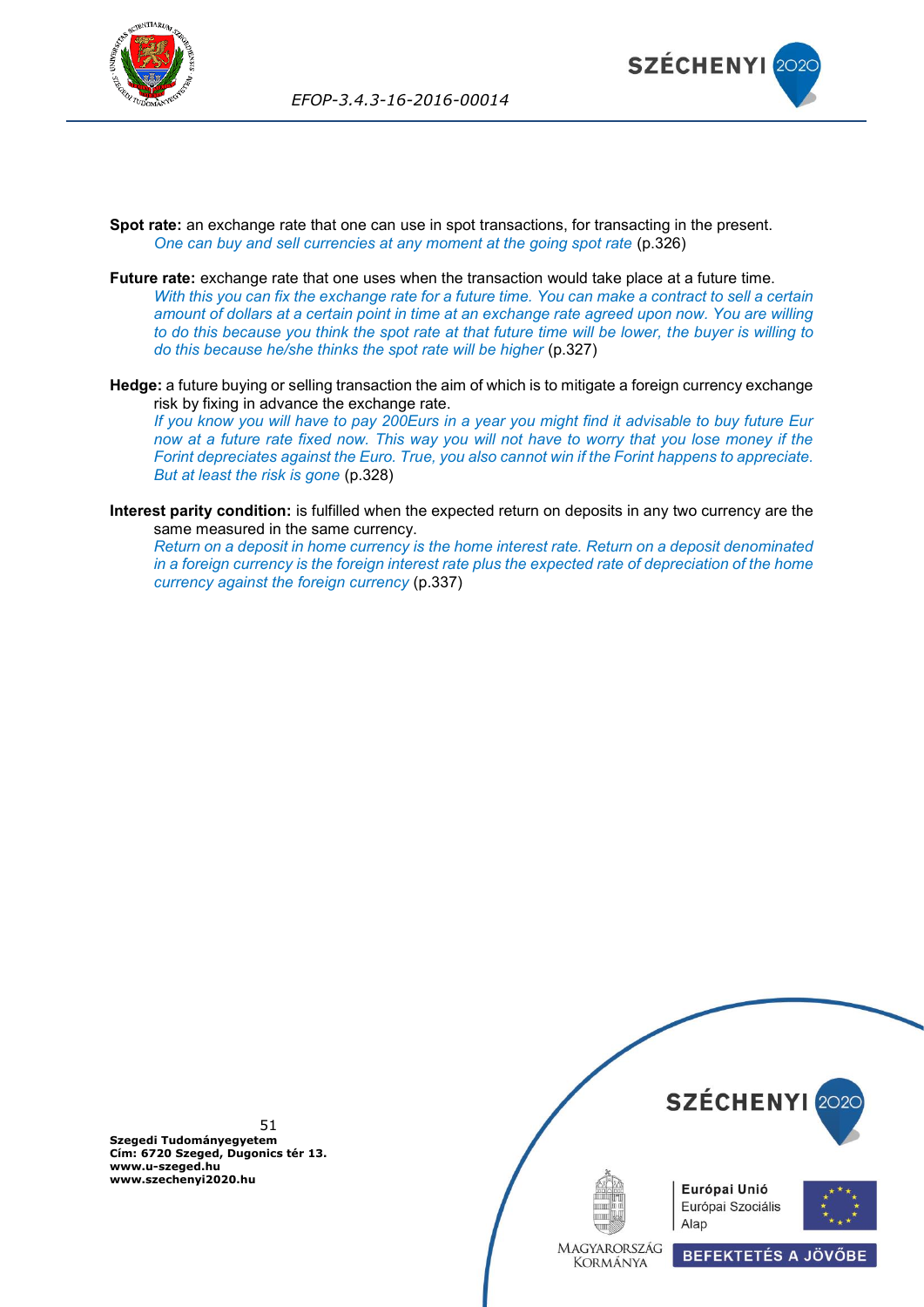



# **Topic 9: Money, interest and exchange rates (book chapter 15)**

# Topic overview

This topic continues with the exchange rate determination. The previous topic showed through the interest rate parity condition how the exchange rate between two countries' currencies is determined by the interest rates of two countries in the foreign exchange market. In this chapter we take the analysis one step further and ask how the interest rates of the countries themselves are determined. To answer this question we will turn to the national money markets, the basic model of which is well known from undergraduate macroeconomics.

This topic introduces the idea that the exchange rate as a new endogenous variable in the macro model can be another important variable for the economic policy to monitor and influence. Monetary policy can now be used not only to influence the rate of inflation in an economy, but also the exchange rate. In this topic we will also make a distinction between temporary and permanent changes in exogenous variables. Temporary changes do not change the expectations of the economic actors, while permanent ones do. The changing expectations will be an additional source of change in the exchange rate, causing it to overshoot. This overshooting is a major cause of the volatility in the exchange rates that can be observed.

### Learning outcomes

- Students will understand the connection between the national money markets and the foreign exchange market.
- Students will understand how monetary policy can influence the exchange rates in the long run.
- Students will understand the difference between temporary and permanent changes in exogenous variables.
- Students will be able to infer from a monetary policy intervention its likely effect on the national currency's exchange rate.

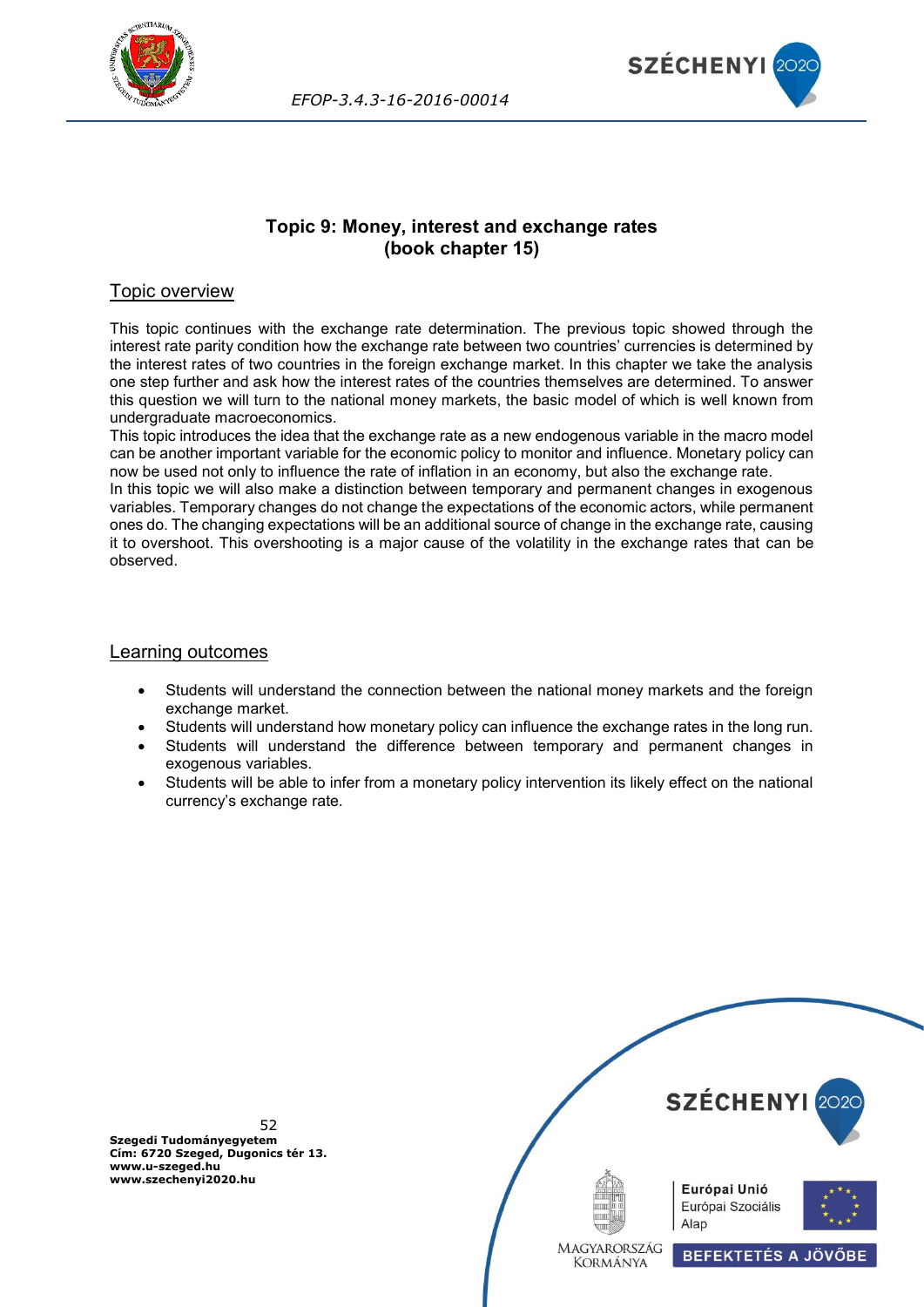



## Definitions:

**Money supply (M1):** is the quantity of coins and banknotes outside of the bank system plus checkable deposits.

**Short run:** is the time period during which the price level is fixed.

**Long run:** is the time period during which all prices can adjust and accommodate any changes in demand and/or supply.

**Long run neutrality of money:** In the long run any change in the money supply only changes affects nominal variables (like price level) but not the real variables (liker real output, interest rate).

**Exchange rate overshooting:** when the immediate response of the exchange rate to a disturbance or shock is greater than the long run response.

## True or False questions

- **A91.** Money demand changes as a result of a changing exchange rate.
- **A92.** An excess demand on the home money market will appreciate the home currency.
- **A93.** Exchange rate overshooting happens because interest rates overshoot too.
- **A94.** If the foreign central bank does a restrictive monetary policy intervention, the home central bank also has to do a restrictive monetary policy intervention to keep the exchange rate constant.
- **A95.** As a result of any monetary intervention the *E* will change more if expectations change too than if they remain constant.
- **A96.** Anti-inflationary monetary policy will depreciate your currency.

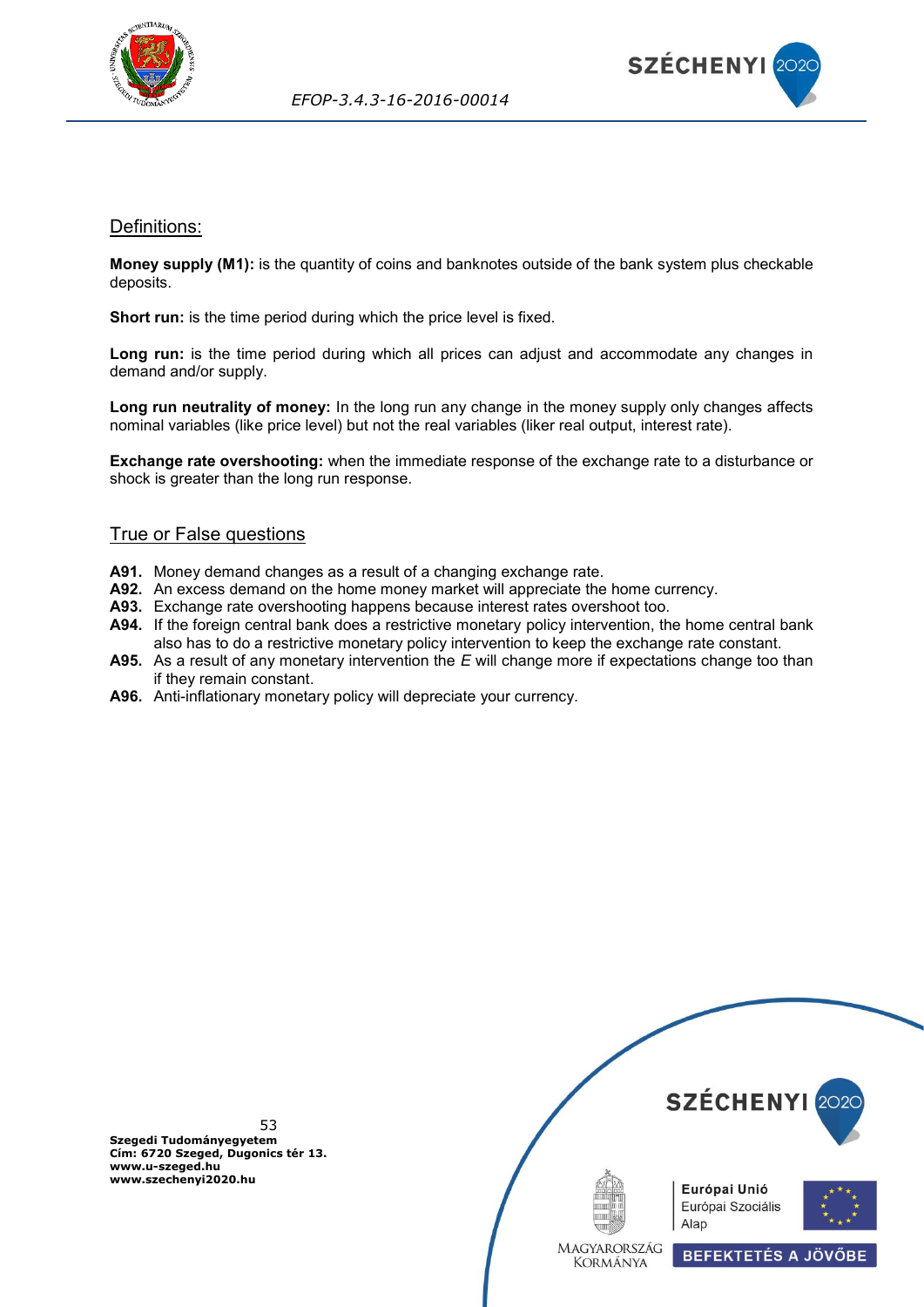



## Single choice questions

- **B91.** If individuals are holding more money than they desire,
	- *a) they will attempt to reduce their liquidity by using money to purchase goods.*
	- *b) they will attempt to reduce their liquidity by using money to purchase interest-bearing assets. c) they will attempt to reduce their liquidity by converting real money holdings into nominal money holdings.*
	- *d) they will keep their holdings constant.*

**B92.** A reduction in a country's money supply causes

- *a) its currency to depreciate in the foreign exchange market.*
- *b) its currency to appreciate in the foreign exchange market.*
- *c) does not affect its currency in the foreign market.*
- *d) the other country's currency to appreciate in the foreign exchange market.*
- **B93.** A permanent increase in a country's money supply will in the long run
	- *a) cause a more than proportional increase in its price level.*
	- *b) cause a proportional increase in its price level.*
	- *c) leave its price level constant.*
	- *d) cause an inversely proportional fall in its price level.*

**B94.** A change in the level of the supply of money

- *a) increases the long-run values of the interest rate and real output and the exchange rate.*
- *b) decreases the long-run values of the interest rate and real output and the exchange rate.*
- *c) has no effect on the long-run values of the interest rate and real output, only on the exchange rate.*
- *d) does not affect the exchange rate, only the long-run values of the interest rate and real output.*
- **B95.** The reason why exchange rates overshoot in the short run is
	- *a) that the money supply is increasing.*
	- *b) that the price level only adjusts in the long run.*
	- *c) that the interest parity condition does not hold.*
	- *d) that exchange rate expectations change as a result of a monetary policy intervention.*
- **B96.** Let us say that a domestic expansionary monetary policy intervention lower domestic interest rates and also changes the exchange rate expectations. The overshoot is the difference between the exchange rates…
	- *a) before and after the long run change in prices.*
	- *b) before and after the change in expectations.*
	- *c) before and after the policy intervention.*
	- *d) before and after the interest rate change.*

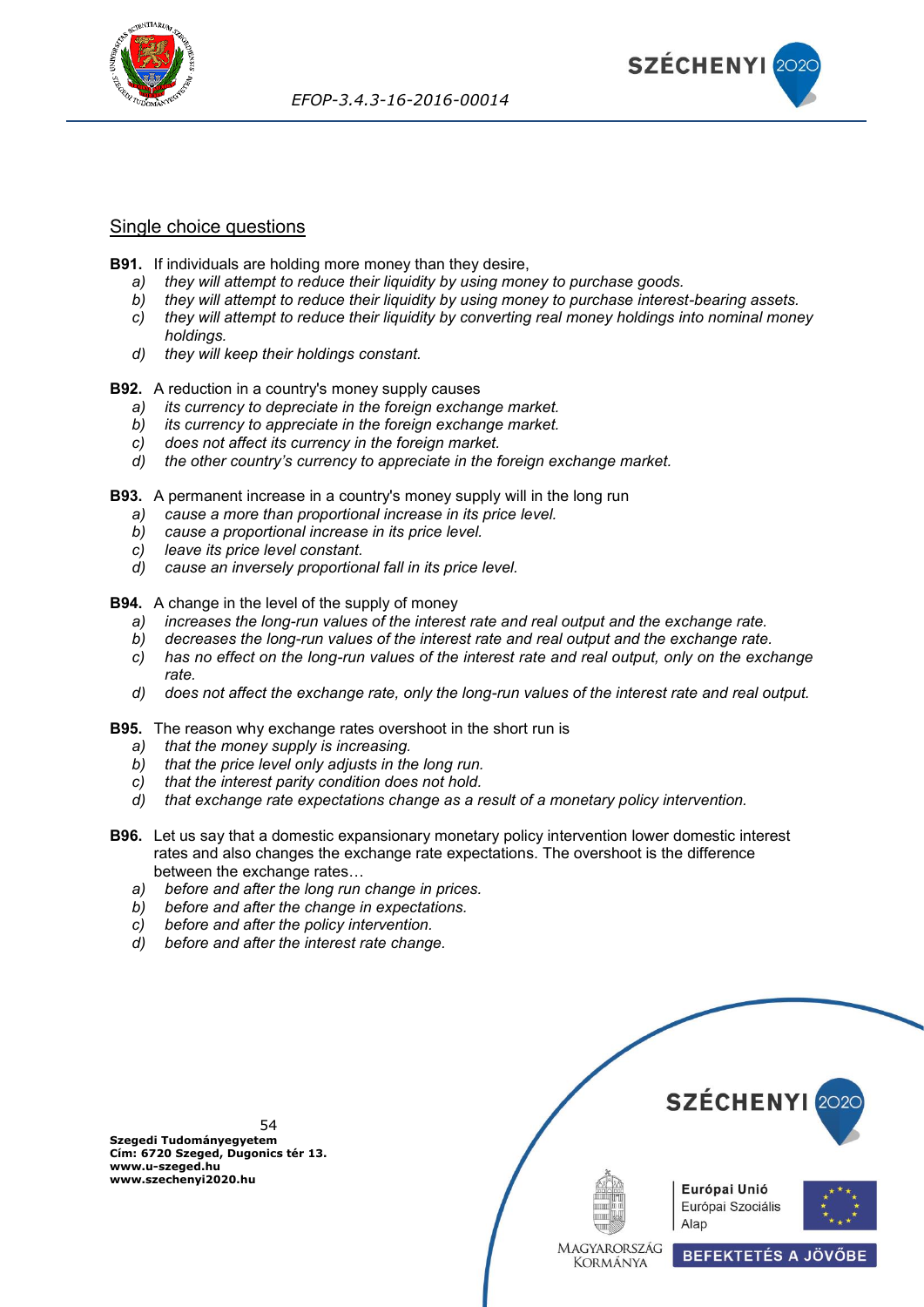



### **Solutions**

| True or False question | Single choice questions |  |  |
|------------------------|-------------------------|--|--|
| A91. F                 | <b>B91.</b> B           |  |  |
| A92. T                 | <b>B92.</b> B           |  |  |
| A93. F                 | <b>B93.</b> B           |  |  |
| A94. T                 | <b>B94. C</b>           |  |  |
| A95. T                 | <b>B95.</b> D           |  |  |
| A96. F                 | <b>B96.</b> A           |  |  |
|                        |                         |  |  |

# Explanation to the solutions of true or false questions

**A91.** Money demand changes as a result of a changing exchange rate.

- *FALSE. The causation is rather the other way around: it is a change in the money demand that results in a change of the interest rate in the money market, and that in turn will change the equilibrium exchange rate in the foreign exchange market.*
- **A92.** An excess demand on the home money market will appreciate the home currency.
- *TRUE. An excess demand on the home money market will push the home interest rate up and a higher interest paid on domestic denominated assets creates an excess demand for the domestic currency making it more valuable, so domestic currency appreciates.*
- **A93.** Exchange rate overshooting happens because interest rates overshoot too.
- *FALSE. Exchange rate overshooting happens if a monetary intervention changes people's expectations about the future exchange rate. Without a change in the expectation the monetary intervention would immediately move the exchange rate, then subsequent price adjustment would bring the exchange rate back to its original level. If, however, the expectations are changed, the initial move in the exchange rate is going to be bigger, and the subsequent equilibrium after the price adjustment will be different from the original, but closer to it than the immediate change.*
- **A94.** If the foreign central bank does a restrictive monetary policy intervention, the home central bank also has to do a restrictive monetary policy intervention to keep the exchange rate constant.

*TRUE. The exchange rate together with the expected exchange rate fixes an interest rate differential between the home country and the foreign country. When the foreign interest rate changes either the exchange rate changes and this differential will change, or if the exchange rate is not to change, then the home interest rate should change to keep the interest rate differential at its original level. When the differential is to stay the same, the home interest rate should change in the same direction and by the same amount as the foreign, so the home monetary authority should mimic what the foreign is doing.*

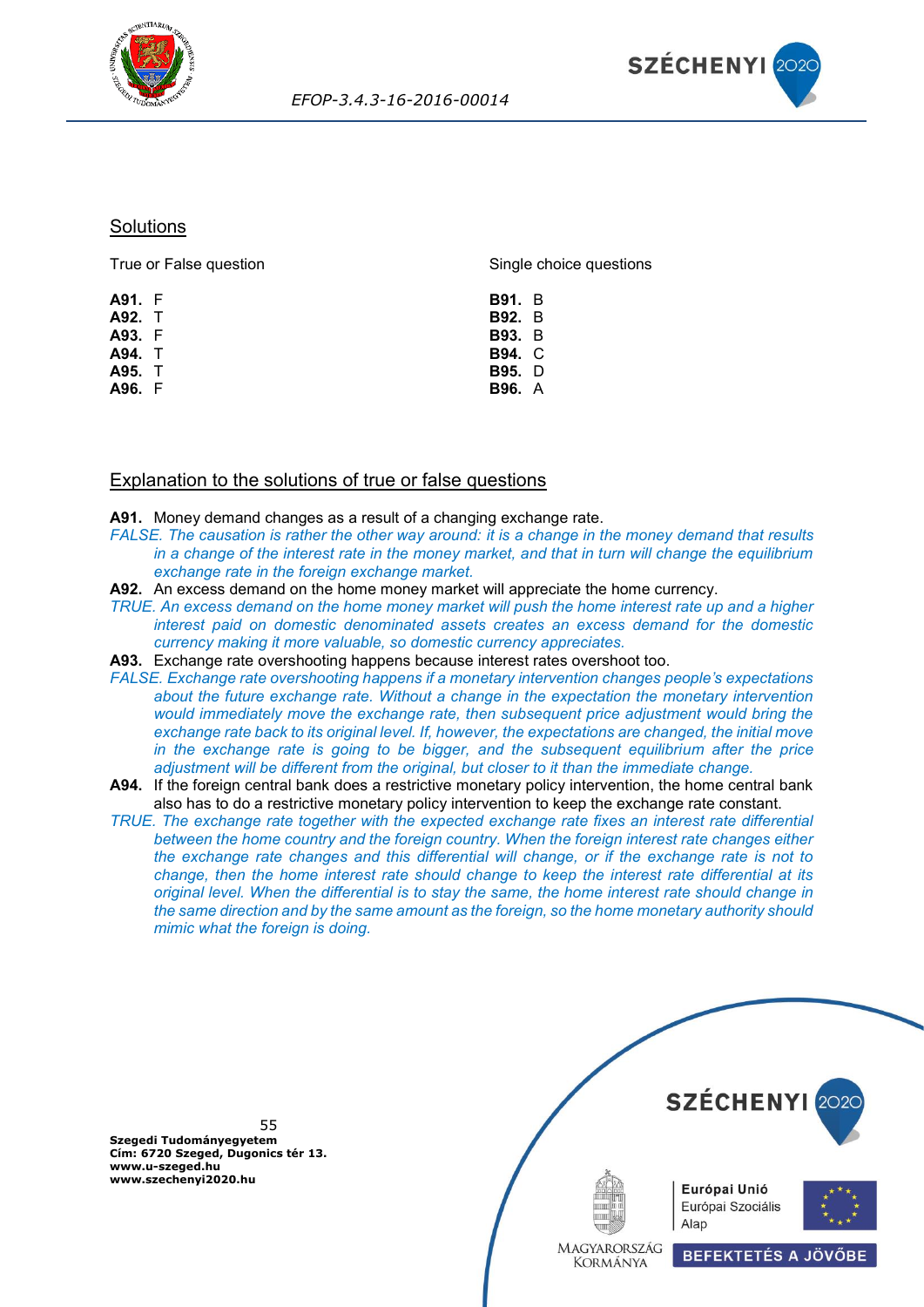



- **A95.** As a result of any monetary intervention the *E* will change more if expectations change too than if they remain constant.
- *TRUE. Without changes in the expectations any monetary intervention will only change one determinant of the exchange rate, that is, an interest rate. With the change in the expectations, two determinants are changing at the same time, so the combined effect of these changes on the equilibrium will be larger.*
- **A96.** Anti-inflationary monetary policy will depreciate your currency.
- *FALSE. Anti-inflationary monetary policy means decreasing the money supply and hiking up the interest*  rate. If you can get higher return on the domestic currency now, people will want to invest rather *in domestic currency, and the increased demand for the domestic currency will make it more valuable, appreciating the domestic currency.*

## Detailed definitions with page references

**Money supply (M1):** is the quantity of coins and banknotes outside of the bank system plus checkable deposits.

*The quantity of those type of assets in a country that are the most liquid, that can be used to make transactions with immediately and costlessly* (p.356)

**Short run:** is the time period during which the price level is fixed.

*If prices are fixed, changes in demand and/or supply do not affect prices, but instead employment and national income* (p.363)

**Long run:** is the time period during which all prices can adjust and accommodate any changes in demand and/or supply.

*In the long run, full employment is warranted in the model, thus the production and national income is fixed, but the price level can change* (p.368)

**Long run neutrality of money:** In the long run any change in the money supply only changes affects nominal variables (like price level) but not the real variables (liker real output, interest rate). *As the supply of money increases in the long run, all prices, including the price of foreign currency increases, so the result will be a depreciation of the home currency against foreign currencies* (p.369)

#### **Exchange rate overshooting:** when the immediate response of the exchange rate to a disturbance or shock is greater than the long run response.

*For example when the money supply is increased then interest rate falls, and that together with changing exchange rate expectations raises the exchange rate. Then later as the price level adjust the interest rate slowly goes back to its original level, and the exchange rate goes down and settles higher than the original (because of changed expectations) but lower than the initial response (because of higher interest rate)* (p.377)

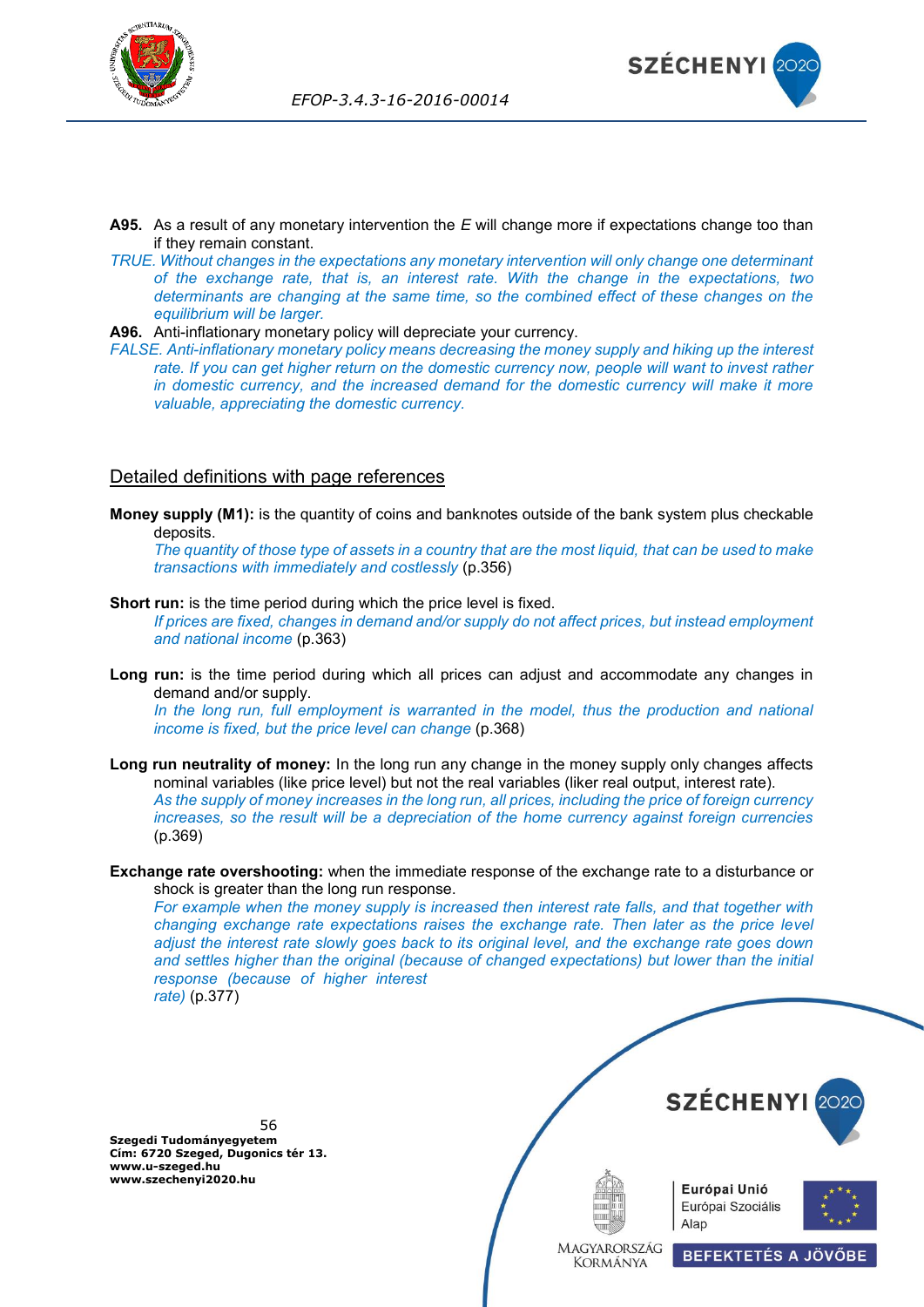



# **Topic 10: Prices and exchange rates in the long run (book chapter 16)**

# Topic overview

This topic builds upon the previous two topics. Still thinking within the long run model we focus now on another nominal variable, the price level, and how its inclusion changes the way we treated exchange rate determination so far.

With the help of the price level we introduce the notion of real exchange rates which allows us to directly compare costs of identical baskets of goods in two countries given the price levels and the nominal exchange rate. When the monetary policy intervenes in the economy, real variables might be affected in the short run, but still in the long run money is neutral, so its quantity only determined nominal variables and has no effect on real variables.

However, the concept of real exchange rate enables us to make a distinction between changes in the price of goods and the price of a currency, and see why the latter is much more volatile than the former. The real exchange rate can also be used in a practical way, when one can infer from a currency being under- or overvalued whether exporting or importing is more profitable. Possible arbitrage opportunities arising from this however should change the prices until the law of one price holds. We will see what are the circumstances that in the real world prevent this from happening perfectly.

## Learning outcomes

- Students will understand the significance and limitation of the law of one price.
- Students will understand how monetary policy changes only the nominal variables in the long run.
- Students will be able to use the real exchange rate and from the under- or overvaluation of a currency can identify opportunities to trade.

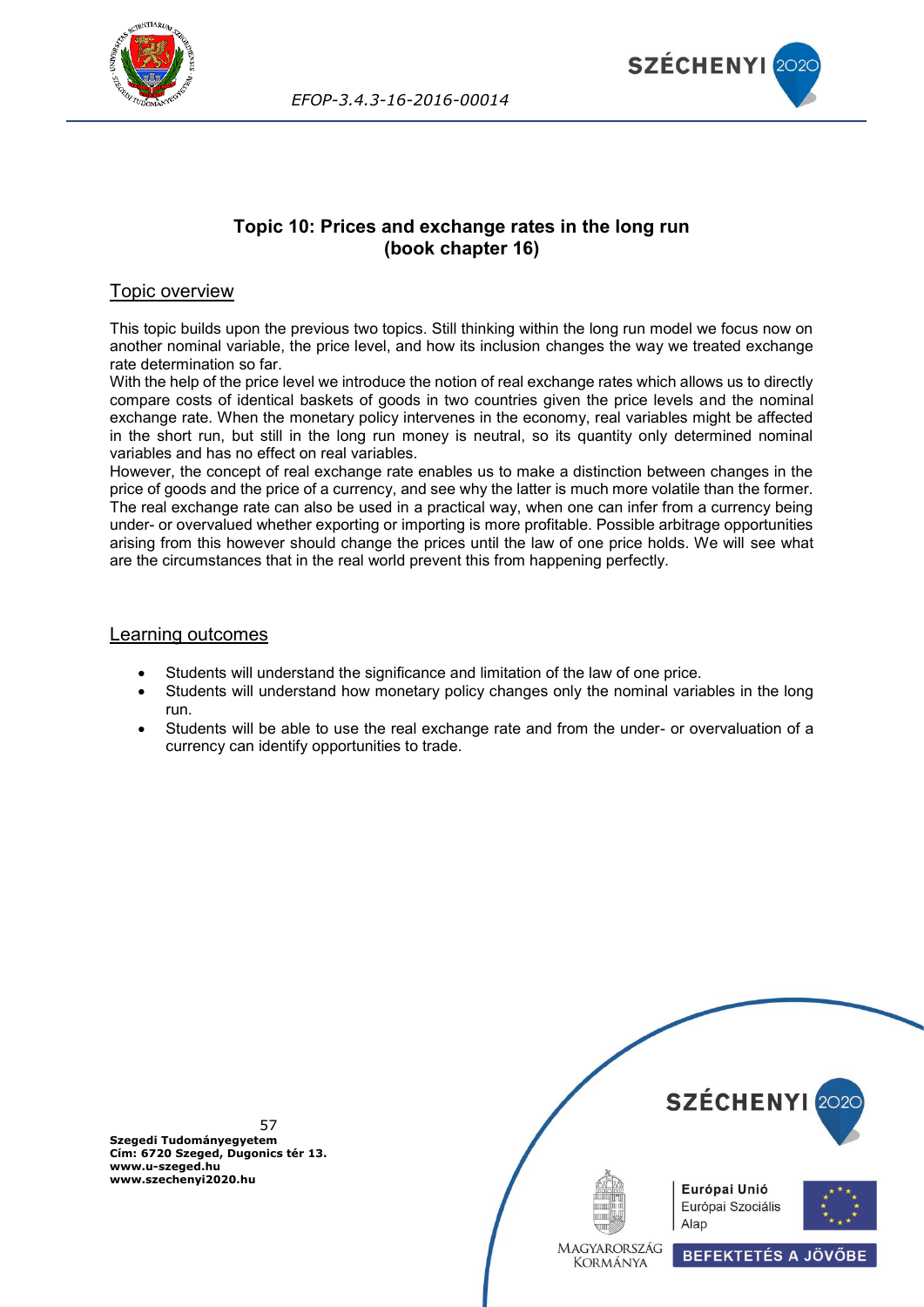



## Definitions:

**Law of one price:** In competitive markets with no transportation costs and official barriers to trade identical goods sold in different countries must sell for the same price expressed in a common currency.

**Absolute PPP:** states that the exchange rate between two countries' currencies equals the ratio of the two countries' price levels.

**Relative PPP:** states that the percentage change in the exchange rate between two countries over any period equals the difference between the percentage changes in national price levels.

**Nontraded goods:** goods for which transportation costs are so high relative to the cost of producing the good, that they can never be traded internationally at a profit.

**Home currency undervaluation:** home currency is undervalued if the current exchange rate makes domestic products relatively cheaper to similar goods sold abroad.

**Real exchange rate:** is the ratio of the Foreign price level expressed in home currency at the going exchange rate and the Home price level.

**Home currency real depreciation:** is the fall in the purchasing power of the Home currency in Foreign relative to its purchasing power Home.

### True or False questions

- **A101.** If the CHF/EUR exchange rate is 1, then what you can buy for 1 franc in Switzerland you can buy for 1 euro in the Euro Zone.
- **A102.** Absolute purchasing power parity may hold even if the law of one price does not hold for any single commodity across two countries.
- **A103.** If the home price level increases relative to the foreign, it will result either in a nominal, or a real appreciation of the home currency.
- **A104.** If the real exchange rate is greater than 1, the spot official exchange rate is higher than the PPP exchange rate.
- **A105.** When the home currency is undervalued you can expect to find the same commodity basket being more expensive in foreign than in home.
- **A106.** If the Norwegian Crown is overvalued against the dollar, then the Norwegian GDP at official exchange rate is actually higher than their PPP GDP.

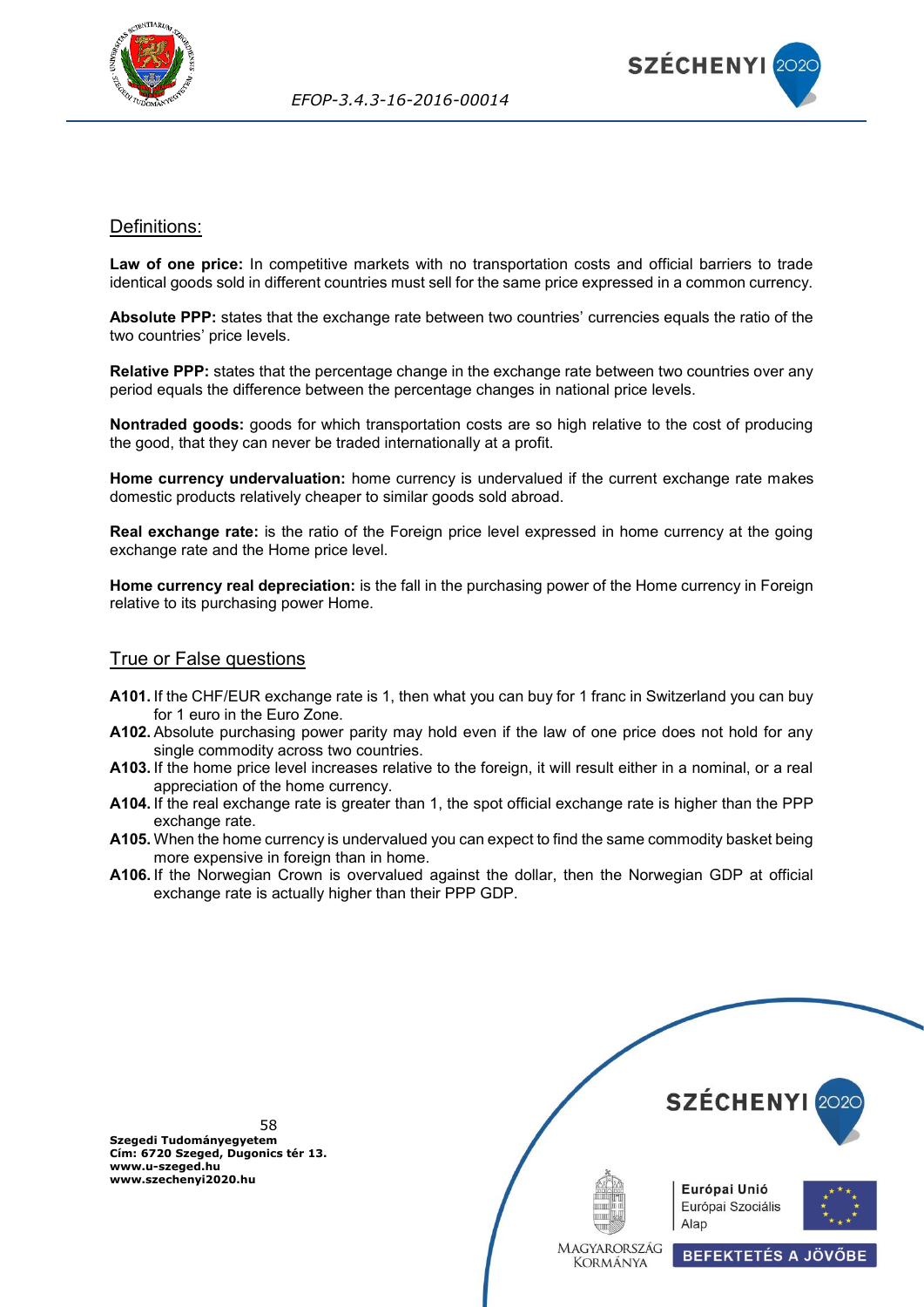



## Single choice questions

#### **B101.** In practice

- *a) changes in national price levels match identical changes in the exchange rate.*
- *b) changes in national price levels raise the interest rate.*
- *c) changes in national price levels lower the exchange rate.*
- *d) changes in national price levels often tell us relatively little about exchange rate movements.*

**B102.** Which of the following statements is the most accurate?

- *a) Absolute PPP may be valid even when relative PPP is not, provided the factors causing deviations from relative PPP are more or less stable over time.*
- *b) Relative PPP may be valid even when absolute PPP is not, provided the factors causing deviations from absolute PPP are more or less stable over time.*
- *c) Relative PPP is not valid when absolute PPP is not.*
- *d) Relative PPP is only valid when absolute PPP is valid, providing the factors causing deviations from relative PPP are more or less stable over time.*

**B103.** When relative PPP holds and home inflation is greater than foreign inflation,

- *a) the real exchange rate of the home currency will decrease.*
- *b) home inflation will go down to the level of foreign inflation, so that the nominal exchange rate does not change.*
- *c) home money supply will fall to cause a real appreciation of the home currency.*
- *d) the home currency depreciates in nominal terms to accommodate for the lower purchasing power of the home currency.*

**B104.** When your currency is undervalued against another country's currency, it means

- *a) Prices in the foreign country converted to your currency are lower than at home.*
- *b) Prices in the foreign country converted at purchasing power parity exchange rate are lower than at home.*
- *c) Prices in the foreign country are higher denominated in local currency than at home.*
- *d) Your home income converted into the foreign currency buys less goods in the foreign country.*

**B105.** In order for the condition  $E_{\text{s/HKS}} = P_{\text{US}}/P_{\text{HK}}$  to hold, what assumptions does the principle of purchasing power parity make?

- *a) Only that there are no transportation costs and restrictions on trade.*
- *b) The factors of production are identical between countries.*
- *c) No arbitrage exists.*
- *d) HK and US are perfectly competitive and there are no transportation costs or restrictions on trade.*

**B106.** Which of the following would not cause the real exchange rate to rise?

- *a) a rise in the exchange rate, E*
- *b) depreciation of the home currency*
- *c) a fall in foreign prices, P\**
- *d) a fall in domestic prices, P*

59 **Szegedi Tudományegyetem Cím: 6720 Szeged, Dugonics tér 13. www.u-szeged.hu www.szechenyi2020.hu**



Alap

MAGYARORSZÁG **KORMÁNYA** 



**BEFEKTETÉS A JÖVŐBE**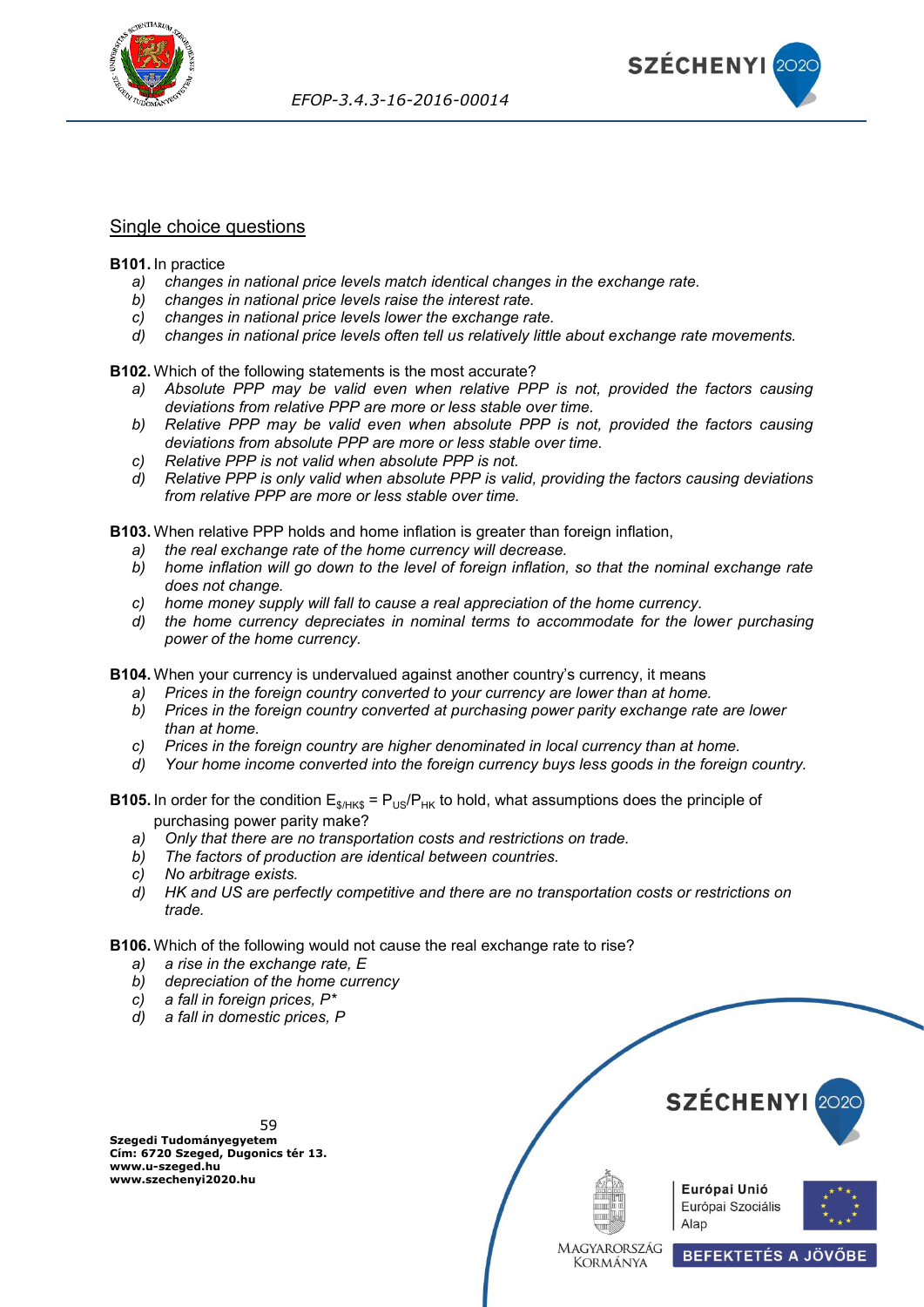



#### **Solutions**

| True or False question | Single choice questions |
|------------------------|-------------------------|
| A101. F                | <b>B101.</b> D          |
| A102. T                | <b>B102.</b> B          |
| A103. F                | <b>B103.</b> D          |
| A104. T                | <b>B104.</b> D          |
| A105. T                | <b>B105.</b> D          |
| A106. T                | <b>B106. C</b>          |
|                        |                         |

### Explanation to the solutions of true or false questions

- **A101.** If the CHF/EUR exchange rate is 1, then what you can buy for 1 franc in Switzerland you can buy for 1 euro in the Euro Zone.
- *FALSE. This is only true if the two countries' price levels are the same. Another way to say it is if the exchange rate is the PPP exchange rate, which is rarely, but absolutely not automatically the case.*
- **A102.** Absolute purchasing power parity may hold even if the law of one price does not hold for any single commodity across two countries.
- *TRUE. Absolute PPP means that the exchange rate is such that a certain amount of money will buy you the same amount of typical baskets whichever country you spend your money in. The price of the basket is a weighted average of the prices of goods, so if the weights are different, than the prices calculated in the same currency do not need to be equal for the average to be equal. Even if the weights are the same, some goods can be more expensive and others less expensive in one of the countries and the averages can still be equal.*
- **A103.** If the home price level increases relative to the foreign, it will result either in a nominal, or a real appreciation of the home currency.
- *FALSE. If the real exchange does not change, the larger home inflation will make the home currency less valuable, so nominal exchange rate should increase and the home currency depreciates. If the nominal exchange rate does not change, so the home currency does not depreciate when it should, it becomes overvalued, so the real exchange rate decreases, and there will be a real appreciation of the home currency. So nominal and real exchange rates would move in the opposite direction.*
- **A104.** If the real exchange rate is greater than 1, the spot official exchange rate is higher than the PPP exchange rate.
- *TRUE. The PPP exchange rate is one that makes the real exchange rate equal to 1, or which makes the price of the foreign bundle equal to that of the home bundle. If the real exchange rate is over 1, than we have a nominal exchange rate which makes the foreign bundle more expensive than the home bundle, so E is too high, the home currency is too weak, it is undervalued.*

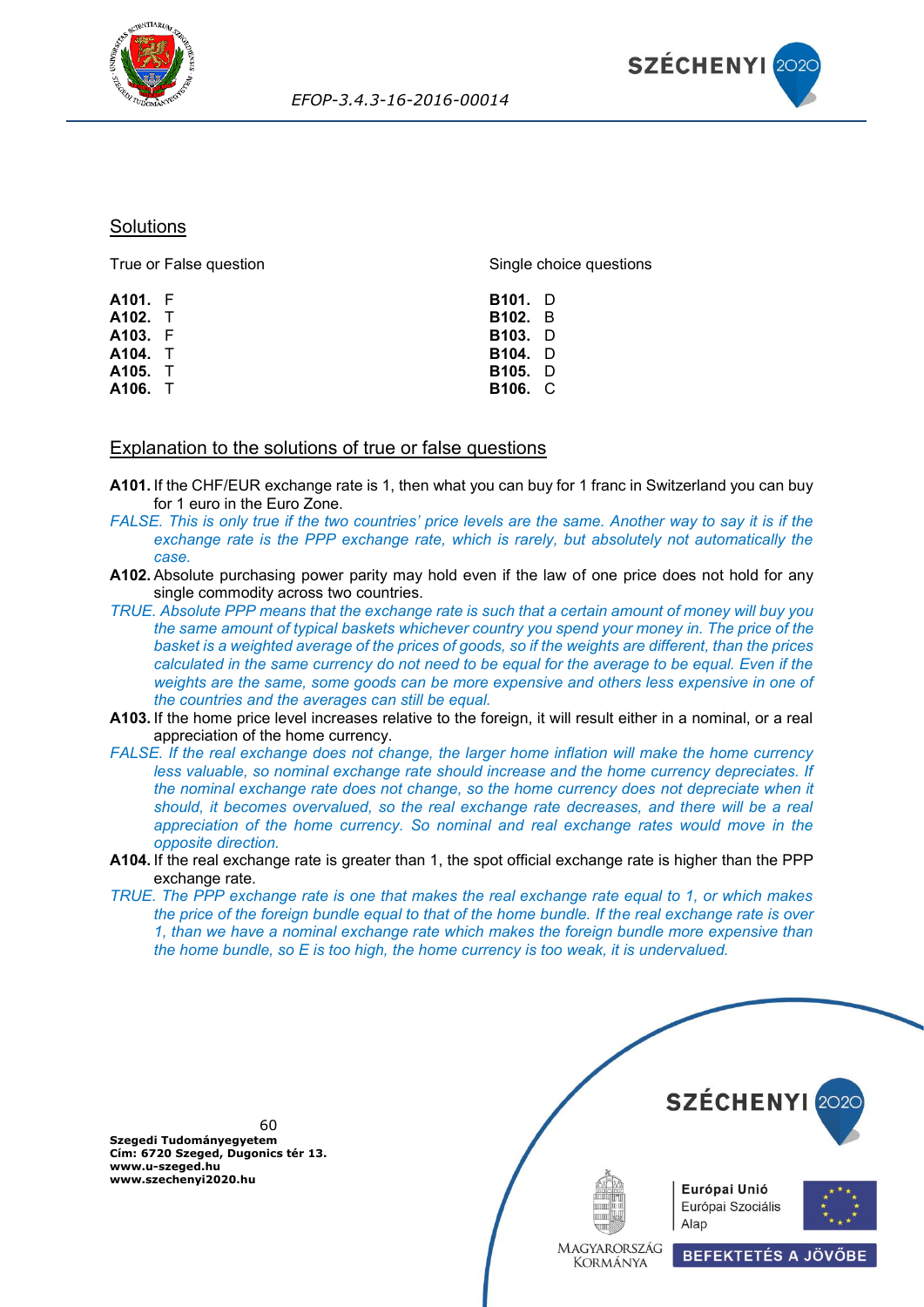



- **A105.** When the home currency is undervalued you can expect to find the same commodity basket being more expensive in foreign than in home.
- *TRUE. When the home currency is undervalued the current exchange rate E is too high, higher than would be justified by the absolute PPP. So if you exchange your money into the foreign currency and spend it in foreign, you will actually be able to buy less (bundles). This is bad news for you if you want to or have to travel to this foreign country, but is good news for foreigners: they will be happy to come and spend their overvalued currency in our home country.*
- **A106.** If the Norwegian crown is overvalued against the dollar, then the Norwegian GDP at official exchange rate is actually higher than their PPP GDP.
- *TRUE. Overvaluation means the Norwegian crown is more expensive than justified by the PPP. When you exchange your dollars into crowns, you will be able to buy less goods and services. To be able to buy the same basket, one crown should be worth less dollars, or one dollar should be worth more crowns. Calculated at this purchasing power parity exchange rate then the Norwegian GDP expressed in dollars would decrease.*

## Detailed definitions with page references

**Law of one price:** in competitive markets with no transportation costs and official barriers to trade identical goods sold in different countries must sell for the same price expressed in a common currency.

*This says that prices of the same good in two countries measured in the same currency must be the same, otherwise people would start bringing the good from where it is cheap (making it more expensive there) to where it is expensive (making it cheaper there), so price differences would vanish. Price differences can prevail if there are transportation costs or barriers to trade* (p.385)

**Absolute PPP:** states that the exchange rate between two countries' currencies equals the ratio of the two countries' price levels.

*Take the same consumption bundle in two countries. Take their prices expressed always in the country's home currency then divide the two prices. If the ratio is the same as the exchange rate, absolute PPP holds. Put another way if dividing the price levels of the two countries expressed in the same currency at the going exchange rate you get 1, absolute PPP holds, relative purchasing power of the two currencies are the same* (p.386)

**Relative PPP:** states that the percentage change in the exchange rate between two countries over any period equals the difference between the percentage changes in national price levels.

*If the two countries' price levels change to the same extent, nominal exchange rate should not change. Put another way if dividing the price levels of the two countries expressed in the same currency at the going exchange rate is not necessarily 1, but is constant over time, relative PPP holds, relative purchasing power of the two currencies does not change* (p.387)

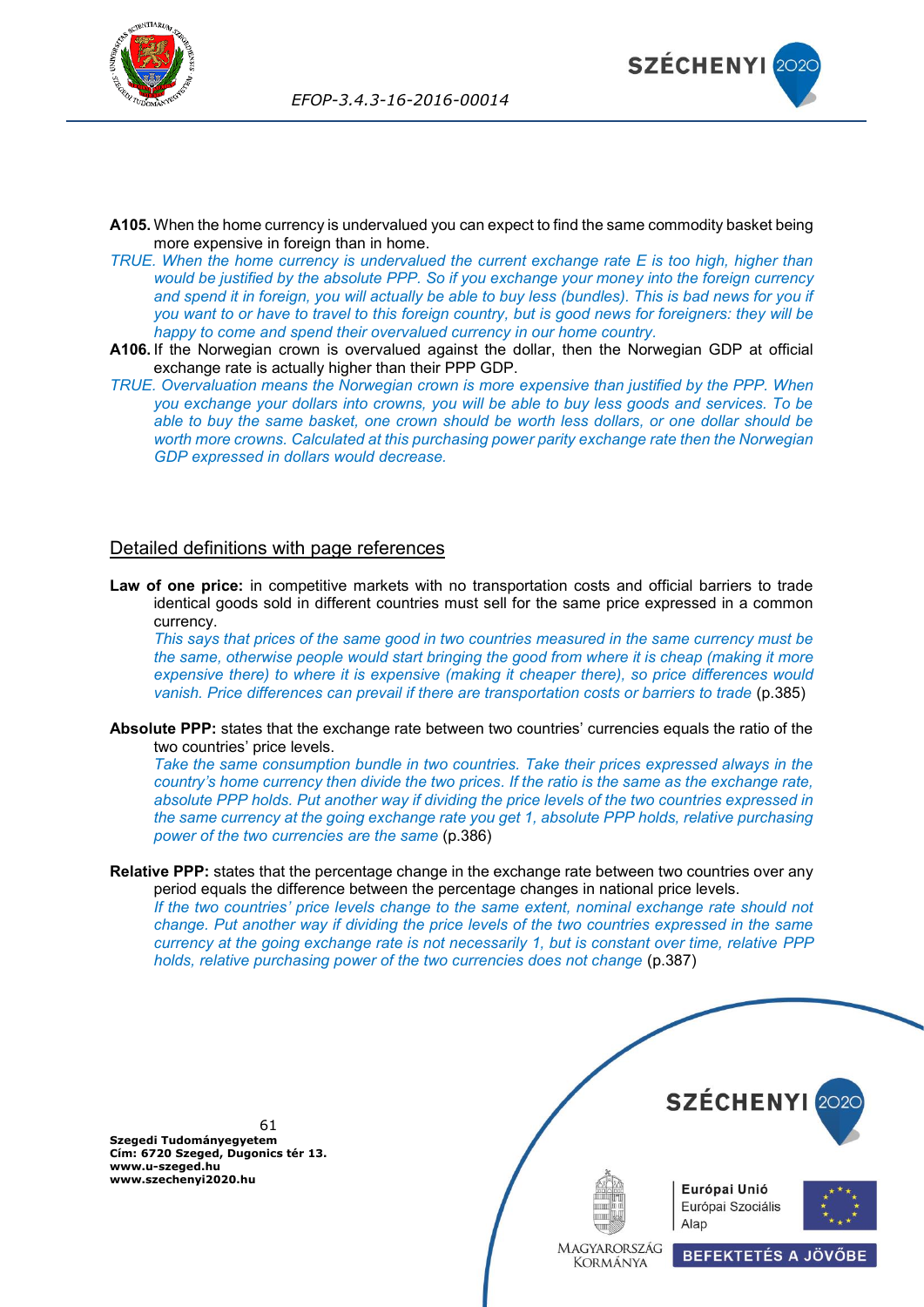



- **Nontraded goods:** goods for which transportation costs are so high relative to the cost of producing the good that they can never be traded internationally at a profit. *Perishable goods might be of this kind: it is too costly to transport them, so countries produce them for themselves. Some services are like this: hiring a hairdresser from the US or travelling there for the service is prohibitively costly. Not all services are like this, however, see distant working in the software industry* (p.396)
- **Home currency undervaluation:** home currency is undervalued if the current exchange rate makes domestic products relatively cheaper to similar goods sold abroad. *When we calculate the price of the same good in the same currency at the going exchange rate, we get a cheaper price in Home than in Foreign. To get to purchasing power parity, home currency should appreciate* (p.398)
- **Real exchange rate:** is the ratio of the Foreign price level expressed in home currency at the going exchange rate and the Home price level. *If the foreign price level in home currency is lower than the home price level, the real exchange rate of the home currency will be lower than 1, and the home currency is overvalued* (p.404)
- **Home currency real depreciation:** is the fall in the purchasing power of the Home currency in Foreign relative to its purchasing power Home.

*You can better spend your money at home than convert it to foreign currency at the going exchange rate and spend it abroad than earlier, the real exchange rate has increased* (p.405)

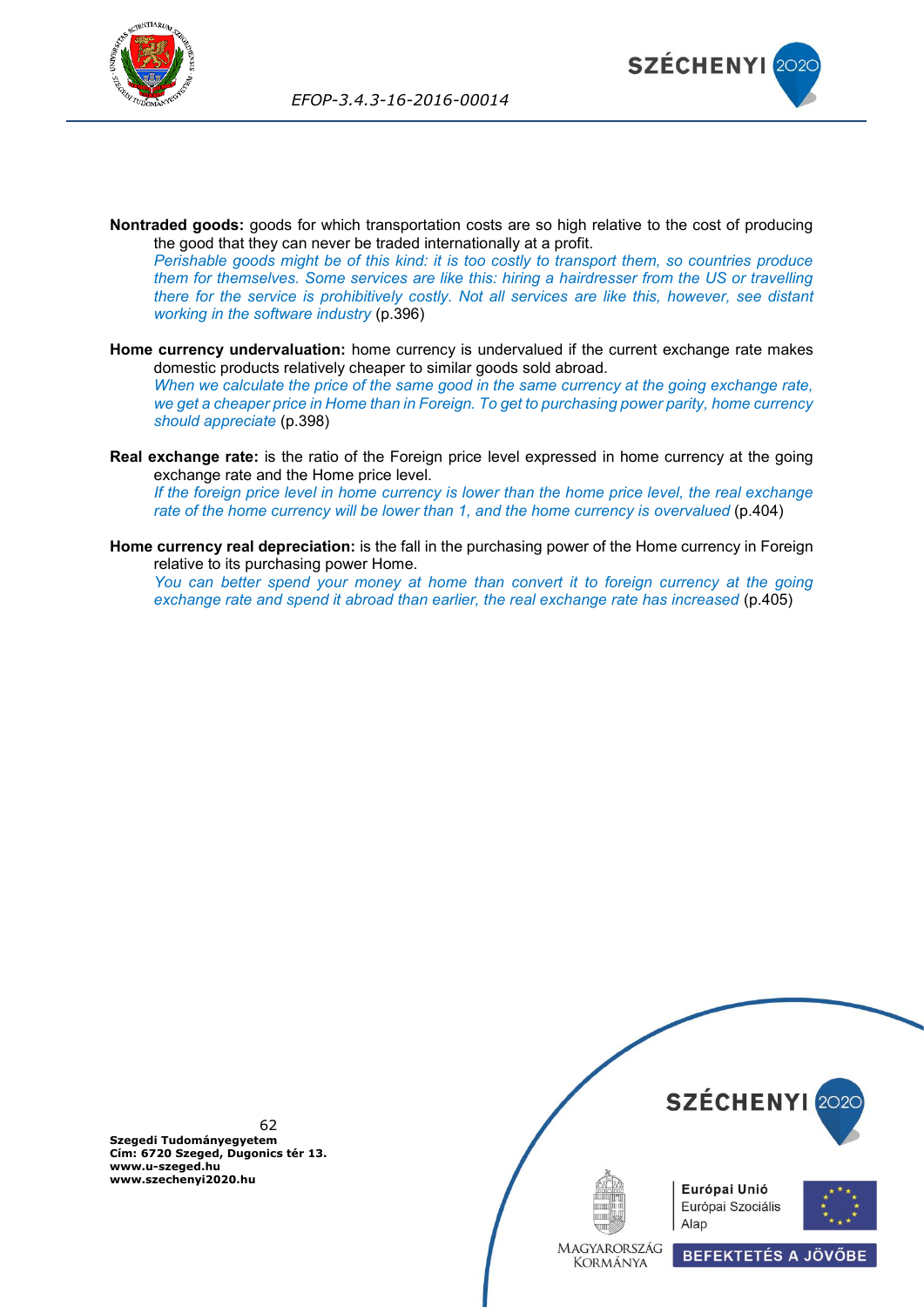



# **Topic 11: Output and exchange rate in the short run (book chapter 17)**

## Topic overview

In this topic we are incorporating the exchange rate into the short run model of the economy. For closed economies we use the familiar IS-LM model which will be enhanced to get the Mundell-Flemming model of open economies. This model lets us study not only how the foreign exchange market interacts in the short run with asset and good markets, but also how fiscal and monetary interventions aiming at stimulating the economy, lowering unemployment or inflation will affect the exchange rate and the current account.

Throughout all these studies we implicitly assume a floating exchange rate regime where the exchange rate is determined through market forces. The interventions that the government or the central bank do have an additional effect on the exchange rate and the current account, the exchange rate itself is not considered an economic policy objective.

The balance of the current account, however, might be an important factor the government or the central bank might want to influence. We will look closer into how a change in the exchange rate affects the current account balance through the volume and the value effects and conclude, that a currency depreciation might have an opposing effect on it depending on the time frame the economic actors are allowed to adjust.

### Learning outcomes

- Students will understand the functioning of the Mundell-Felemming model of open economy.
- Students will know how expansionary or restrictionary fiscal or monetary policies affect the exchange rate and the current account.
- Students will understand how elasticities of demand influence the way a change in the exchange rate affects the current account.

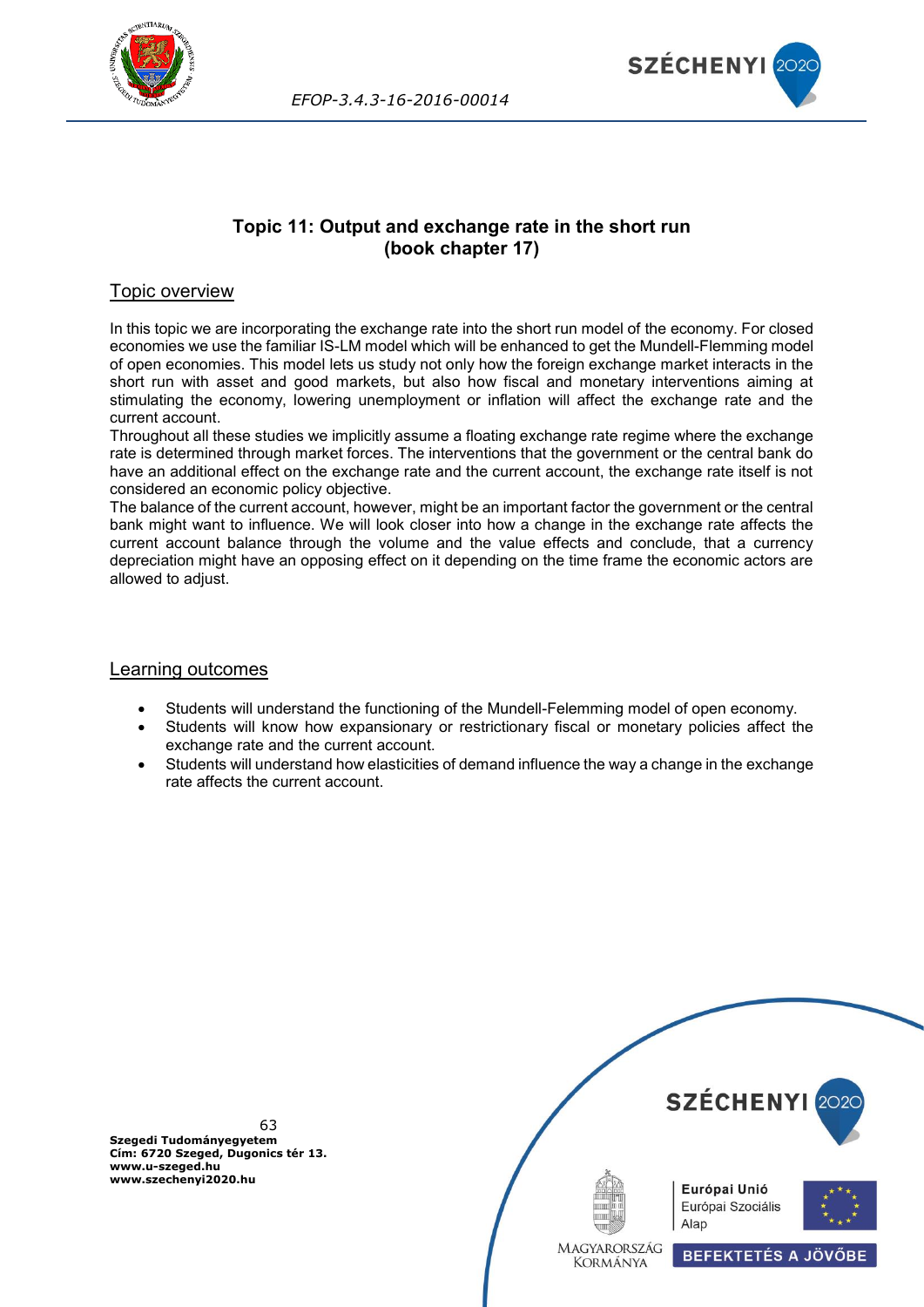



## Definitions:

**DD schedule (function):** shows all combinations of exchange rate and income level for which the output market is in equilibrium so that *Y* = *C* + *I* + *G* + *CA*.

**AA schedule (function):** those combinations of income level and exchange rate for which the asset markets (meaning both the domestic money market and the foreign exchange market) is in equilibrium.

**J-curve:** shows that immediately after the home currency real depreciation the current account worsens, but after about 6-12 months it improves over and above the initial situation.

**Marshall-Lerner condition:** states that if the initial current account balance is zero, then a real currency depreciation will cause a current account surplus if the combined price elasticities of import and export are greater than 1.

## True or False questions

- **A111.** Higher income leads to higher money demand, higher interest rate and lower exchange rate, so the AA curve is downward sloping.
- **A112.** A simultaneous expansionary fiscal and monetary policy may result in no change in the exchange rate.
- **A113.** An (temporary) increase in the money supply will in the short run increase the income level in the country and appreciate its currency.
- **A114.** If the Marshall-Lerner condition is fulfilled, the depreciation of the Home currency will increase Home's imports.
- **A115.** The J-curve effect shows that a monetary expansion will immediately depreciate the home currency, but after time it will slowly appreciate.
- **A116.** When export and import are both very price-inelastic than a depreciation of the domestic currency can decrease the current account.

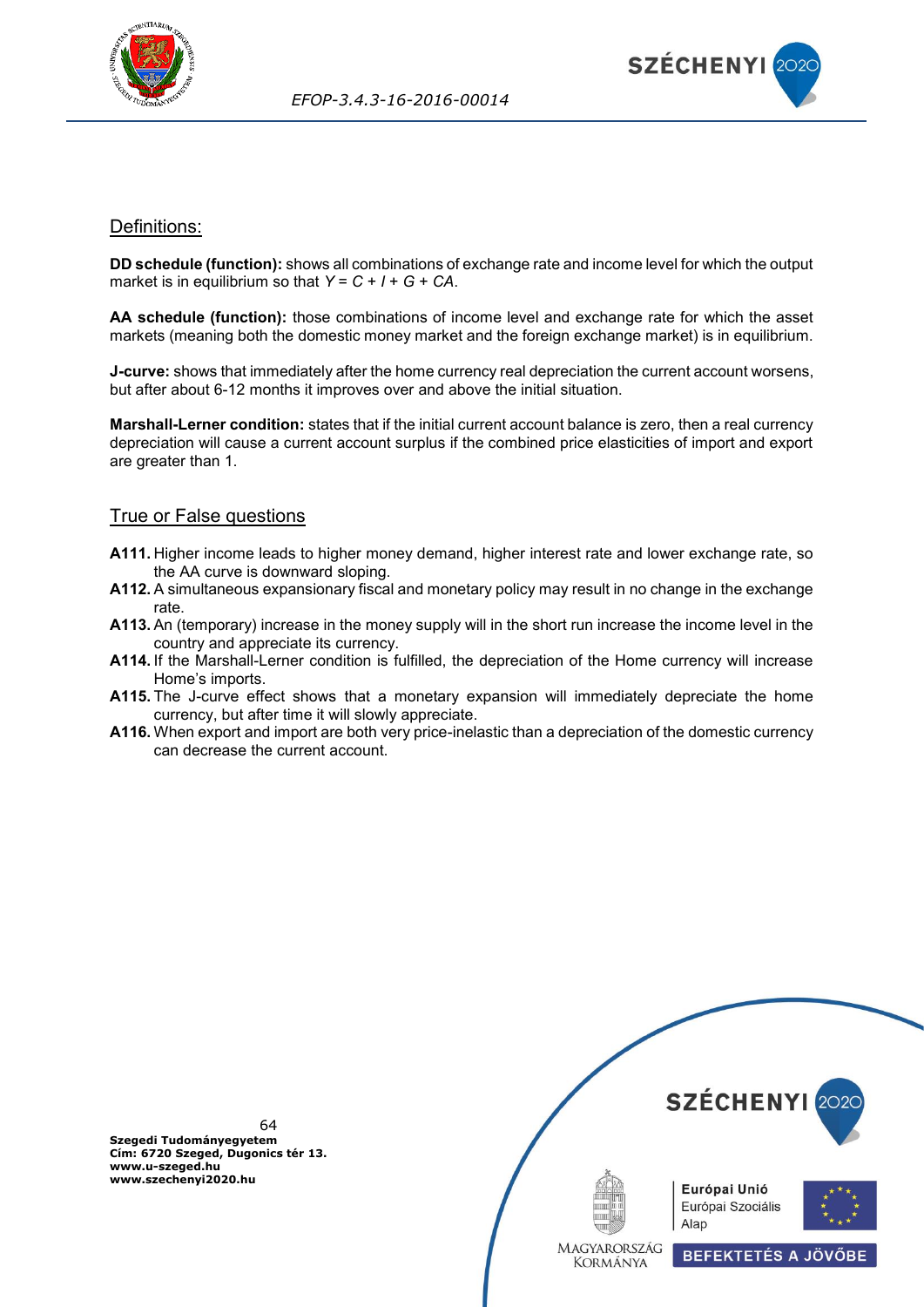



## Single choice questions

- **B111.** Always assuming equilibrium and floating exchange rates, the asset markets would react to a fall in the *Y* with
	- *a) a decreased demand for domestic products.*
	- *b) a contraction of the money supply.*
	- *c) a depreciation of the home currency.*
	- *d) an appreciation of the home currency.*
- **B112.** In the short run, with prices fixed, what would an increase in government spending cause in the DD-AA system?
	- *a) It will decrease output and appreciate the home currency.*
	- *b) It will decrease output and depreciate the home currency.*
	- *c) It will increase output and depreciate the home currency.*
	- *d) It will increase output and appreciate the home currency.*

**B113.** Temporary tax cuts in the short run would cause

- *a) the AA-curve to shift left and the exchange rate to increase.*
- *b) the AA-curve to shift right and the exchange rate to decrease.*
- *c) the DD-curve to shift left and the exchange rate to decrease.*
- *d) the DD-curve to shift right and the exchange rate to decrease.*

**B114.** Which of the following is true in terms of the current account balance?

- *a) Fiscal expansion increases the current account balance.*
- *b) Monetary expansion has no effect on the current account balance.*
- *c) Monetary expansion decreases the current account balance.*
- *d) Monetary expansion increases the current account balance.*

**B115.** How does an increase in the (real) exchange rate affect exports and imports?

- *a) Exports increase; imports change ambiguously.*
- *b) Exports increase; imports decrease.*
- *c) Exports change ambiguously; imports decrease.*
- *d) Exports increase; imports are constant.*

**B116.** In the short run AA-DD-XX model an expansionary monetary policy intervention will

- *a) increase GDP, depreciate domestic currency and improve the balance of payment.*
- *b) decrease GDP, appreciate domestic currency and worsen the balance of payment.*
- *c) increase GDP, appreciate domestic currency and worsen the balance of payment.*
- *d) decrease GDP, depreciate domestic currency and worsen the balance of payment.*

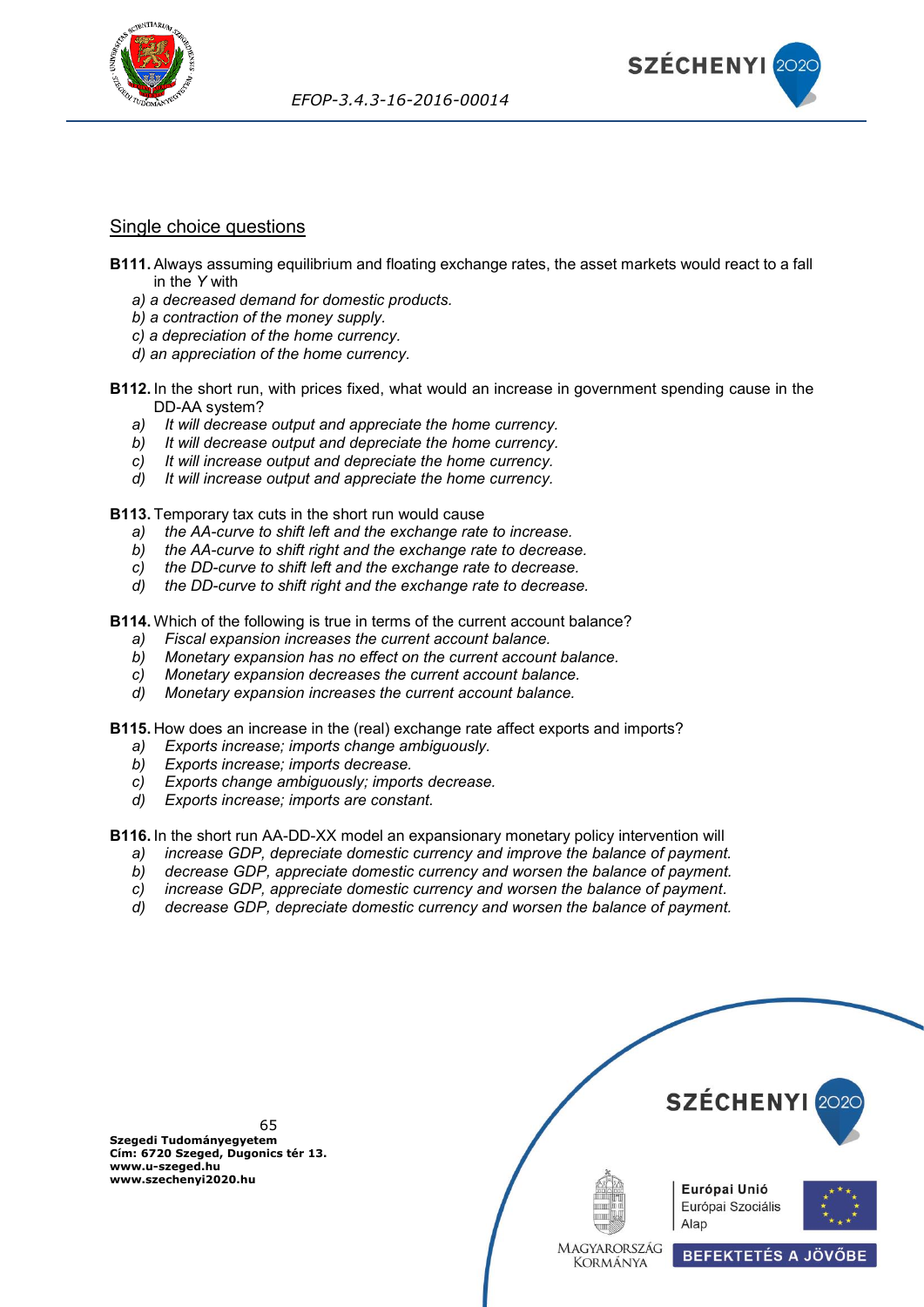



### **Solutions**

| True or False question | Single choice questions |  |  |
|------------------------|-------------------------|--|--|
| <b>A111.</b> T         | <b>B111.</b> C          |  |  |
| <b>A112.</b> T         | <b>B112.</b> D          |  |  |
| A113. F                | <b>B113.</b> D          |  |  |
| A114. F                | <b>B114.</b> D          |  |  |
| A115. F                | <b>B115.</b> A          |  |  |
| A116. T                | <b>B116.</b> A          |  |  |
|                        |                         |  |  |

## Explanation to the solutions of true or false questions

- **A111.** Higher income leads to higher money demand, higher interest rate and lower exchange rate, so the AA curve is downward sloping.
- *TRUE. This is the logic of the asset markets. The money market reacts to higher income by higher interest rate, and as the rate of return on domestic denominated assets increase, demand for home currency increases in the foreign exchange market, so the domestic currency appreciates. Higher Y leads to lower E.*
- **A112.** A simultaneous expansionary fiscal and monetary policy may result in no change in the exchange rate.
- *TRUE. Thinking in terms of the downward sloping AA function for asset markets and the upward sloping DD function for the output or goods market, if both of these shift to the right as a result of a monetary and fiscal expansion, this will have a reinforcing effect on the income (both policies increase it), but an opposing effect on exchange rate (fiscal expansion pushes it down and the monetary pushes it up). As a result, it is possible, that E is not changing.*
- **A113.** An (temporary) increase in the money supply will in the short run increase the income level in the country and appreciate its currency.
- *FALSE. As the downward sloping AA curve is shifted to the right as a result of the monetary expansion, its intersection point with the unchanged upward sloping DD will be at a higher income level and a higher E, so together with an increase in the income, the home currency will depreciate.*
- **A114.** If the Marshall-Lerner condition is fulfilled, the depreciation of the Home currency will increase Home's imports.
- *FALSE. The depreciation of the home currency will always decrease home's import, as foreign goods become more expensive than before. It is the current account that will increase if the Marshall-Lerner condition is fulfilled.*
- **A115.** The J-curve effect shows that a monetary expansion will immediately depreciate the home currency, but after time it will slowly appreciate.

*FALSE. The J-curve is about how a depreciation in the short run worsens, then subsequently improves the current account. The sudden depreciation and the gradual subsequent appreciation of the currency is the exchange rate overshooting.*

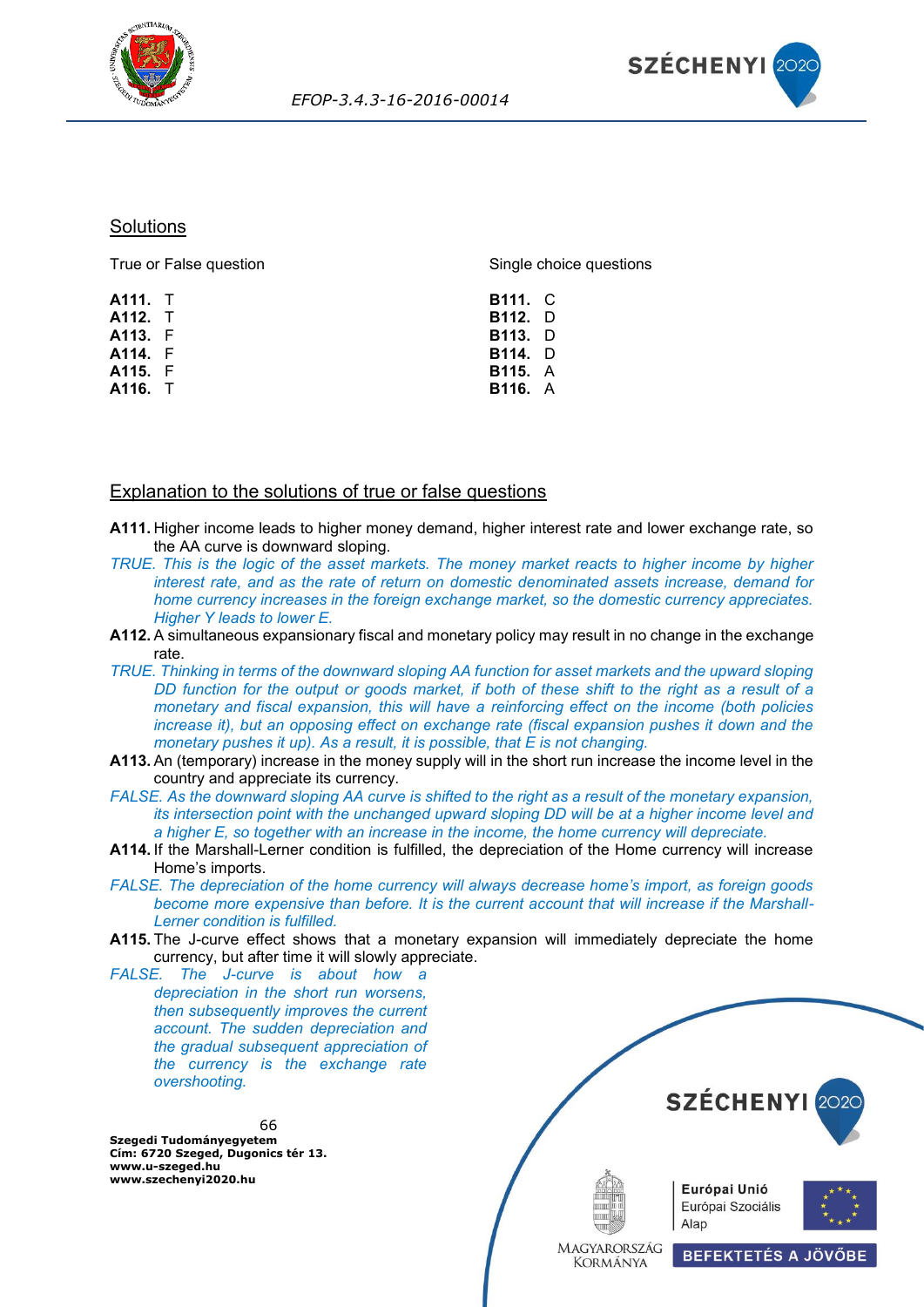



- **A116.** When export and import are both very price-inelastic than a depreciation of the domestic currency can decrease the current account.
- *TRUE. Being price-inelastic means that the price elasticity of demand is close to 0. If both price elasticities are close to 0 then their sum is likely to be below 1, in which case the Marshall-Lerner condition is not fulfilled, so the exchange rate and the current account balance move in the opposite direction.*

## Detailed definitions with page references

- **DD schedule (function):** shows all combinations of exchange rate and income level for which the output market is in equilibrium so that  $Y = C + I + G + CA$ . *There is a direct relationship between the two. At higher exchange rate the demand for domestic goods and services increase so production must keep pace with it and will also increase* (p.429)
- **AA schedule (function):** those combinations of income level and exchange rate for which the asset markets (meaning both the domestic money market and the foreign exchange market) is in equilibrium.

*This shows an indirect relationship between variables. At a higher income level the money market equilibrium will happen at a higher interest rate, and for the higher interest rate the interest parity condition on the foreign exchange market will hold at a lower exchange rate* (p.432)

**J-curve:** shows that immediately after the home currency real depreciation the current account worsens, but after about 6-12 months it improves over and above the initial situation.

*The real depreciation will change the relative price of foreign and home goods, but until the preagreed export and import shipments are fulfilled the firms cannot adjust to the new relative prices and buy where it became relatively more expensive and sell where it became relatively cheaper* (p.448)

**Marshall-Lerner condition:** states that if the initial current account balance is zero, then a real currency depreciation will cause a current account surplus if the combined price elasticities of import and export are greater than 1.

*Real currency depreciation has an opposing effect on exports (increase) and imports (decrease). The current account will only improve if the positive effect is stronger than the negative. This depends on how sensitively the export and import quantities react to changes in the price.* (p.424, p.460-461)

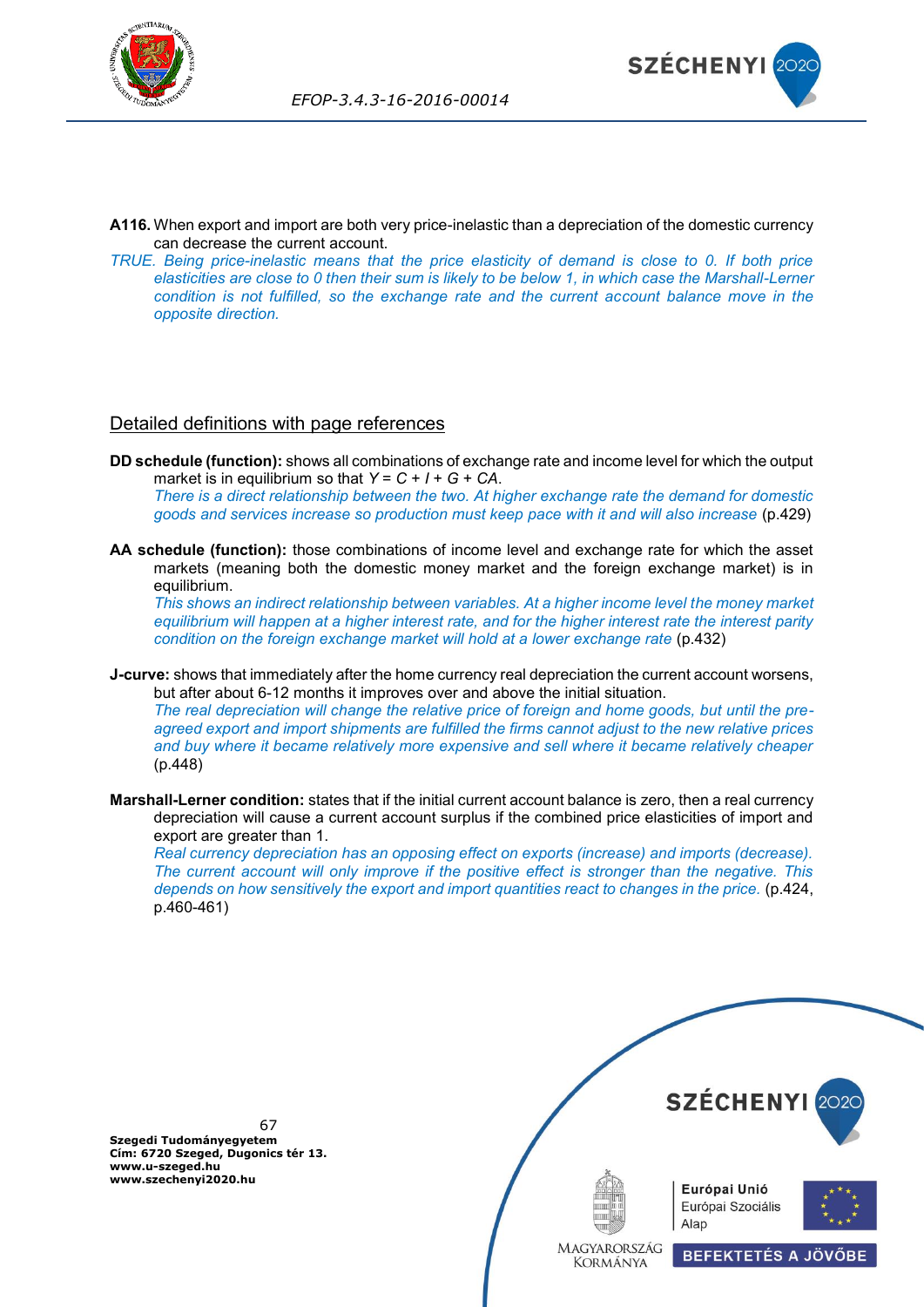



# **Topic 12: Fixed exchange rates and foreign exchange intervention (book chapter 18)**

## Topic overview

In the last topic we get to know the different exchange rate regimes that countries can use. These exchange rate regimes determine how much a country considers the exchange rate itself as an economic policy goal, so how strongly they wish to control it. The floating exchange rate system that we implicitly used in the previous topics is one extreme, when the economic policy is not controlling the exchange rate in any way. The opposite extreme is the fixed exchange rate regime, when the country sets a fixed exchange rate for its currency and the central bank commits itself to intervene in such a way that the fixed exchange rate does not change.

Looking at the different regimes we will find trade-offs yet again, and finally get to the impossible trinity, which says that of the three valuable goals of stable exchange rates, free movement of capital and autonomous monetary policy any country can have only two: the floating exchange rate regime taking away stability in the exchange rates but fixed exchange rate sacrificing autonomous monetary policy. When deciding on the exchange rate regime to be used, countries have to make a non-trivial choice.

## Learning outcomes

- Students will understand how a central bank can purposefully influence the exchange rate of a currency.
- Students will know the advantages and disadvantages of the different exchange rate regimes.
- Students will know how the choice of the exchange rate regime influences the effectiveness of the different economic policy interventions.

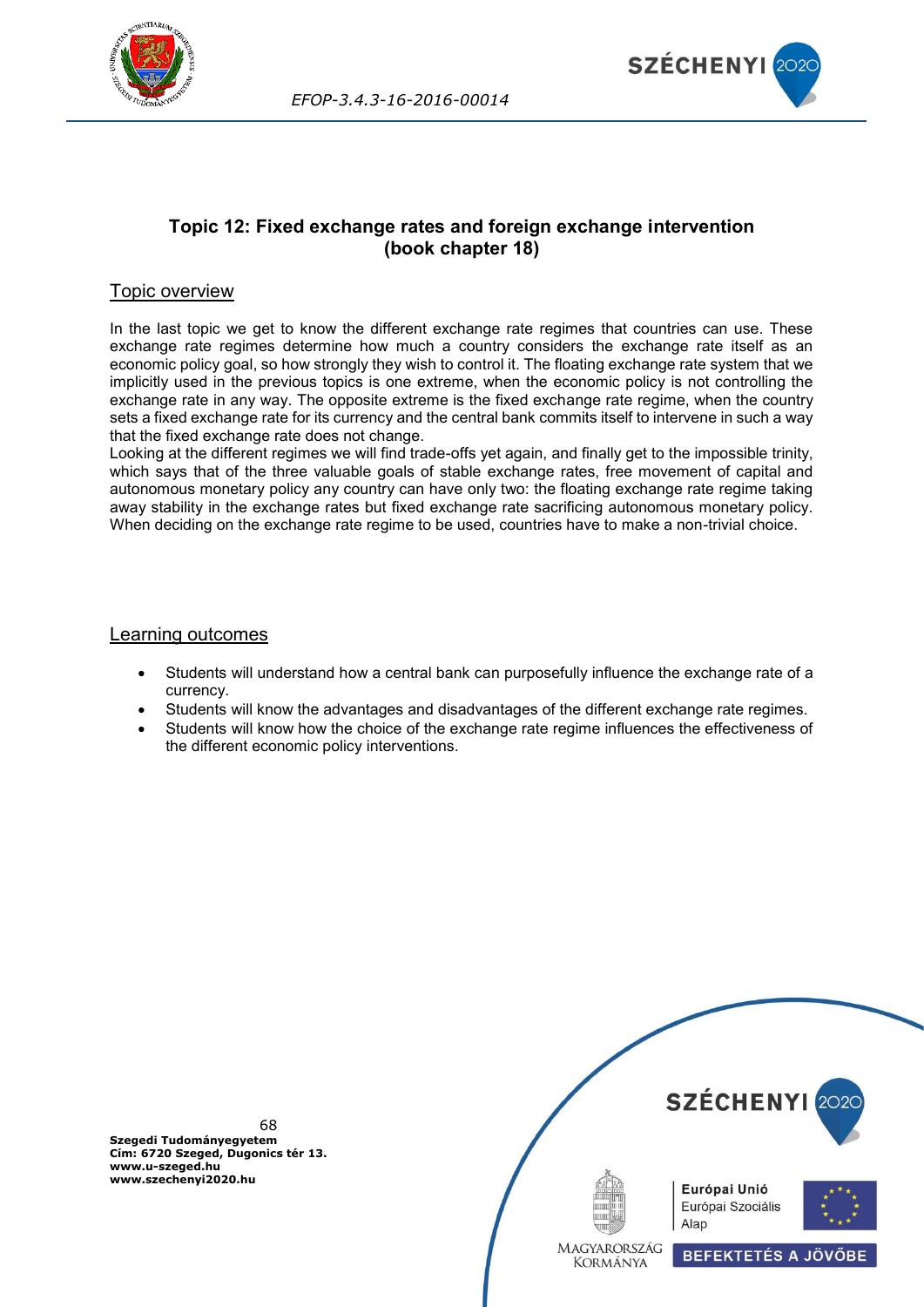



## Definitions:

**Floating exchange rates:** Monetary authorities themselves do not trade in the foreign exchange market to influence exchange rates.

**Managed (dirty) floating:** The exchange rate is not fixed, but the Monetary authorities do try to influence the exchange rate movements in a direction considered favorable.

**Foreign exchange intervention:** is the Central Bank's buying and selling international reserves in private asset markets in order to affect domestic macroeconomic conditions, most notably the exchange rate.

**Sterilization:** is a transaction of the Central Bank that aims at mitigating the effect of a foreign exchange transaction on the domestic money supply.

**Devaluation of home currency:** When the domestic Central Bank raises the domestic currency price of a foreign currency.

**Balance of payment crisis:** a sharp decline in the official foreign reserves caused by the people's expectations about future devaluations of the domestic currency.

# **True or False questions**

- **A121.** Suppose Home uses fixed exchange rate system. If Foreign decreases its interest rate, official reserves in Home will decrease.
- **A122.** When a country credibly pegs its currency to another country's currency, it automatically imports foreign inflation.
- **A123.** When a country credibly pegs its currency to another country's currency, it cannot use monetary policy any more to affect the income level.
- **A124.** The Home Central Bank can make the home currency appreciate if it sells home assets against foreign assets.
- **A125.** When a country credibly pegs its currency to another country's currency, this increases exchange rate risk to companies.
- **A126.** A sterilized Central Bank intervention means a transaction in the opposite direction on the domestic bond market as on the foreign exchange market.



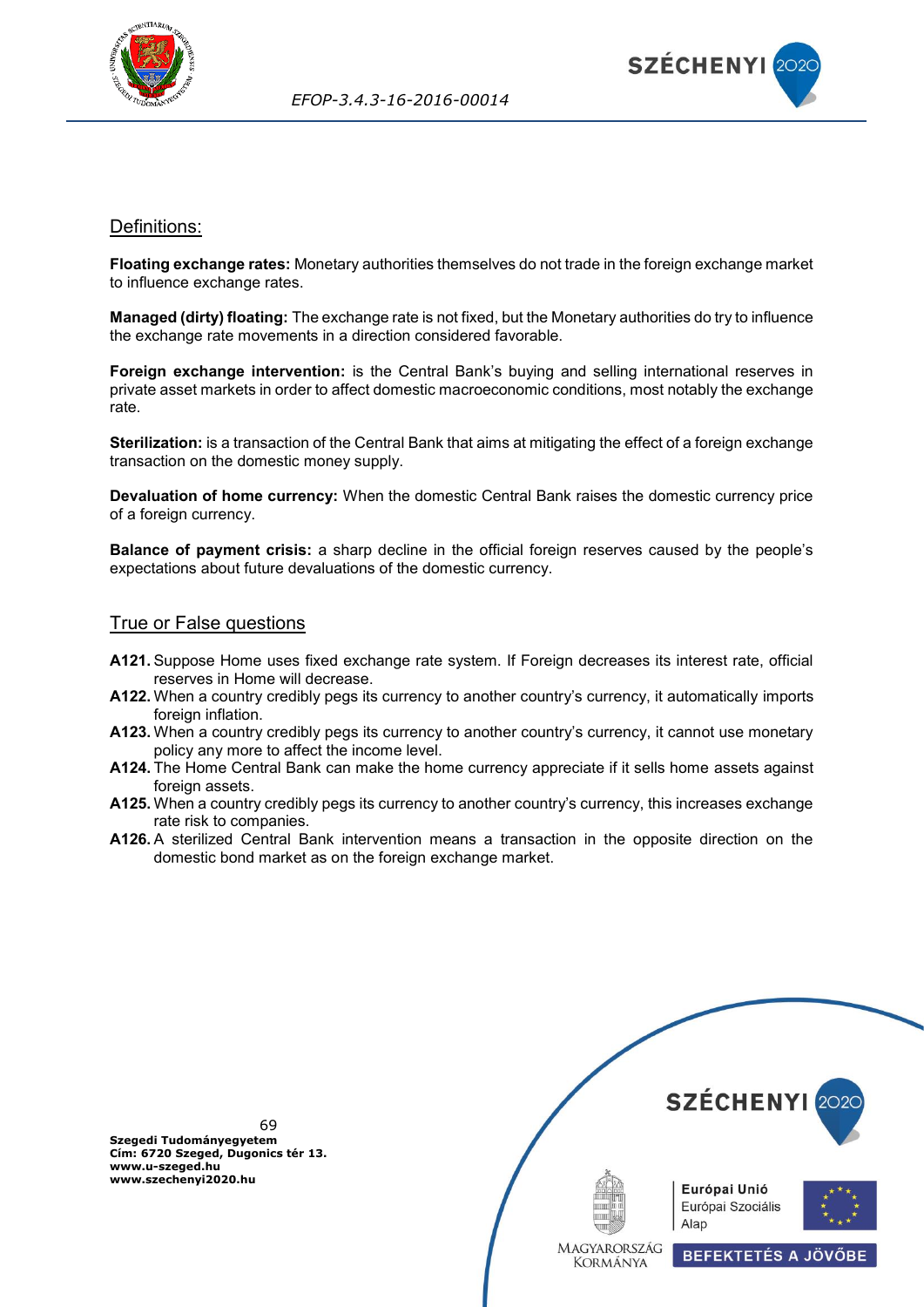



## Single choice questions

**B121.** Under fixed exchange rates system, which one of the following statements is the most accurate?

- *a) Monetary policy can affect only international reserves.*
- *b) Monetary policy can affect only output.*
- *c) Monetary policy can affect only employment.*
- *d) Monetary policy can only affect money supply.*

**B122.** By fixing the exchange rate, the central bank gives up its ability to

- *a) increase government spending.*
- *b) influence the economy through fiscal policy.*
- *c) depreciate the domestic currency.*
- *d) influence the economy through monetary policy.*

**B123.** If home has fixed exchange rate system

- *a) the interest rate parity does not hold.*
- *b) the foreign Central Bank cannot influence their interest rate so that it is different from the home interest rate.*
- *c) the home interest rate must be equal to that of foreign.*
- *d) increased government purchases deplete the home Central Bank's official reserves.*

**B124.** How would a sterilized intervention from the home Central Bank look like, when it reacts to a foreign monetary expansion? The home Central Bank should

- *a) buy foreign currency and sell domestic bonds.*
- *b) sell foreign currency and buy domestic bonds.*
- *c) sell foreign currency and also sell domestic bonds.*
- *d) only make sure that home inflation does not change.*

**B125.** Which of the following is an advantageous characteristic of the fixed exchange rate system?

- *a) The Central Bank cannot influence the economy through monetary policy.*
- *b) The effectiveness of fiscal policy is increased.*
- *c) The Central Bank's foreign reserves fluctuate as a result of foreign exchange intervention.*
- *d) The exchange rate is (more) predictable.*

**B126.** Why would a Central Bank revalue a currency in a fixed exchange rate system?

- *a) To keep domestic prices low.*
- *b) To prevent the depletion of foreign exchange reserves.*
- *c) To eventually switch to floating exchange rate system.*
- *d) To satisfy the Marshall-Lerner condition.*



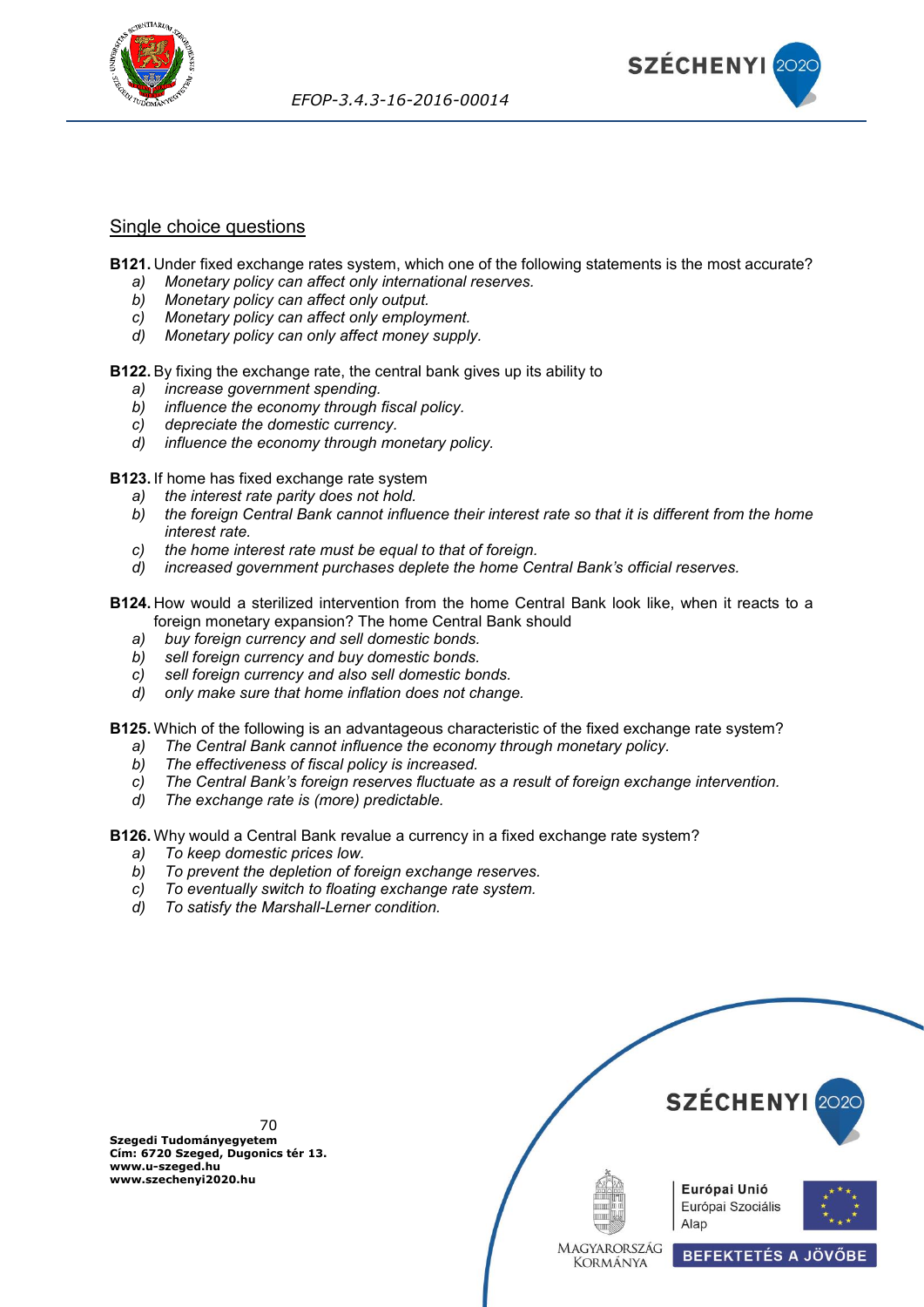



### **Solutions**

True or False question

Single choice questions

| A121. F | <b>B121.</b> A |  |
|---------|----------------|--|
| A122. T | B122. D        |  |
| A123. T | <b>B123. C</b> |  |
| A124. F | <b>B124.</b> A |  |
| A125. F | <b>B125.</b> D |  |
| A126. T | <b>B126.</b> A |  |
|         |                |  |

## Explanation to the solutions of true or false questions

- **A121.** Suppose Home uses fixed exchange rate system. If Foreign decreases its interest rate, official reserves in Home will decrease.
- *FALSE. The decrease in the foreign interest rate will cause an excess demand for the domestic currency. If the Central Bank does not want the domestic currency to appreciate, it needs to sell domestic assets and buy foreign assets, so reserves will grow. It is trying to keep the domestic currency more valuable than it actually is for a long time that depletes official reserves.*
- **A122.** When a country credibly pegs its currency to another country's currency, it automatically imports foreign inflation.
- *TRUE. For the exchange rate to remain constant Home has to keep up the same interest rate as foreign. So, if the foreign interest rate changes as a result of an inflation, the Home Central Bank has to follow suit and do the same policy as Foreign which will cause inflation here just like it did there.*
- **A123.** When a country credibly pegs its currency to another country's currency, it cannot use monetary policy any more to affect the income level.
- *TRUE. Any monetary policy aimed at influencing the income level will shift the AA curve, and change the exchange rate together with the income. With fixed exchange rate, the Central Bank is obliged to keep the exchange rate at a fixed level, so it should do a kind of reverse sterilization, undoing therewith what it has been doing to influence the income.*
- **A124.** The Home Central Bank can make the home currency appreciate if it sells home assets against foreign assets.
- *FALSE. With fixed exchange rate the Central Bank may not make the home currency diverge from its fixed value. If this sale of domestic assets is an attempt to bring the exchange rate back to its fixed lower level, the statement is also false, since selling domestic assets against foreign assets creates additional supply of domestic assets and additional demand for foreign assets, so the effect would be a depreciation of the home currency.*



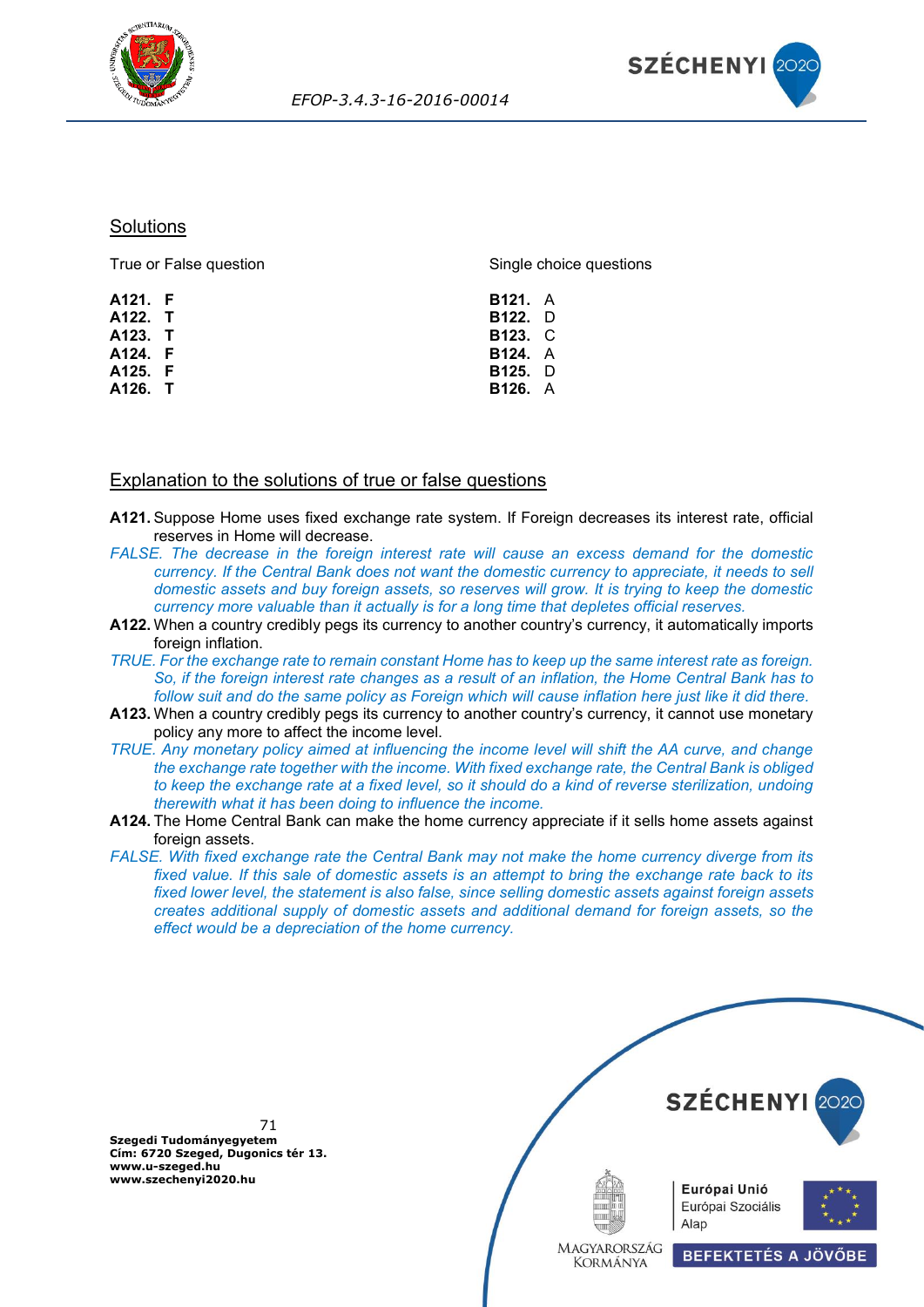



- **A125.** When a country credibly pegs its currency to another country's currency, this increases exchange rate risk to companies.
- *FALSE. One of the main purposes of the fixed exchange rate regime is to decrease exchange rate risk. Under floating or flexible exchange rate regime if the exchange rate actually changes differently than expected, then expected and actual return on foreign assets may differ. In case of the fixed exchange rate system this cannot happen.*
- **A126.** A sterilized Central Bank intervention means a transaction in the opposite direction on the domestic bond market as on the foreign exchange market.
- *TRUE. Sterilization of a foreign exchange intervention means that the Central Bank wants to neutralize the foreign exchange intervention's effect on domestic money supply. If the Central Bank has purchased foreign assets in the foreign exchange market, it increased domestic money supply, and the way to pull this excess money supply out of the money market is to sell bonds. Also if the foreign exchange intervention was a sale of foreign assets, then the Central Bank can buy bonds to restore money supply. Either way, we need a sale and a purchase, opposite direction transactions on the two markets.*

## Detailed definitions with page references

**Floating exchange rates:** Monetary authorities themselves do not trade in the foreign exchange market to influence exchange rates.

*Exchange rates are perfectly flexible and their actual value is determined by the simultaneous equilibrium of the asset and output markets* (p.463)

**Managed (dirty) floating:** The exchange rate is not fixed, but the Monetary authorities do try to influence the exchange rate movements in a direction considered favorable.

*Without declaring what exactly is the favorable exchange rate (which would be fixing) if the Central Bank sees fit it tries to lower the exchange rate, at other times it tries to raise it through foreign exchange intervention* (p.464)

**Foreign exchange intervention:** is the Central Bank's buying and selling international reserves in private asset markets in order to affect domestic macroeconomic conditions, most notably the exchange rate.

*Any foreign exchange transaction will include the exchange of foreign assets to domestic assets, so it will have an effect on the home money supply and thereby the interest rate and the exchange rate* (p.312)

**Sterilization:** is a transaction of the Central Bank that aims at mitigating the effect of a foreign exchange transaction on the domestic money supply.

*This generally means conducting a foreign and domestic asset transaction at the same time but in an opposite direction. Selling foreign* 

*currency for domestic money would decrease domestic money supply but buying domestic bonds at the same time brings the money back into circulation*  (p.468)

72 **Szegedi Tudományegyetem Cím: 6720 Szeged, Dugonics tér 13. www.u-szeged.hu www.szechenyi2020.hu**



**BEFEKTETÉS A JÖVŐBE** 







MAGYARORSZÁG **KORMÁNYA**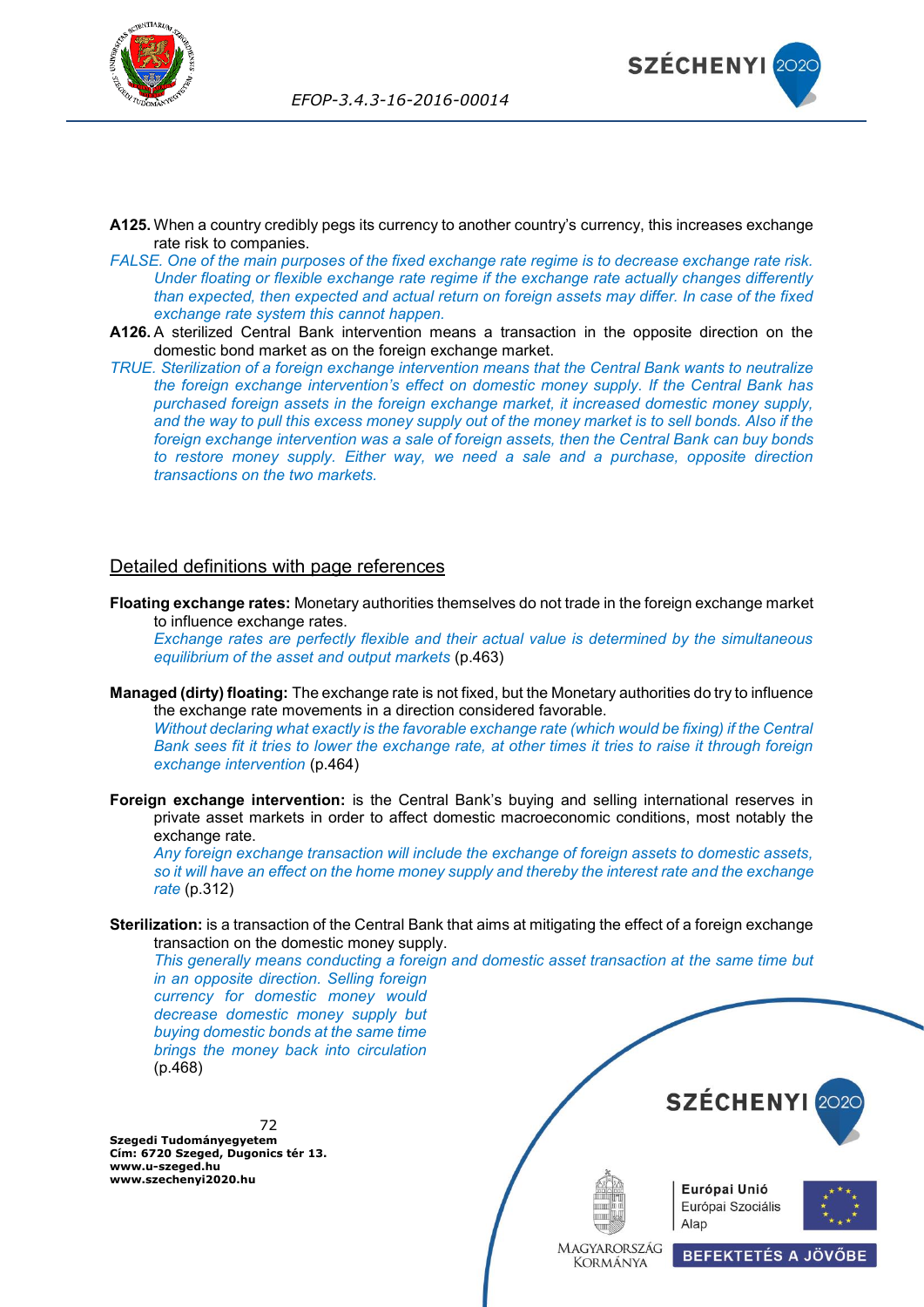



**Devaluation of home currency:** When the domestic Central Bank raises the domestic currency price of a foreign currency.

*In this case the change in the exchange rate is the result of an economic policy decision, unlike in the floating exchange rate case, when it is the result of the market agents optimizing and the market arriving at a new equilibrium* (p.474)

**Balance of payment crisis:** a sharp decline in the official foreign reserves caused by the people's expectations about future devaluations of the domestic currency. *When people expect the domestic currency to devaluate the Central Bank needs to sell foreign reserves to keep the exchange rate at its original level despite new expectations* (p.477)



73 **Szegedi Tudományegyetem Cím: 6720 Szeged, Dugonics tér 13. www.u-szeged.hu www.szechenyi2020.hu**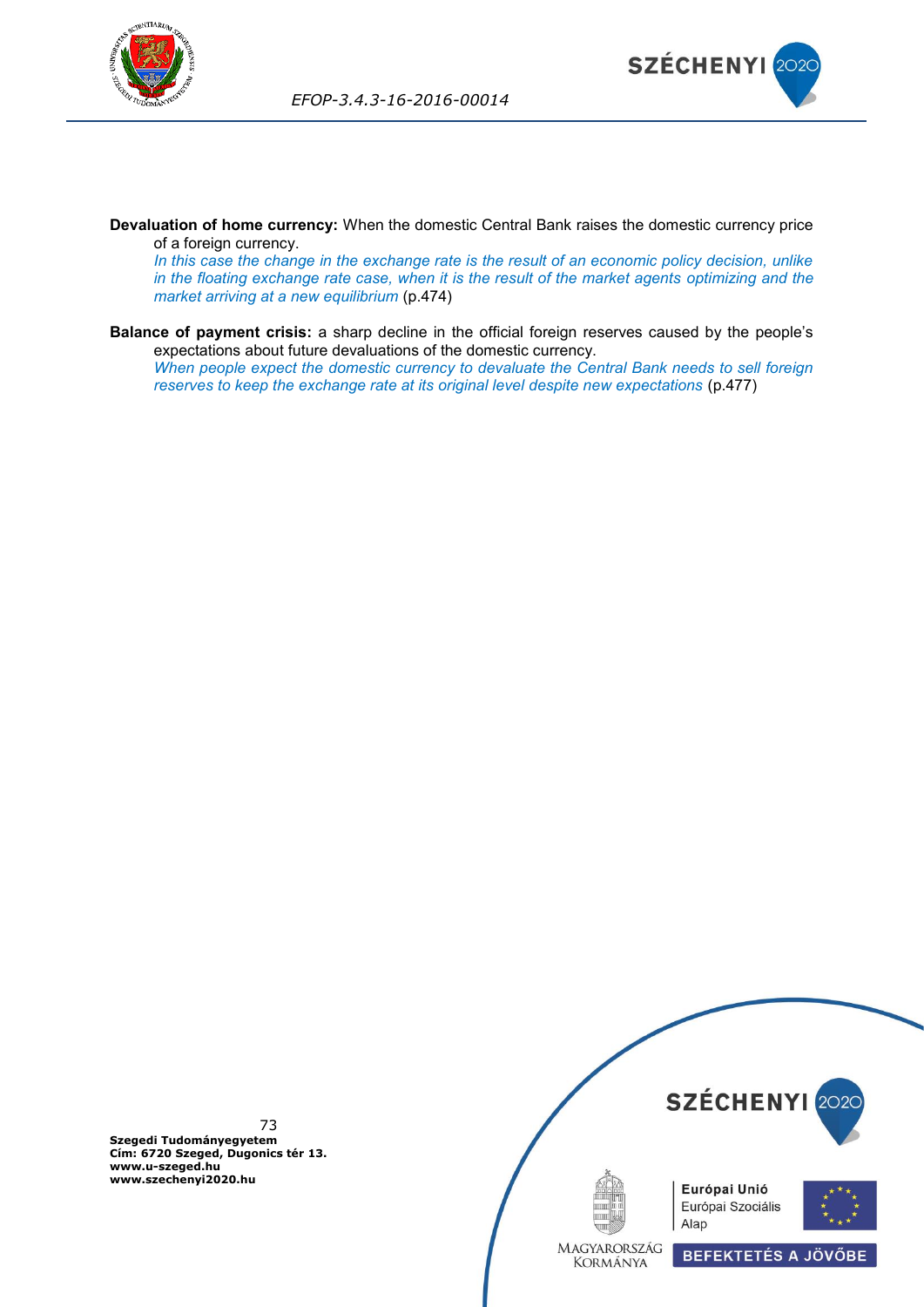



*EFOP-3.4.3-16-2016-00014*

## **Index of Definitions**

- **A AA schedule (function)** (topic 11) p67 **Absolute advantage** (topic 2) p17 **Absolute PPP** (topic 10) p61 **Ad valorem tariff** (topic 6) p39 **Arbitrage** (topic 8) p50 **Autarky** (topic 1) p11
- **B Balance of payments (official settlements balance)** (topic 7) p45 **Balance of payment crisis** (topic 12) p73 **Budget Constraint** (topic 4) p28
- **C Capital account** (topic 7) p45 **Comparative advantage** (topic 2) p16 **Current account deficit** (topic 7) p45 **Customs union** (topic 6) p40
- **D DD** schedule (function) (topic 11) p67 **Depreciation of home currency** (topic 8) p50 **Devaluation of home currency** (topic 12) p73 **Dynamic increasing returns** (topic 5) p33
- **E Economies of scale** (topic 5) p33 **Exchange rate** (topic 8) p50 **Exchange rate overshooting** (topic 9) p56 **External economies of scale** (topic 5) p33
- **F Factor abundance** (topic 3) p22 **Factor intensity** (topic 3) p22 **Financial account** (topic 7) p45 **Foreign exchange intervention** (topic 12) p72 **Floating exchange rates** (topic 12) p72 **Future rate** (topic 8) p51 **Foreign Direct Investment (FDI)** (topic 5) p34 **Free trade** (topic 1) p11 **Free-trade agreement** (topic 6) p40
- **G Gross National Product (GNP)** (topic 7) p45

74 **Szegedi Tudományegyetem Cím: 6720 Szeged, Dugonics tér 13. www.u-szeged.hu www.szechenyi2020.hu**

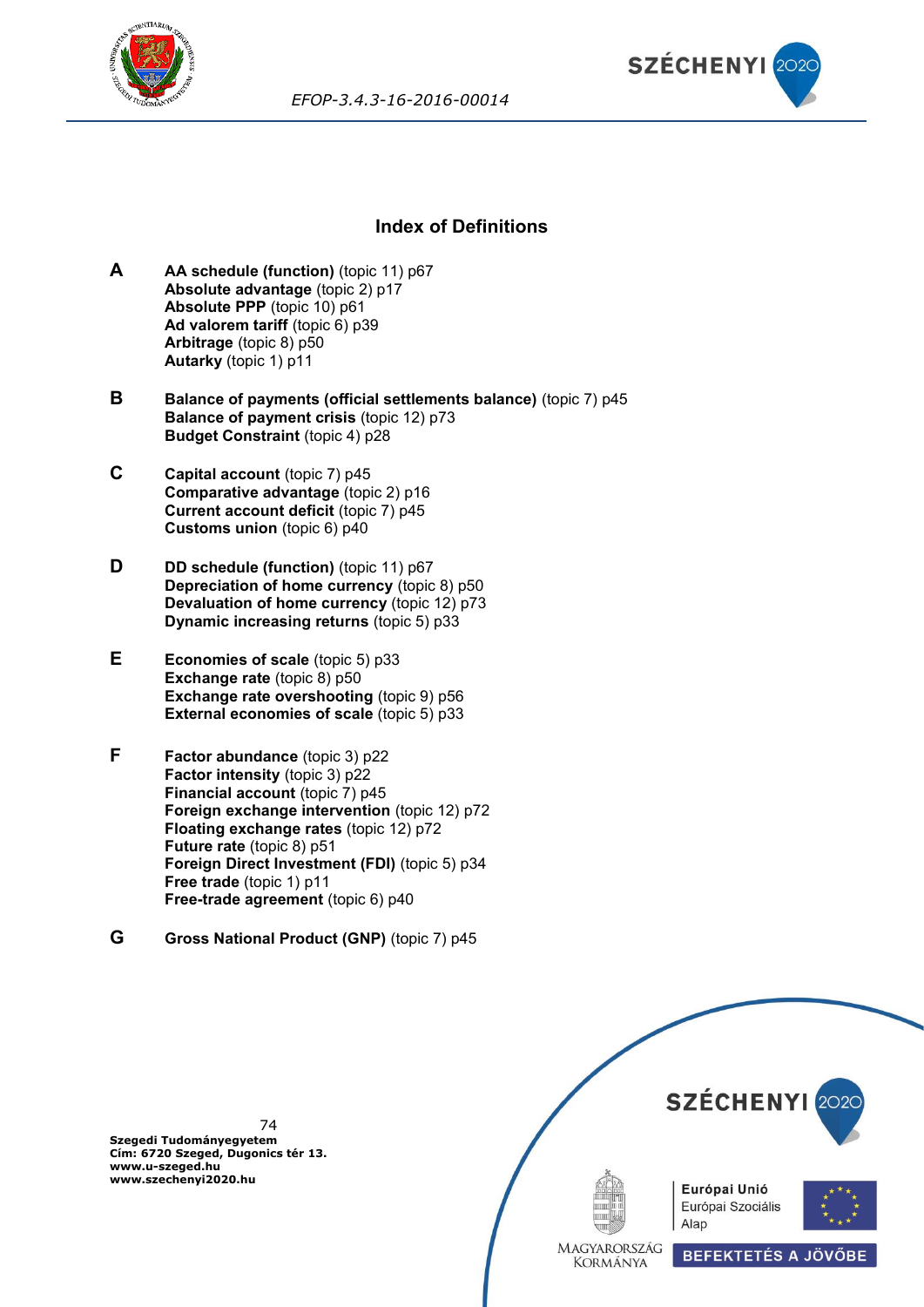



- **H Hedge** (topic 8) p51 **Hekscher-Ohlin theory** (topic 3) p22 **Home currency real depreciation** (topic 10) p62 **Home currency undervaluation** (topic 10) p62
- **I Import quota** (topic 6) p39 **Indirect quote** (topic 8) p50 **Interest parity condition** (topic 8) p51 **Internal economies of scale** (topic 5) p33 **Intra-industry trade** (topic 5) p33
- **J J-curve** (topic 11) p67
- **K**
- **L Large country** (topic 6) p39 **Law of one price** (topic 10) p61 **Leontief paradox** (topic 3) p23 **Liberalization** (topic 1) p11 **Long run** (topic 9) p56 **Long run neutrality of money** (topic 9) p56
- **M Managed (dirty) floating** (topic 12) p72 **Marshall-Lerner condition** (topic 11) p67 **Mobile factor** (topic 4) p28 **Money supply (M1)** (topic 9) p56 **Monopolistic competition** (topic 5) p33
- **N Nontariff barriers** (topic 6) p40 **Nontraded goods** (topic 10) p62
- **O Offshoring** (topic 5) p34 **Opportunity cost** (topic 2) p16 **Optimum tariff** (topic 6) p40 **Outsourcing** (topic 5) p34
- **P Production Possibility Frontier** (topic 2) p16 **Protectionism** (topic 1) p11
- **Q Quota rent** (topic 6) p40